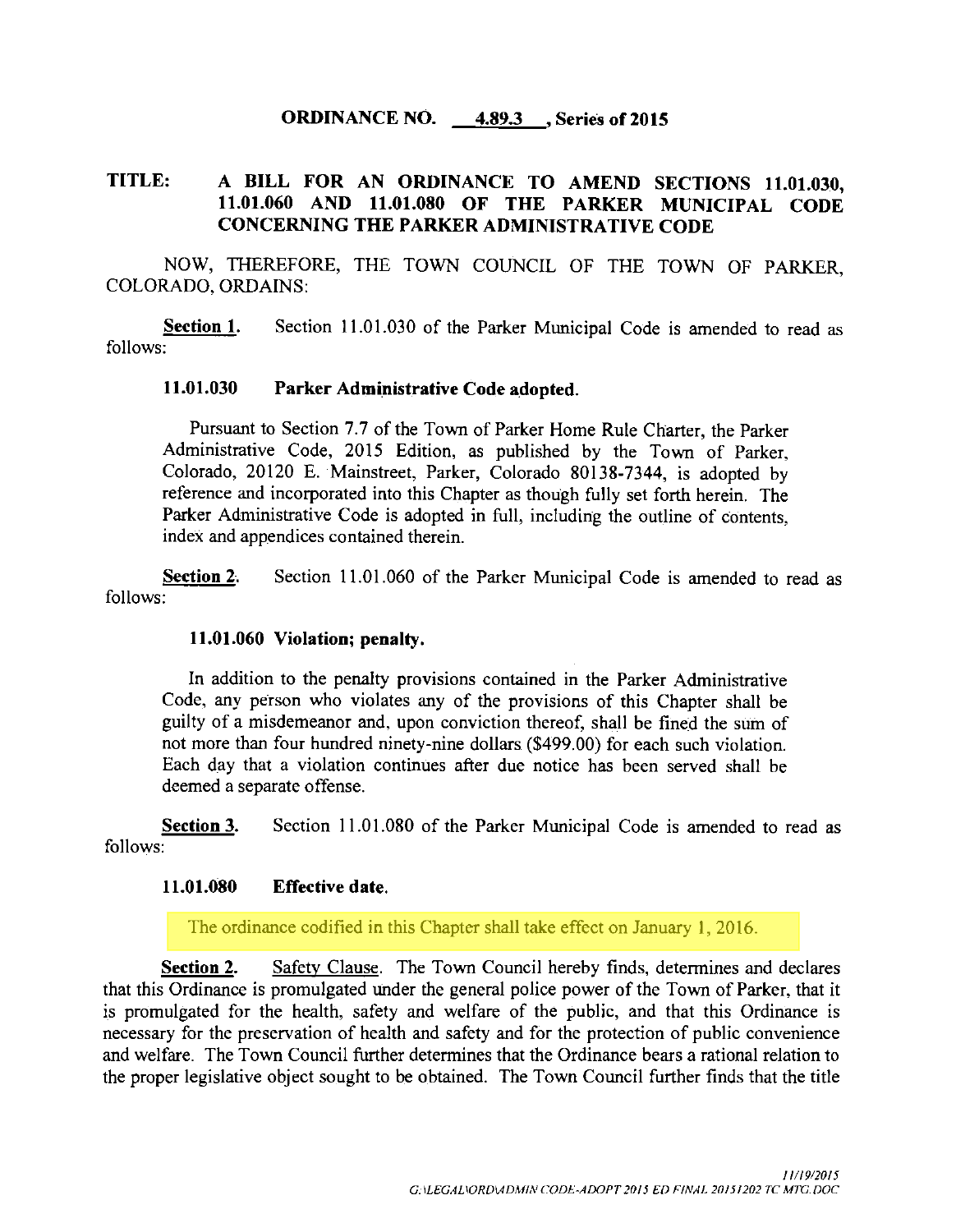to this Ordinance was posted in two public places two days before the Town Council meeting, as provided by Section 7. 5e. of the Town of Parker Home Rule Charter.

Section 3. Severability. If any clause, sentence, paragraph or part of this Ordinance or the application thereof to any person or circumstances shall for any reason be adjudged by a court of competent jurisdiction invalid, such judgment shall not affect application to other persons or circumstances.

Section 4. This Ordinance shall become effective ten (10) days after final publication.

INTRODUCED AND PASSED ON FIRST READING this  $\mu$   $\mu$  day of  $\mu$   $\mu$   $\mu$ 2015.

Mike Waid, Mayor

ATTEST: Carol Baumgartner Town Clerk

2015. ADOPTED ON SECOND AND FINAL READING this  $\frac{1}{4}$  day, of  $\overline{G}$  this

Mike Waid, Mayor

ATTEST: 11 Quinces 6

APPROVED AS TO FORM: PROVED AS TO FORM:<br>  $\mu_{\text{max}}$  (Maloney, Town Attorney)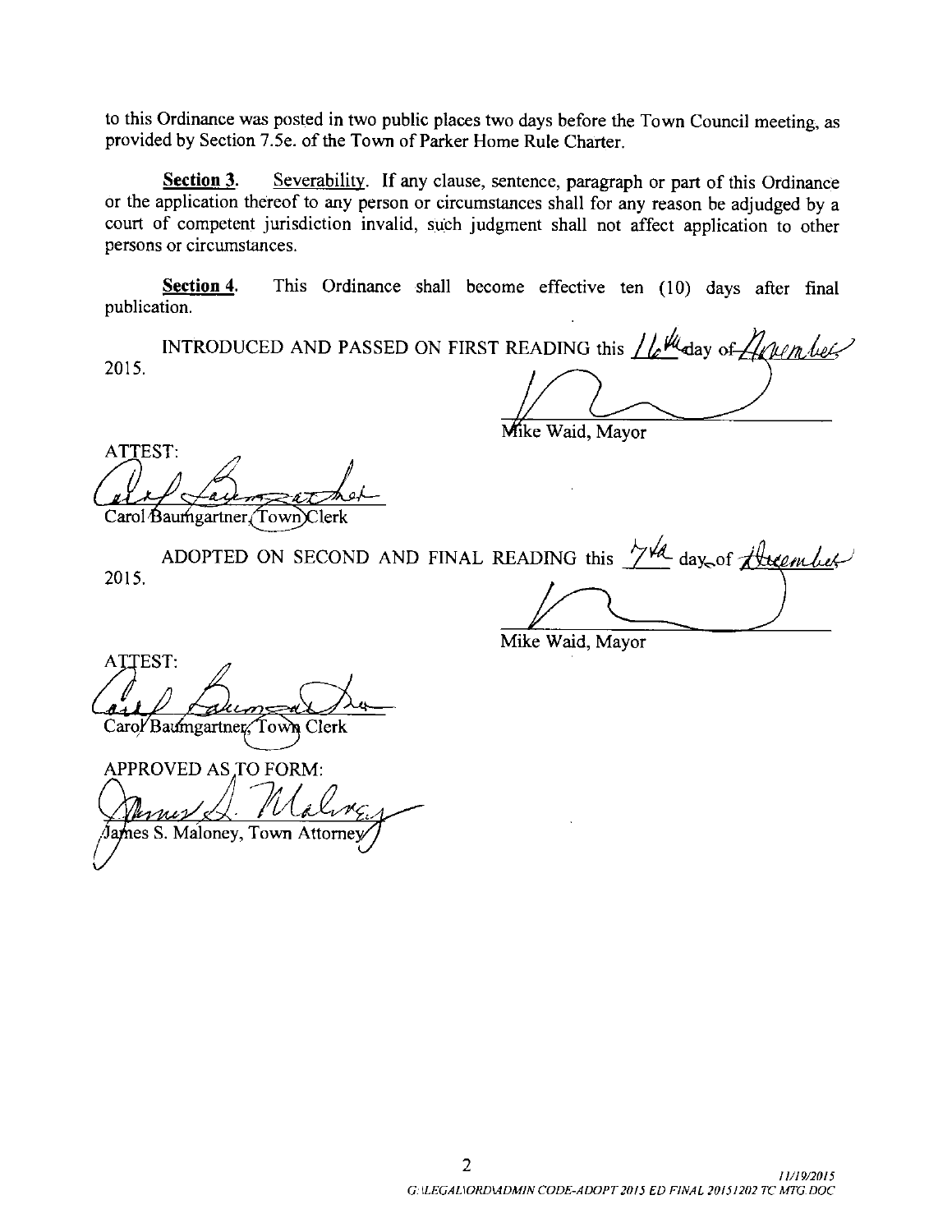## **ORDINANCE NO. 4.85.3 , Series of 2014**

# TITLE: A BILL FOR AN ORDINANCE TO AMEND SECTIONS 11. 05.020, 11. 05.050, 11. 05.060 AND 11. 05.080 OF THE PARKER MUNICIPAL CODE CONCERNING THE PARKER ELECTRICAL CODE

NOW, THEREFORE, BE IT ORDAINED BY THE TOWN COUNCIL OF THE TOWN OF PARKER, COLORADO, THAT:

Section 1. Section 11.05.020 of the Parker Municipal Code is amended to read as follows:

#### 11. 05.020 National Electrical Code adopted.

Pursuant to Title 31, Article 16, Part 2, C.R.S., the National Electrical Code, 2014 Edition, as published by the National Fire Protection Association, One Batterymarch Park, Quincy, MA 02269, is hereby adopted by reference and incorporated into this Chapter as though fully set forth herein. Except as otherwise provided hereafter, such code is adopted in full, including the outline of contents, index and appendices contained therein.

Section 2. Section 11.05.050 of the Parker Municipal Code is amended to read as follows:

## 11. 05.050 Amendments.

The National Electrical Code, as adopted by this Chapter, is hereby amended as follows ( article numbers correspond with those in the National Electrical Code):

1) Amend Article 100, Definitions, by deleting the definition Location, Dry in its entirety and replace with:

Location, Dry. A location not normally subject to dampness or wetness. A location classified as dry will have all exterior openings sealed from the weather and the roofing shall be complete or sealed in a manner acceptable to the Parker Building Official."

2) Amend Article 110.26(A)(3), Height of Working Space, by the addition of a new Subparagraph (1) and Informational note to read:

The width of the working space shall include the wall space at the equipment.

"Informational note: Increasingly, wall space above and below service equipment is used for cable, satellite, phone and other type of equipment. This leads to problems when additions to the service equipment are required."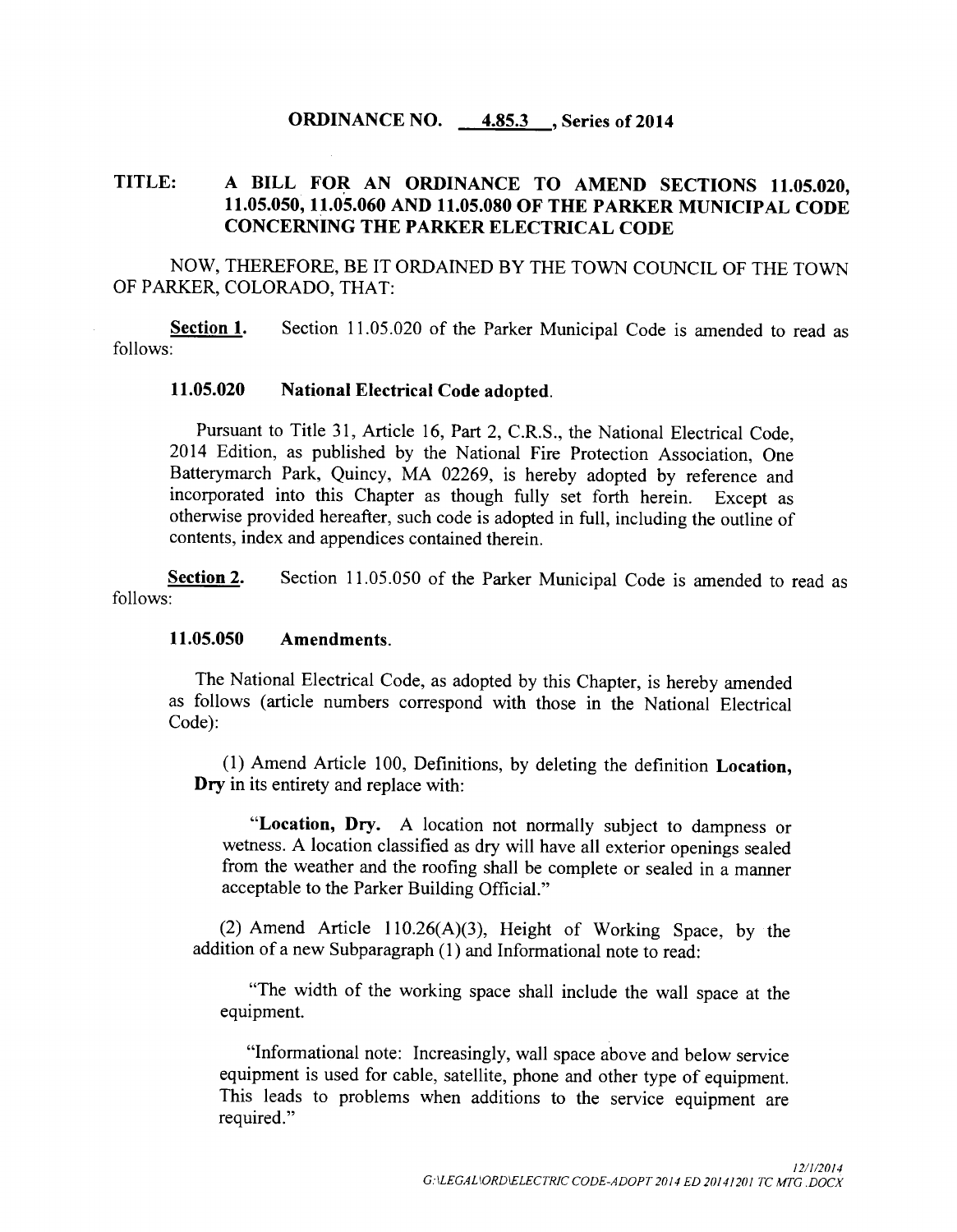3) Amend Figure 210.52 by revising the description to read:

Determination of area behind sink. Small appliance outlets are not allowed behind a cooking appliance."

(4) Amend Article  $210.52(B)(3)$ , Kitchen Receptacle Requirements, by the addition of a new Subparagraph (1) to read:

"There shall be no more than four (4) outlet openings on a residential kitchen small appliance branch circuit."

(5) Amend Article 220.14(I), Receptacle Outlets, by the addition of a new Subparagraph (1) to read:

For dwellings, general purpose outlets. The number of outlets per circuit shall not exceed ten  $(10)$  on a 15-ampere circuit or thirteen  $(13)$  on a 20 -ampere circuit."

Section 3. Section 11.05.060 of the Parker Municipal Code is amended to read as follows:

# 11. 05.060 Violation; penalty.

In addition to the penalty provisions contained in the code, any person who violates any of the provisions of this Chapter shall be guilty of <sup>a</sup> misdemeanor and, upon conviction thereof, shall be fined the sum of not more than four hundred ninety-nine dollars (\$499.00) for each such violation. Each day that a violation continues after due notice has been served shall be deemed a separate offense.

Section 4. Section 11.05.080 of the Parker Municipal Code is amended to read as follows:

## 11. 05.080 Effective date.

The ordinance codified in this Chapter shall take effect on January 1, 2015.

Section 5. Safety Clause. The Town Council hereby finds, determines and declares that this Ordinance is promulgated under the general police power of the Town of Parker, that it is promulgated for the health, safety and welfare of the public, and that this Ordinance is necessary for the preservation of health and safety and for the protection of public convenience and welfare. The Town Council further determines that the Ordinance bears a rational relation to the proper legislative object sought to be obtained. The Town Council further finds that the title to this Ordinance was posted in two public places two days before the Town Council meeting, as provided by Section 7. 5e. of the Town of Parker Home Rule Charter.

Section 6. Severability. If any clause, sentence, paragraph or part of this Ordinance or the application thereof to any person or circumstances shall for any reason be adjudged by <sup>a</sup>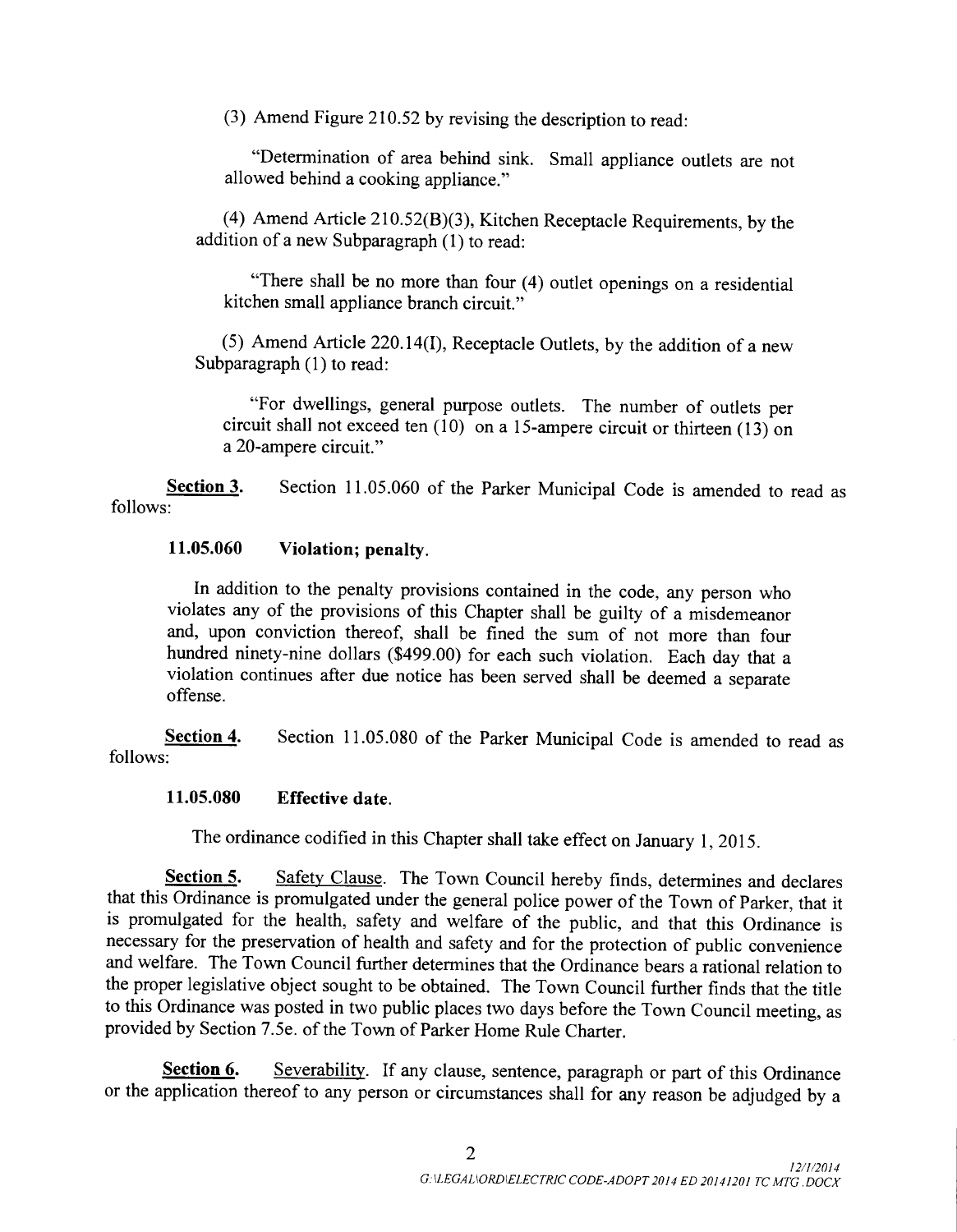court of competent jurisdiction invalid, such judgment shall not affect application to other persons or circumstances.

Section 7. This Ordinance shall become effective ten (10) days after final publication.

INTRODUCED AND PASSED ON FIRST READING this  $\sqrt{W}$  day of 2014.

Mike Waid, Mayor

ATTEST: as Carol Baumgartner, Town Clerk

Jean Jer ADOPTED ON SECOND AND FINAL READING this  $\sqrt{2\pi}$  day of 2014.

Mike Waid, Mayor

ATTEST: ATTEST:<br>
Use Are Ave

APPROVED AS TO FORM:  $\sim$ James S. Maloney, Town Attorne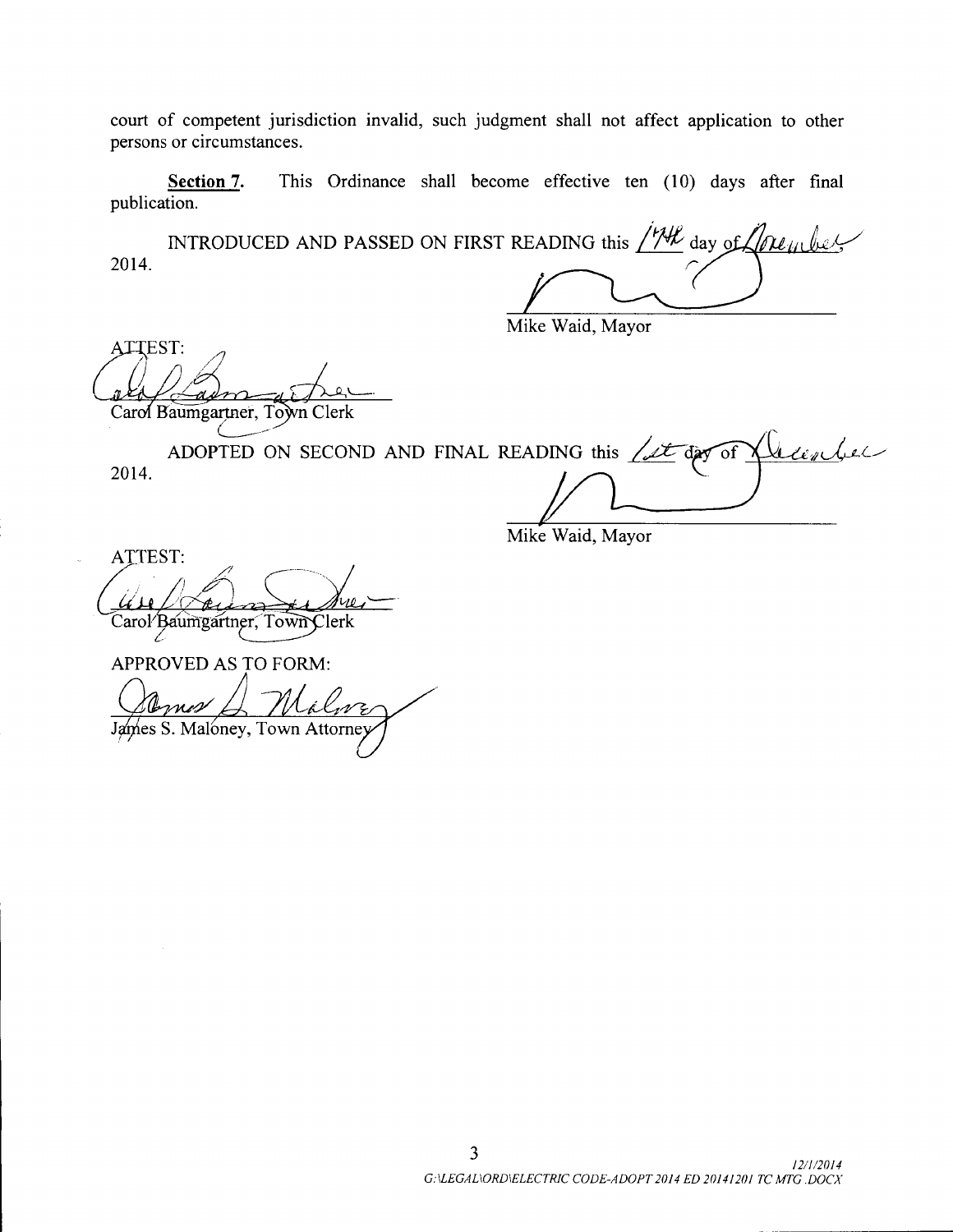## ORDINANCE NO. 4.92.4 , Series of 2015

# TITLE: A BILL FOR AN ORDINANCE TO AMEND SECTIONS 11.03.020, 11. 03.050, 11. 03.060 AND 11. 03.080 OF THE PARKER MUNICIPAL CODE CONCERNING THE PARKER BUILDING CODE

NOW, THEREFORE, THE TOWN COUNCIL OF THE TOWN OF PARKER, COLORADO, ORDAINS:

Section 1. Section 11.03.020 of the Parker Municipal Code is amended to read as follows:

#### 11. 03.020 International Building Code adopted.

Pursuant to Section 7.7 of the Town of Parker Home Rule Charter, the International Building Code, 2015 Edition, as published by the International Code Council (ICC), 500 New Jersey Avenue, NW, 6<sup>th</sup> Floor, Washington, DC 20001 is adopted by reference and incorporated into this Chapter as though fully set forth herein. Except as otherwise provided hereafter, such code is adopted in full, including the outline of contents, index and appendices contained therein.

Section 2. Section 11.03.050 of the Parker Municipal Code is repealed in its entirety and readopted to read as follows:

#### 11. 03.050 Amendments.

The International Building Code, as adopted by this Chapter, is amended as follows ( section numbers correspond with those in the International Building Code):

1) Delete all Appendix Chapters.

 $(2)$  Amend Section 101.1, Title, to read:

"101.1 Title. These regulations shall be known as the Parker Building Code, hereinafter referred to as the 'code."'

 $(3)$  Sections 101.2, 101.2.1 and 101.3 remain unchanged.

4) The remainder of Chapter <sup>1</sup> of the code, entitled " Scope and Administration," is deleted in its entirety (see Parker Administrative Code contained in Chapter 11. <sup>01</sup> of the Parker Municipal Code)

5) Amend Section 1608. 2, Ground snow loads, to read:

1608.2 Ground snow loads. The ground snow load within the Town of Parker shall be <sup>a</sup> minimum of 30 pounds per square foot for calculating roof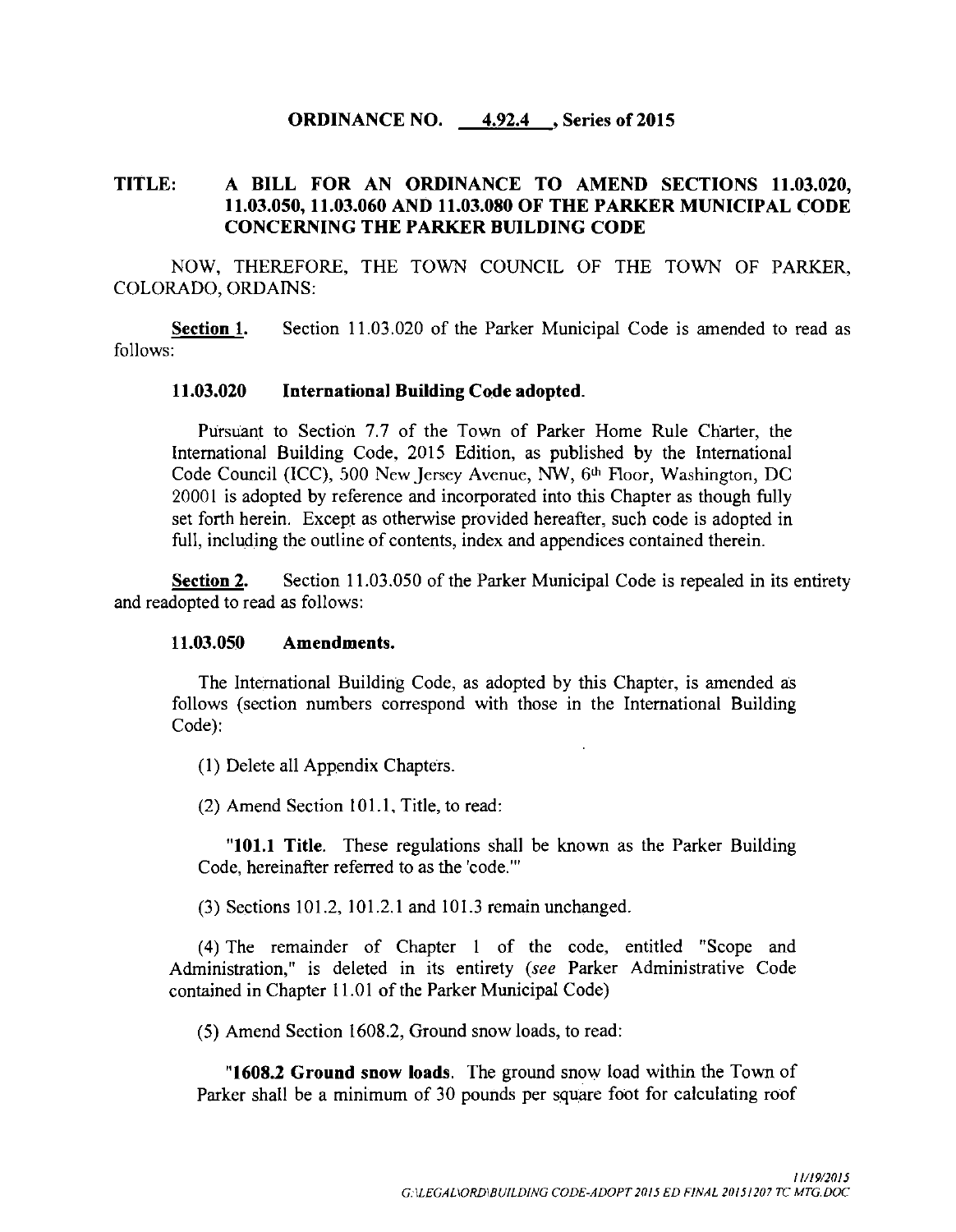drifting. Snow load for roofs shall be 30 pounds per square foot minimum, plus drifting."

6) Amend Section1609.3, Basic wind speed, by the addition of the following:

Figure 1609A equals 115 miles per hour Figure 1609B equals 120 miles per hour Figure 1609C equals 105 miles per hour

7) Amend Subsection 1609.4. 3, Exposure categories, Exposure C, to read:

Exposure C shall be used for the design of all structures in the Town of Parker."

8) Amend Section 3109, Swimming Pool Enclosures and Safety Devices, to read:

"3109.1 General. Swimming pools shall comply with the Parker Swimming Pool and Spa Code."

The remainder of the Section is deleted.

9) Amend Chapter 31 to add a new Section 3112, Manufactured housing, to read:

3112 Manufactured housing. Manufactured housing constructed in accordance with standards other than those set forth in this ordinance may be erected in approved locations. The site constructed foundation, porches, decks, utilities and other functions must meet the standards set forth in this and other related ordinances. Permits may be issued for these elements of the building; however, a certificate of occupancy will not be issued, as the conformance with the Town's standards of the manufactured home is not known to the department. No additions shall be made to a manufactured home, unless said addition meets the standards set forth in this ordinance."

10) Amend Chapter 35, ASME standards, as follows:

ASME A 18.1: Replace the 2008 Safety Standard for Platform Lifts and Stairway Chair Lifts with the 2011 Safety Standard for Platform Lifts and Stairway Chair Lifts.

The remaining ASME standards remain unchanged.

Section 3. Section 11.03.060 of the Parker Municipal Code is amended to read as follows:

11/19/2015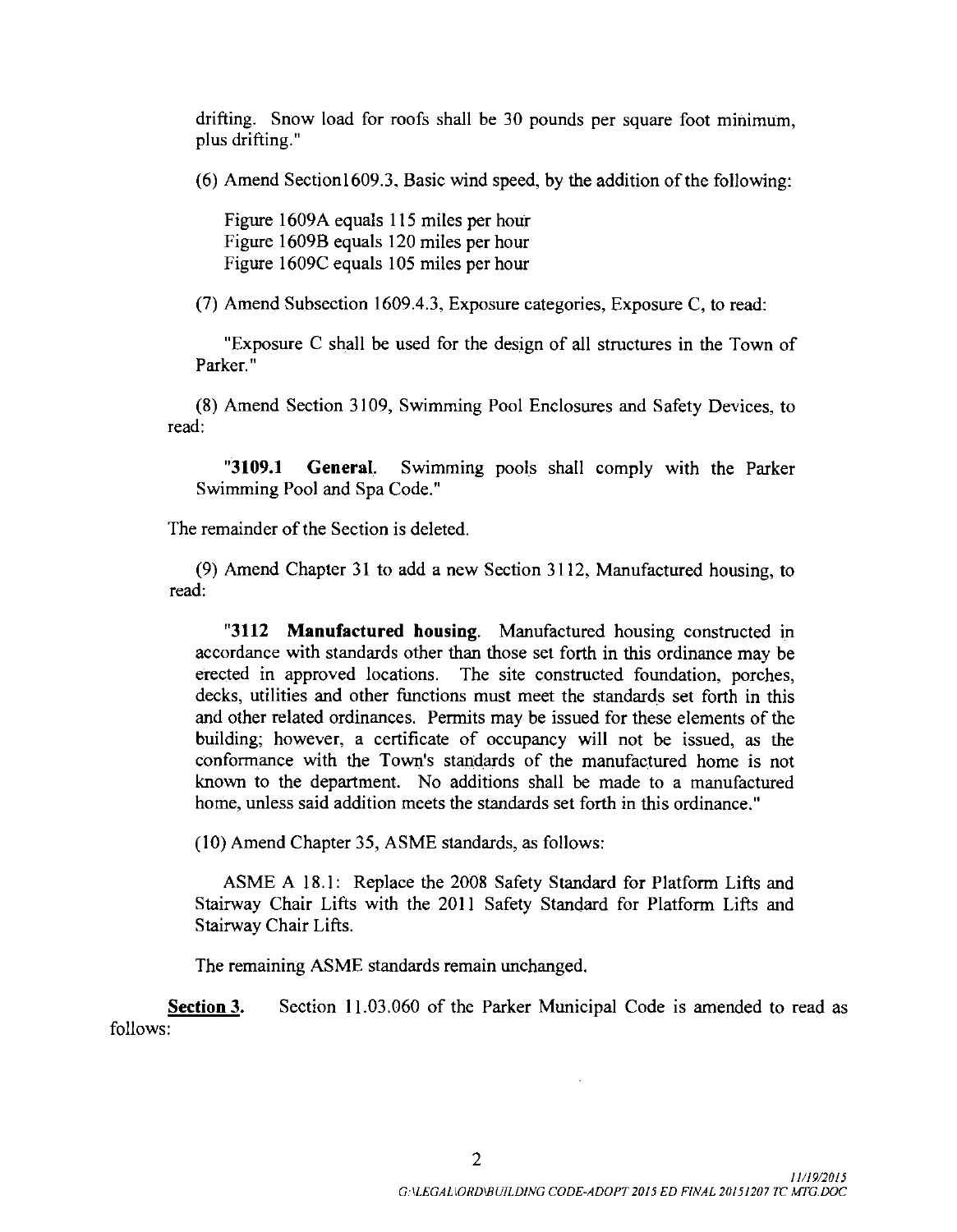## 11. 03. 060 Violation; penalty.

In addition to the penalty provisions contained in the Parker Building Code, any person who violates any of the provisions of this Chapter shall be guilty of <sup>a</sup> misdemeanor and, upon conviction thereof, shall be fined the sum of not more than four hundred ninety-nine dollars (\$499.00) for each such violation. Each day that a violation continues after due notice has been served shall be deemed a separate offense.

Section 4. Section 11.03.080 of the Parker Municipal Code is amended to read as follows:

## 11. 03.080 Effective date.

The ordinance codified in this Chapter shall take effect on January 1, 2016.

Section 5. Safety Clause. The Town Council hereby finds, determines and declares that this Ordinance is promulgated under the general police power of the Town of Parker, that it is promulgated for the health, safety and welfare of the public, and that this Ordinance is necessary for the preservation of health and safety and for the protection of public convenience and welfare. The Town Council further determines that the Ordinance bears a rational relation to the proper legislative object sought to be obtained. The Town Council further finds that the title to this Ordinance was posted in two public places two days before the Town Council meeting, as provided by Section 7. 5e. of the Town of Parker Home Rule Charter.

Section 6. Severability. If any clause, sentence, paragraph or part of this Ordinance or the application thereof to any person or circumstances shall for any reason be adjudged by <sup>a</sup> court of competent jurisdiction invalid, such judgment shall not affect application to other persons or circumstances.

Section 7. This Ordinance shall become effective ten (10) days after final publication.

INTRODUCED AND PASSED ON FIRST READING this/ $\ell_0$ <sup>14</sup> day of  $\ell_0$  and  $\ell_1$ 2015.

ATTEST: a. Carol Baumgartner, Town Clerk

Mike Waid, Mayor

2015. ADOPTED ON SECOND AND FINAL READING this  $\sqrt{m}$  day of  $\sqrt{m}$  (i.e.,

Mike Waid, Mayor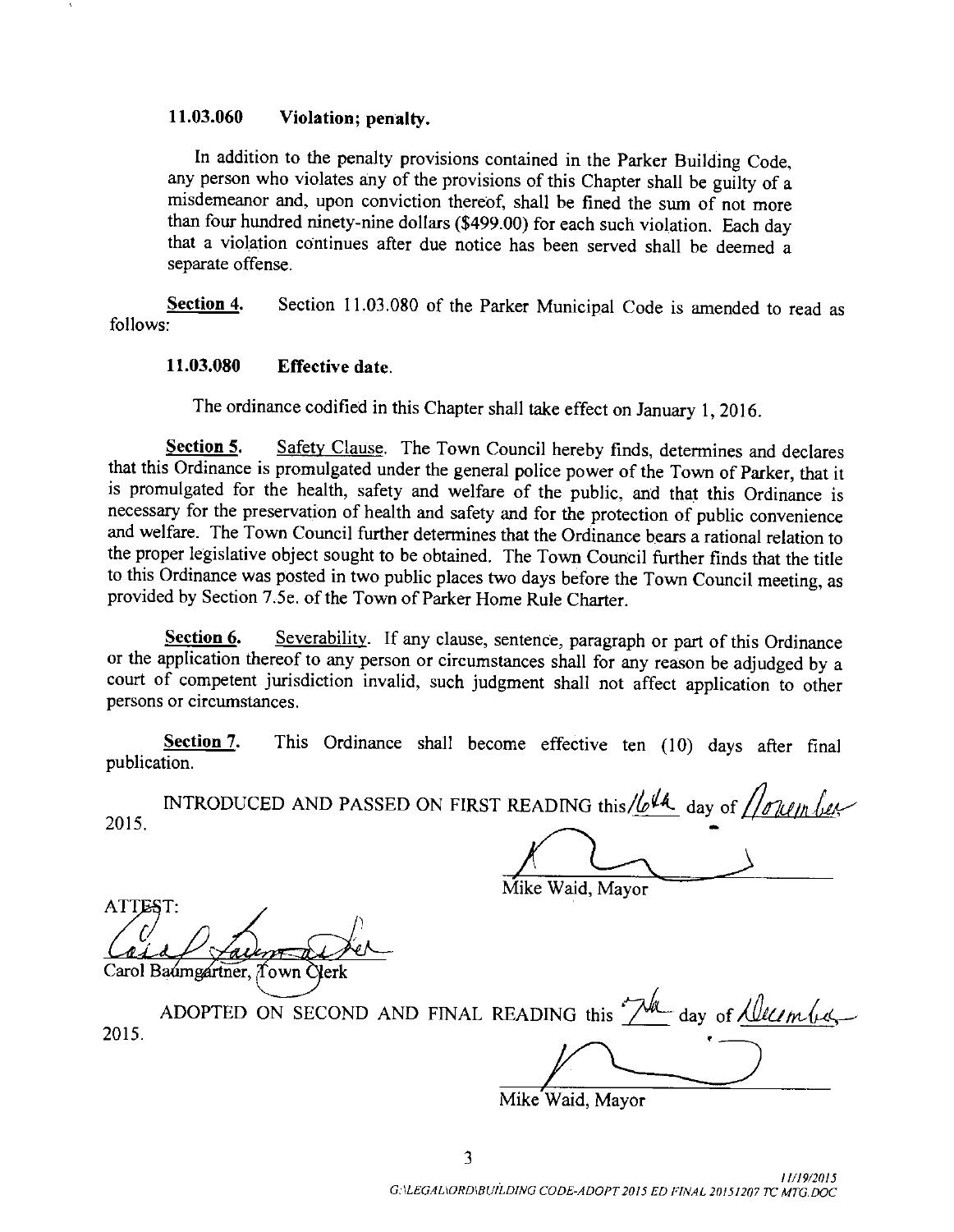ATTEST: Carol Baumgartner, Town Clerk

APPROVED AS TO FORM: s S. Maloney, Town Attorney

4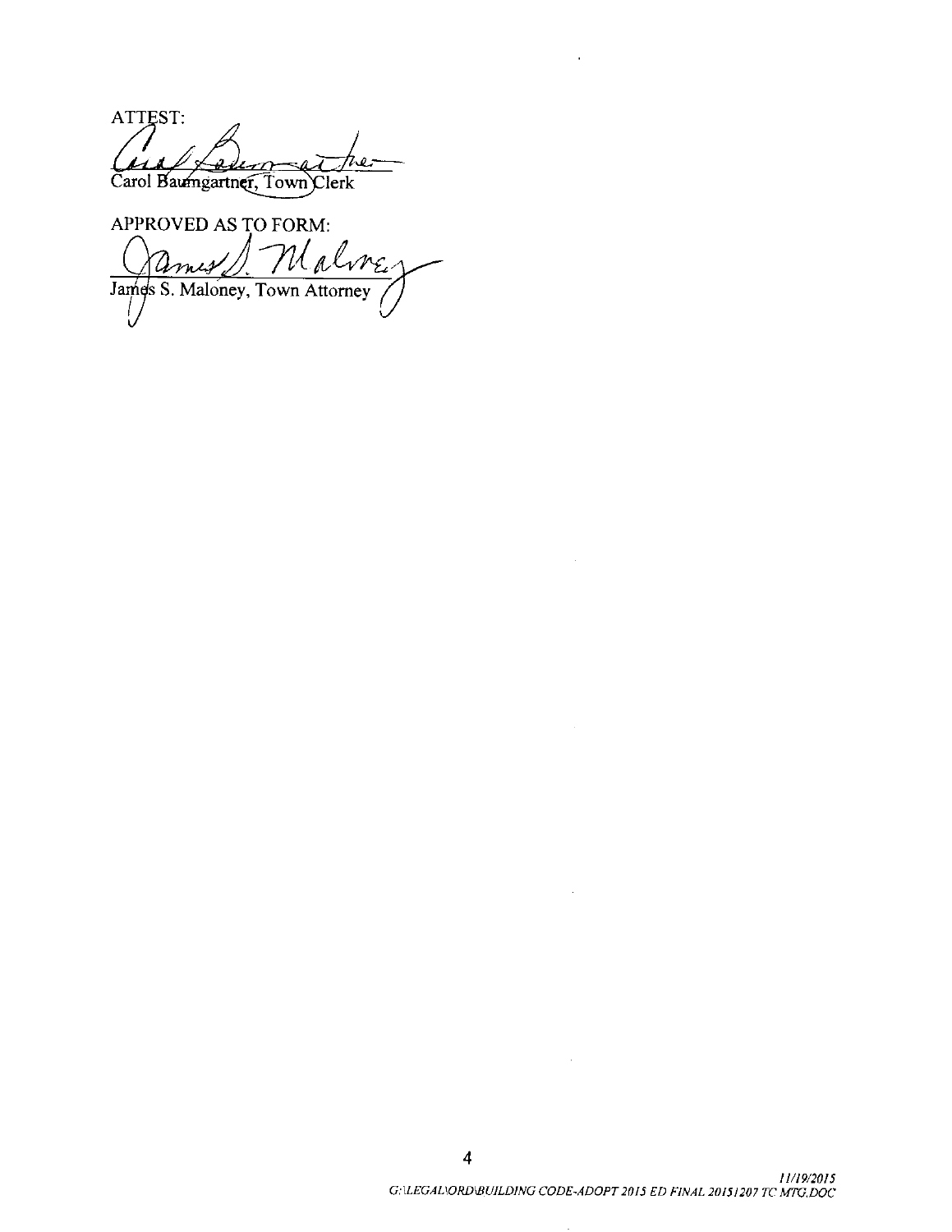# ORDINANCE NO. 4.91.5 , Series of 2015

# TITLE: <sup>A</sup> BILL FOR AN ORDINANCE TO AMEND SECTIONS 11. 02.020, 11. 02.050, 11. 02.060 AND 11. 02.080 OF THE PARKER MUNICIPAL CODE CONCERNING THE PARKER RESIDENTIAL CODE FOR ONE- AND TWO-FAMILY DWELLINGS BUILDING CODE

NOW, THEREFORE, BE IT ORDAINED BY THE TOWN COUNCIL OF THE TOWN OF PARKER, COLORADO, THAT:

Section 1. Section 11.02.020 of the Parker Municipal Code is amended to read as follows:

## 11. 02.020 International Residential Code adopted.

Pursuant to Section 7.7 of the Town of Parker Home Rule Charter, the International Residential Code for One- and Two -Family Dwellings, 2015 Edition, as published by the International Code Council ( ICC), 500 New Jersey Avenue, NW, 6<sup>th</sup> Floor, Washington, DC 20001, is adopted by reference and incorporated into this Chapter as though fully set forth herein. Except as otherwise provided hereafter, such code is adopted in full, including the outline of contents, index and appendices contained therein.

Section 2. Section 11.02.050 of the Parker Municipal Code is repealed in its entirety and readopted to read as follows:

### 11. 02.050 Amendments.

The International Residential Code for One- and Two -Family Dwellings, as adopted by this Chapter, is amended as follows (section numbers correspond with those in the International Residential Code for One- and Two -Family Dwellings):

1) Delete Appendix Chapters A, B, C, D, E, F, G, H, I, J, K, L, N, 0, P, Q, R, S, T and U

 $(2)$  Amend Section R101.1, Title, to read:

"R101.1 Title. These provisions shall be known as the Parker Residential Code for One- and Two -Family Dwellings Building Code, and shall be cited as such and will be referred to herein as this 'code."'

(3) Sections R101.2, Scope, and R101.3, Intent, remain unchanged

(4) The remainder of Chapter 1 of the code, entitled "Scope and Administration," is deleted in its entirety (see Parker Administrative Code contained in Chapter 11. <sup>01</sup> of the Parker Municipal Code).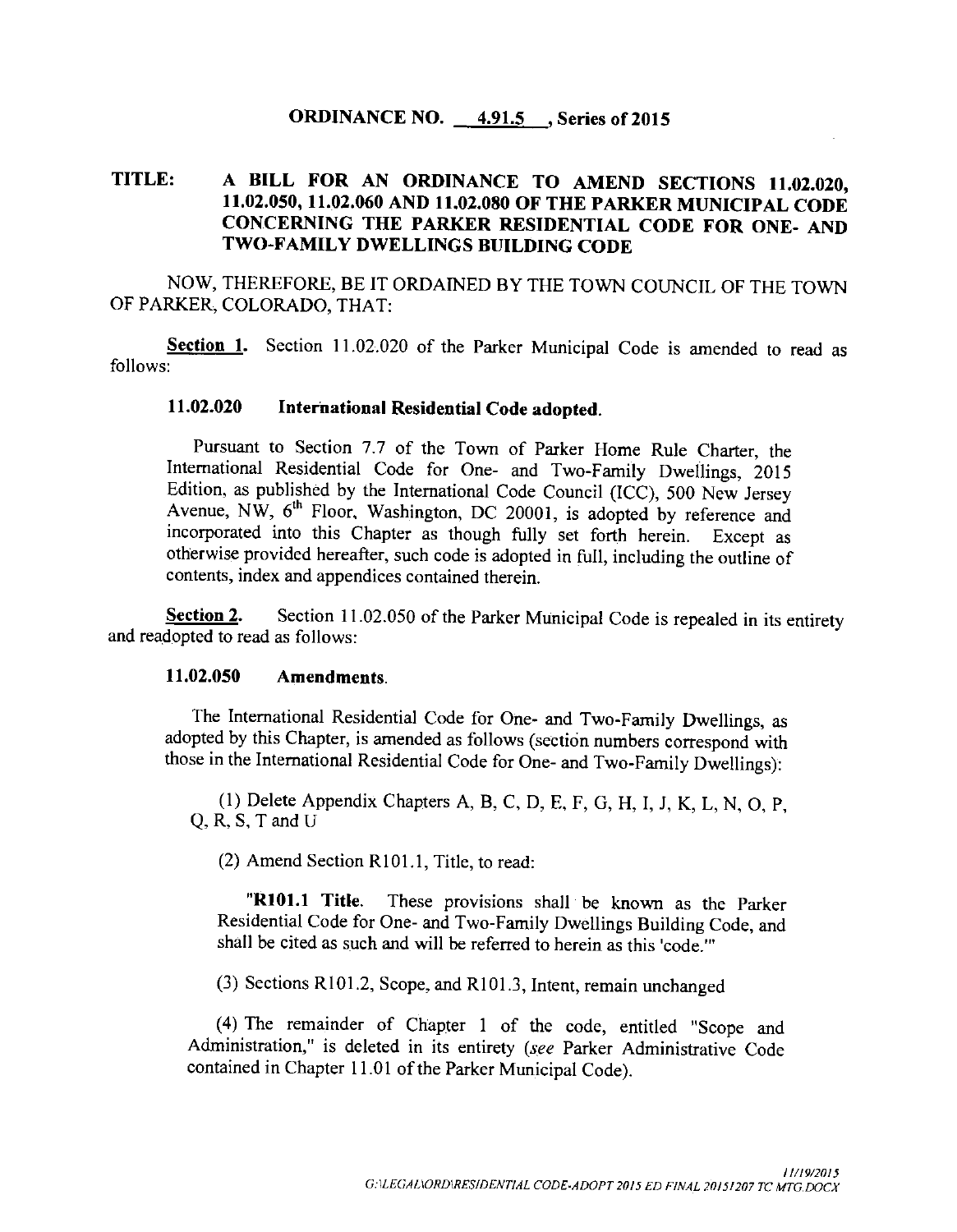5) Amend Section R202, Definitions, to add two new definitions to read:

"Building face. The outer most point of the wall cladding, exclusive of door, window trim or similar exterior trim.

Secondary Family Space. A secondary Dwelling Unit located inside a single- family, detached dwelling whose occupants and the occupants of the principal dwelling unit live together as <sup>a</sup> single -household unit and which is neither rented nor locked off from the principal dwelling unit. This is not an accessory dwelling unit."

6) Amend Section R202, Fire separation distance, to read:

"Fire separation distance. The distance measured from the building face to one of the following:..."

The remainder of the Section remains unchanged.

(7) Delete Table R301.2(1), Climatic and Geographic Design Criteria, including footnotes, and replace with:

|                        | "WIND DESIGN                       |                                     |                                               |                                  | SUBJECT TO DAMAGE FROM        |               |                                         |                       |                          |                                         |                                               |                                       |                                     |
|------------------------|------------------------------------|-------------------------------------|-----------------------------------------------|----------------------------------|-------------------------------|---------------|-----------------------------------------|-----------------------|--------------------------|-----------------------------------------|-----------------------------------------------|---------------------------------------|-------------------------------------|
| iround<br>inow<br>.oad | - 2<br>Speed <sup>*</sup><br>(mph) | Topographic<br>Effects <sup>®</sup> | <b>Special</b><br>wind<br>region <sup>-</sup> | Wind-<br>borne<br>debris<br>zone | Seismic<br>Design<br>Category | Weathering    | <b>Frost Line</b><br>Depth <sup>"</sup> | Tennite <sup>"</sup>  | Winter<br>Design<br>Temp | Ice Barrier<br>Underlavment<br>Required | Flood<br>Hazards <sup>i</sup>                 | Air<br>Freezing<br>Index <sup>'</sup> | Меал<br>Annual<br>Temp <sup>m</sup> |
| 30 lbs.                | 115                                | NO.                                 | NO <sub>1</sub>                               | N0                               | в                             | <b>SEVERE</b> | 36"                                     | Slight to<br>Moderate | -3° F                    | N <sub>O</sub>                          | Adonted<br>9/30/2005<br>Class 7 IP#<br>080310 | 867                                   | $48.1^\circ$ F                      |

"Table R301.2(1) Climatic and Geographic Design Criteria

"For SI: 1 pound per square foot =  $0.0479$  kPa, 1 mile per hour =  $0.447$  m/s.

Grou Snor

- The jurisdiction shall fill in this part of the table with the wind speed from the basic wind speed map [Figure R301.2(4)A]. Wind exposure category shall be determined on a site-specific basis in accordance with Section  $R301.2.1.4.$
- $n<sub>b</sub>$ In accordance with Section R301.2.1.5, where there is local historical data documenting structural damage to buildings due to topographic wind speed-up effects, the jurisdiction shall fill in this part of the table with 'YES.' Otherwise, the jurisdiction shall indicate 'NO' in this part of the table.
- Ile In accordance with Figure R301.2(4)A, where there is local historical data documenting unusual wind conditions, the jurisdiction shall fill in this part of the table with 'YES' and identify any specific requirements. Otherwise, the jurisdiction shall indicate 'NO' in this part of the table.
- nd. In accordance with Section R301.2.1.2.1, the jurisdiction shall indicate the wind-borne debris wind zone(s). Otherwise, the jurisdiction shall indicate 'NO' in this part of the table.
- **it**e The jurisdiction shall fill in this part of the table with the seismic design category determined from Section R301.2.2.1.
- $\mathbf{u}$ f Weathering may require a higher strength concrete or grade of masonry than necessary to satisfy the structural requirements of this code. The weathering column shall be filled in with the weathering index  $(i.e., 'negligible.'$ 'moderate' or 'severe') for concrete as determined from the Weathering Probability Map [Figure R301.2(3)]. The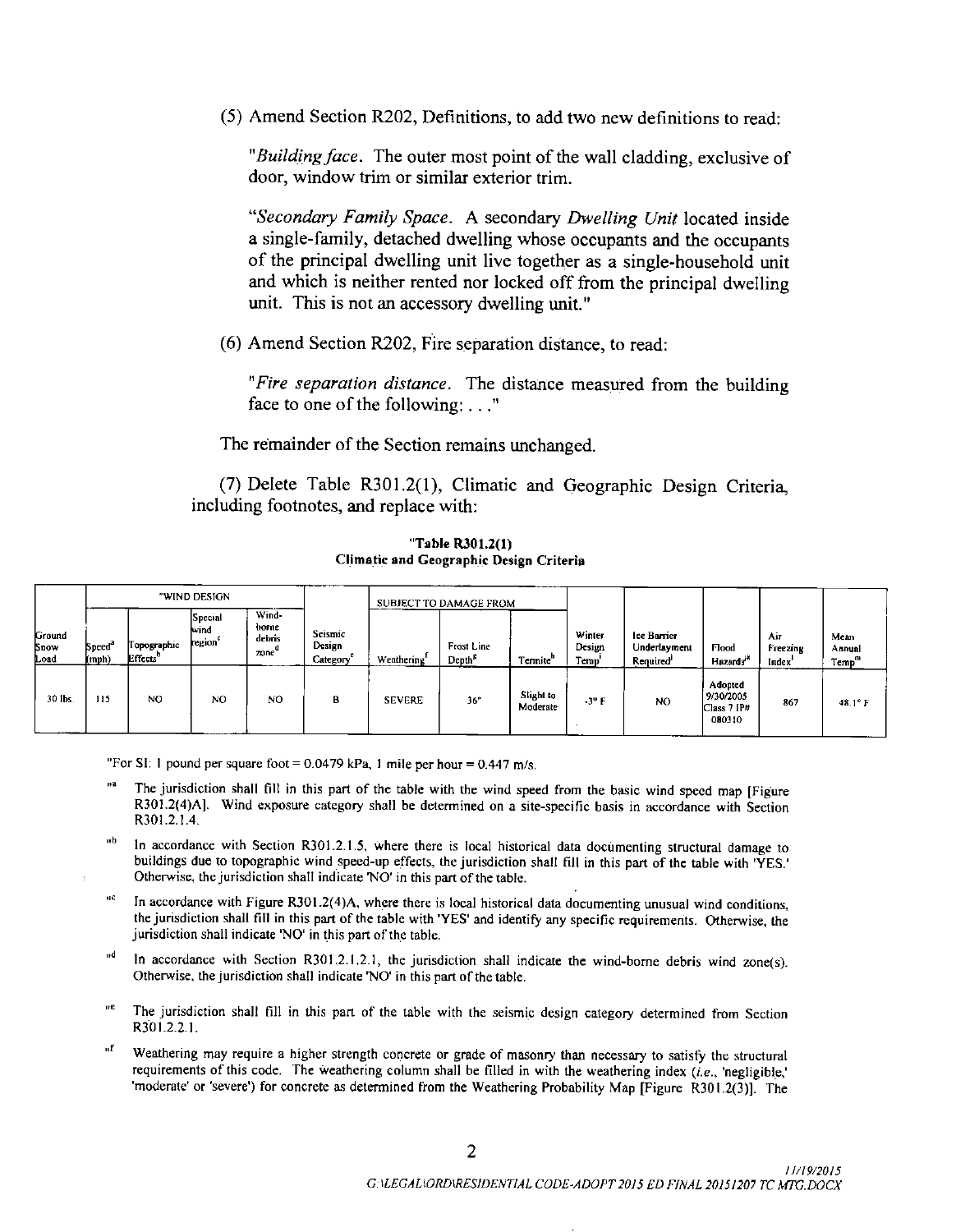grade of masonry units shall be determined from ASTM C 34, C 55, C 62, C 73, C 90, C 129, C 145, C 216 or C 652.

- s The frost line depth may require deeper footings than indicated in Figure R403. 1( 1). The jurisdiction shall fill in the frost line depth column with the minimum depth of footing below finish grade
- пh The jurisdiction shall fill in this part of the table to indicate the need for protection depending on whether there has been a history of local subterranean termite damage
- нi The outdoor design dry-bulb temperature shall be selected from the columns of 971/2% values for winter from Appendix D of the International Plumbing Code. Deviations from the Appendix D temperatures shall be permitted to reflect local climates or local weather experience as determined by the building official.
- нj In accordance with Sections R905.1.2, R905.4.3.1, R905.5.3.1, R905.6.3.1, R905.7.3.1 and R905.8.3.1, where there has been <sup>a</sup> history of local damage from the effects of ice damming, the jurisdiction shall till in this part of the table with 'YES.' Otherwise, the jurisdiction shall fill in this part of the table with 'NO.'
- uk The jurisdiction shall fill in this part of the table with: (a) the date of the jurisdiction's entry into the National Flood Insurance Program (date of adoption of the first code or ordinance for management of flood hazard areas); b) the date(s) of the Flood Insurance Study; and ( c) the panel numbers and dates of all currently effective FIRMs and FBFMs or other flood hazard map adopted by the authority having jurisdiction, as amended.
- пł The jurisdiction shall fill in this part of the table with the 100-year return period air freezing index (BF-days) from Figure R403.3(2) or from the 100-year (99%) value on the National Climatic Data Center data table 'Air Freezing Index- USA Method ( Base 32° F).'
- The jurisdiction shall fill in this part of the table with the mean annual temperature from the National Climatic Data Center data table 'Air Freezing Index-USA Method (Base 32°F)."

8) Delete Table R302. 1, Exterior Walls, and replace with:

| "EXTERIOR WALL<br><b>ELEMENT</b> |                             | MINIMUM FIRE-RESISTANCE<br><b>RATING</b> | <b>MINIMUM FIRE</b><br><b>SEPARATION</b><br><b>DISTANCE</b> |
|----------------------------------|-----------------------------|------------------------------------------|-------------------------------------------------------------|
| Walls                            | (Fire-resistance rated)     | I hour with exposure from both sides     | $\leq$ 5 feet <sup>1</sup>                                  |
|                                  | (Not fire-resistance rated) | 0 hours                                  | $\geq$ 5 feet <sup>1</sup>                                  |
| Projections                      | (Fire-resistance rated)     | 1 hour on the underside                  | $\geq$ 2 feet and < 5 feet                                  |
|                                  | (Not fire-resistance rated) | 0 hours                                  | $\geq$ 5 feet <sup>2</sup>                                  |
|                                  | Not allowed                 | N/A                                      | $<$ 3 feet                                                  |
| Openings                         | 25% Maximum of Wall Area    | 0 hours                                  | $\geq$ 3 feet and < 5 feet                                  |
|                                  | Unlimited                   | 0 hours                                  | $\geq$ 5 feet                                               |
| Penetrations                     | All                         | Comply with Section R302.4               | $<$ 3 feet                                                  |
|                                  |                             | None required                            | $\geq$ 3 feet                                               |

#### Table 8302. <sup>1</sup> Exterior Walls

" $N/A$  = Not Applicable.

 $^{11}$  Fire separation distance of 3 feet can be used if the exterior wall cladding and trim is of noncombustible material (refer to Section R202). for definition of noncombustible).

 $^{12}$  Fire separation distance of 3 feet can be used if the soffit cladding and facia board is of noncombustible material (refer to Section R202 : for definition of noncombustible)."

> 9) Amend R302.3 by the addition of a new exception to provide as follows:

"3. Secondary Family Space that comply with Section R302.3.2."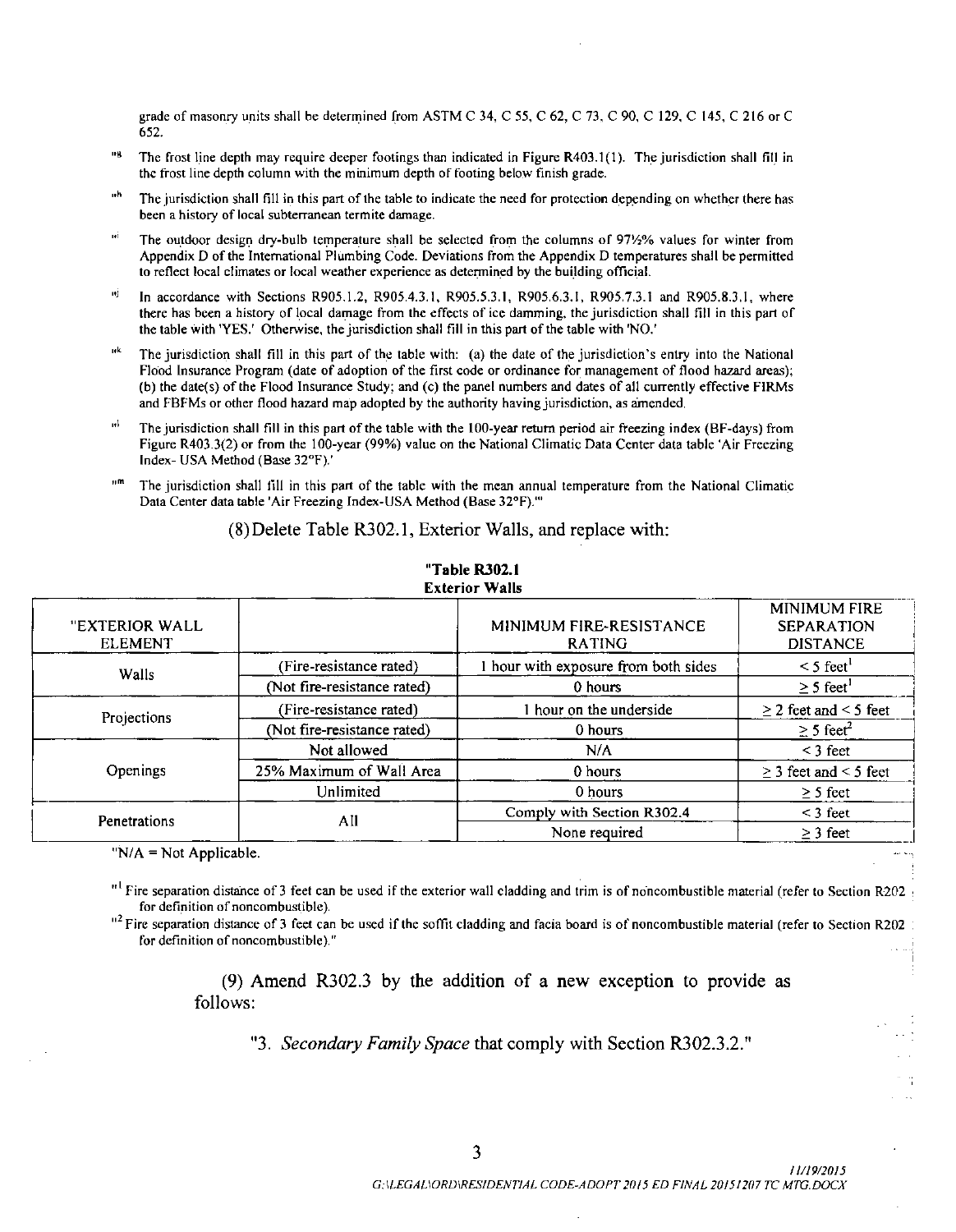10) Amend R302.3 to add a new Subsection R302.3. 2 to provide as follows:

"R302.3.2 Secondary Family Space. The dwelling unit separation specified in Section R302.3 is not required where all of the following apply:

1. No more than one (1) Secondary Family Space is allowed within a single-family, detached dwelling.

2. The Secondary Family Space cannot be larger than 40% of the main dwelling unit, including the basement.

3. Prior to the issuance of a building permit for a *Secondary Family* Space, the property owner shall sign <sup>a</sup> declaration of restrictions in a form acceptable to the Chief Building Official, in which the property owner(s) shall acknowledge and agree to the building code requirements for maintaining a Secondary Family Space within a single-family, detached dwelling, to be recorded by the Chief Building Official with the Douglas County Clerk and Recorder's Office to put prospective purchasers of the real property that is the subject of the building permit on notice of the declaration of restrictions. The declaration of restrictions shall contain the following:

a. The Secondary Family Space shall be in effect only so long as either the principle residence, or the Secondary Family Space, is occupied by the owner of record as their principal residence.

b. The principle residence and the Secondary Family Space shall not be rented.

c. The occupants of the principle residence and the Secondary Family Space shall be related by blood or marriage.

d. Access between the principle residence and the Secondary Family Space shall remain and doors within the access shall not have a locking devise.

e. Access to inspect the principal residence and/or the Secondary Family Space shall be granted to the Chief Building Official if there is <sup>a</sup> reasonable suspicion that there is <sup>a</sup> violation of the declaration of restrictions.

f. Any improvements made to the Secondary Family Space under the building permit issued by the Town shall be removed if there is <sup>a</sup> violation of the declaration of restrictions, which remedy is not exclusive under the Code.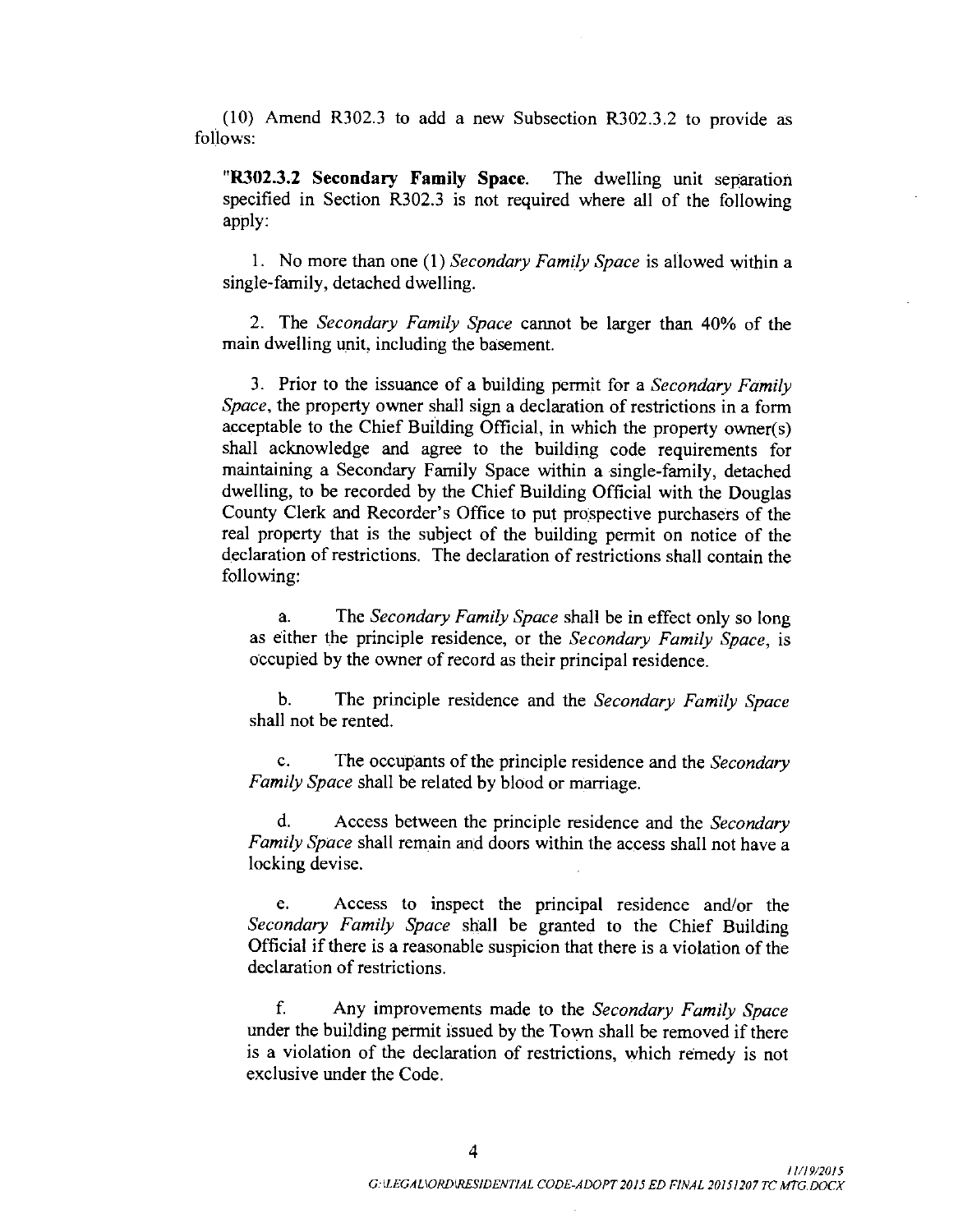g. The declaration of restrictions are binding upon any successor in ownership of the property."

11) Amend the Exceptions to Section R303. 1, Habitable rooms, as follows:

Add Exception #4 to read:

4. All habitable rooms in basements of R occupancies shall be provided with aggregate glazing area of not less than 4 percent of the floor area of such rooms. Natural ventilation shall be through windows, doors, louvers or other approved openings to the outdoor air. Such openings shall be provided with ready access or shall otherwise be readily controllable by the building occupants. The minimum openable area to the outdoors shall be <sup>2</sup> percent of the floor area being ventilated."

12) Delete Section R303. 3, Bathrooms, and replace with:

"R303.3 Bathrooms. Bathrooms, water closet compartments and other similar rooms shall be provided with a local exhaust system. The minimum local exhaust rates shall be determined in accordance with Section M1507. Exhaust air from the space shall be exhausted directly to the outdoors."

13) Amend the first sentence of Section R303. 9, Required heating, by removing "68° F (20°C)" and replacing it with "70° F (21°C)."

(14) Amend the Exception to Section R310.1, Emergency escape and rescue required, to read:

Exception: Basements and habitable attics ...."

The remainder of the Section remains unchanged.

15) Delete the Exception to Section R310. 1. 1, Minimum opening area.

16) Amend Section R310.2, Window wells, by adding the following Exception to read:

"Exception: In basements of existing R-3 (one- or two-family dwellings) occupancies, egress window wells may have a minimum horizontal projection of 24 inches (610 mm) and must be the full width of the window. If <sup>a</sup> ladder is required in the window well, the ladder must be installed such that is does not interfere with or be in front of the operable side of the window."

17) Delete Section R313, Automatic Fire Sprinkler Systems, in its entirety.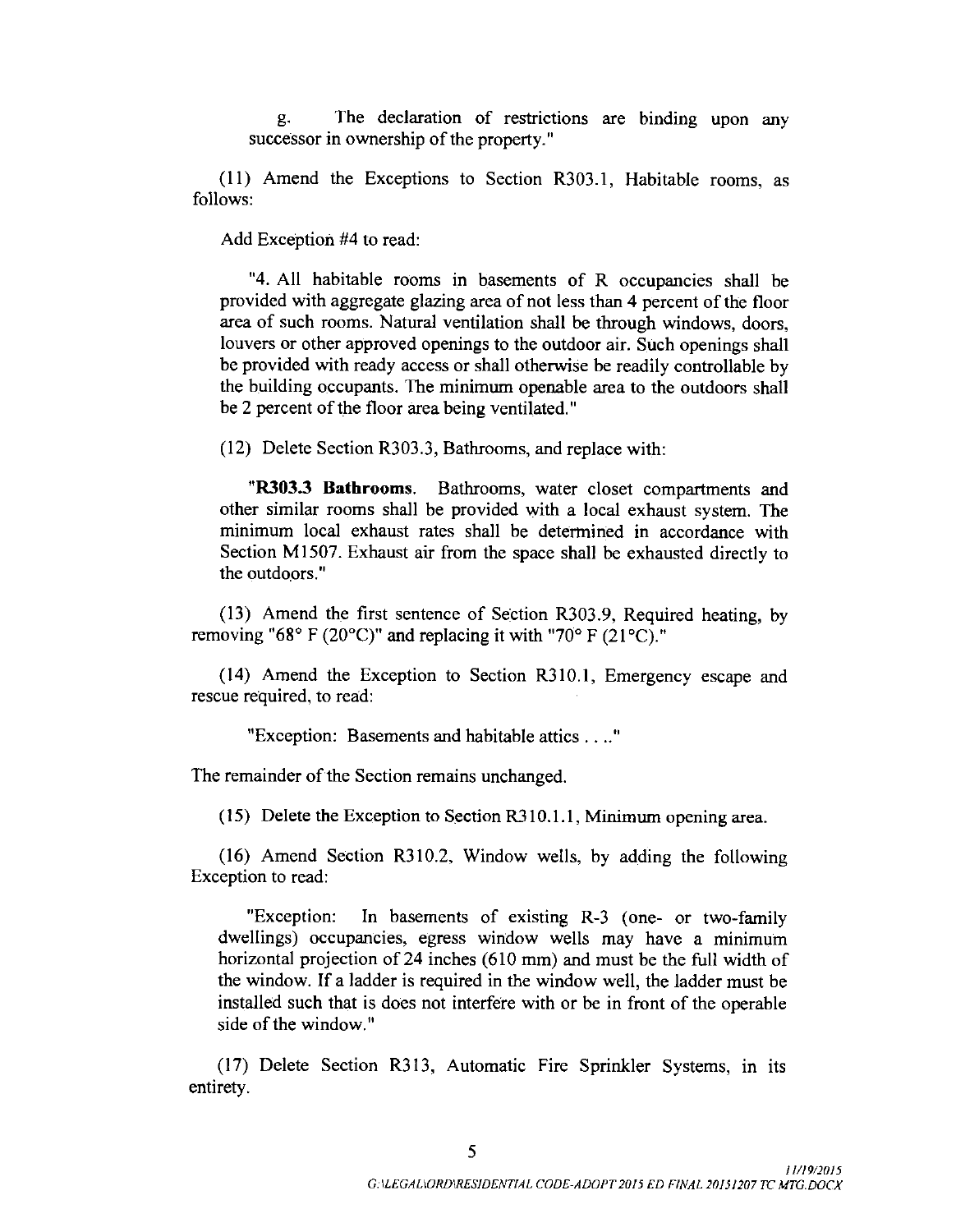18) Amend the first sentence of Section R315.3, Location, to read:

R315.3 Location. Carbon monoxide alarms in dwelling units shall be installed within fifteen feet ( 15') of the entrance to each bedroom.

19) Amend the second and third sentences of Section R408. 1, Ventilation, by inserting "(min. 10 mill in thickness or a cross-laminated 3.5 mills in thickness)" after "Class <sup>1</sup> vapor retarder."

20) Amend the first sentence of Section R408. 3, Unvented crawl space, by inserting "(min. 10 mill in thickness or a cross-laminated 3.5 mills in thickness)" after "Class <sup>1</sup> vapor retarder."

(21) Amend Section R703.2, Water-resistive barrier, by the deletion of the last sentence.

22) Amend Section R905. 2. 8. 3, Sidewall flashing, to read:

R905.2.8.3, Sidewall flashing. Base flashing against <sup>a</sup> vertical sidewall shall be step flashing and shall be <sup>a</sup> minimum of 4 inches ( 102 mm) in height and 4 inches (102 mm) in width and shall direct water away from the vertical sidewall onto the roof and/or into the gutter."

The remainder of the Section remains unchanged.

(23) Delete the third sentence of Section R905.2.8.5, Drip edge, and replace with:

Drip edges shall extend a minimum to cover gap between the roof sheathing and fascia, extending onto the fascia face a minimum of:

Rakes: One inch

Eves: Into gutter."

The remainder of the Section remains unchanged.

(24) Delete Subparagraph 3 of Section R907.3, Recovering versus replacement, and replace with:

3. Where the existing roof has one or more applications of any type of roof covering."

25) Amend Section M1503. 1, General, by deleting the Exception.

26) Amend Section M1503. 3, Kitchen exhaust rates, to read:

M1503.<sup>3</sup> Kitchen exhaust rates. Domestic kitchen cooking appliances shall be equipped with ducted range hoods or down -draft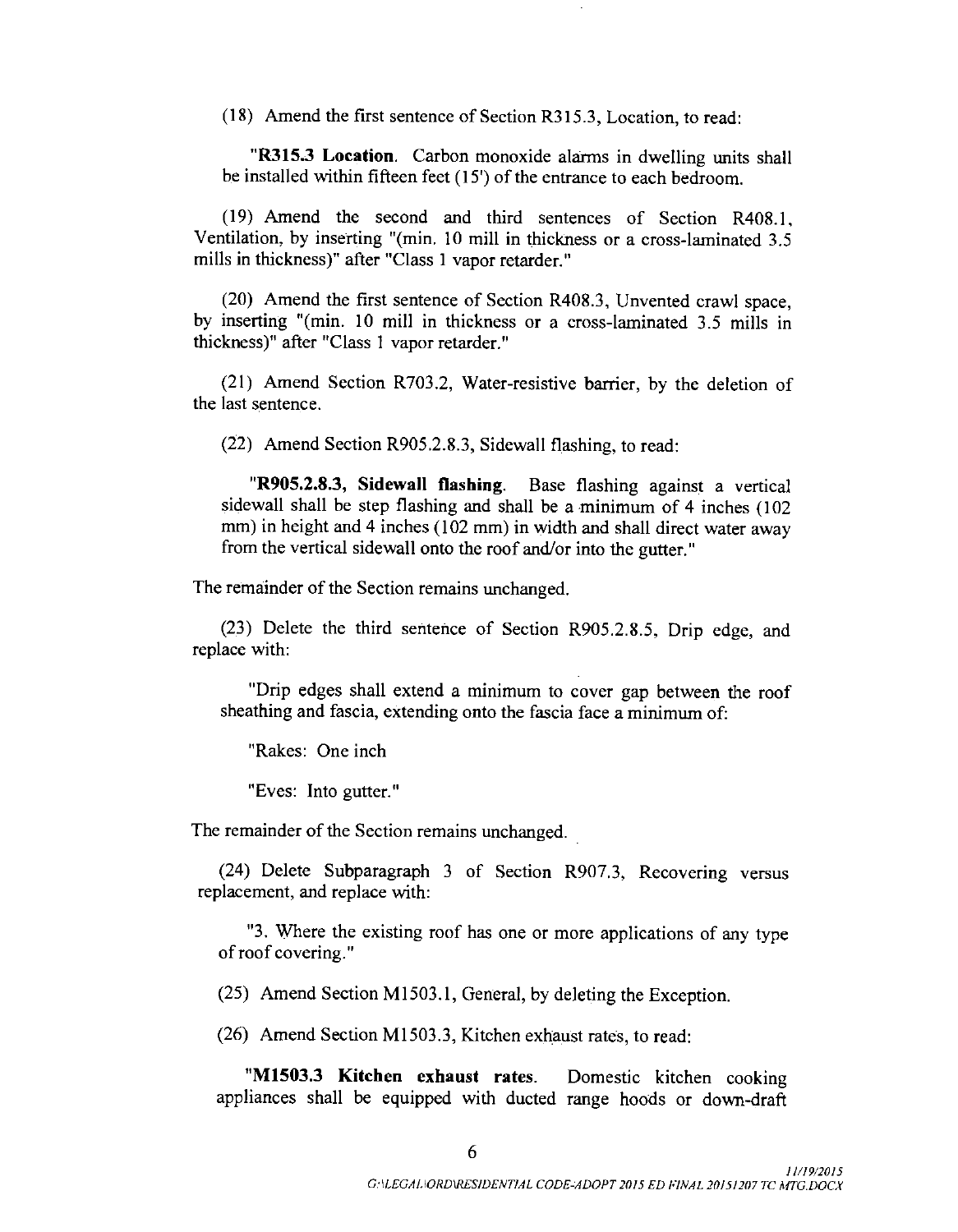exhaust systems. The fans shall be sized in accordance with Section M1507.4 "

27) Amend Section M1503.4, Makeup air required, by revising the first sentence and adding <sup>a</sup> sentence to the end of the Section to read:

a. First sentence to read:

Exhaust hood systems capable of exhausting 600 cubic feet per minute  $(0.19m^3/s)$  or more..."

The remainder of the sentence remains unchanged.

b. Add a sentence at the end of the Section to read.

Makeup air systems shall be capable of maintaining a minimum makeup air temperature of  $50^{\circ}$  F (10 $^{\circ}$ C) during the heating season."

28) Amend Table M1507.3. 3( 1) by adding <sup>a</sup> footnote to read:

 $1<sup>1</sup>$  An equation can be used as an alternative to Table R1507.3.3(1)  $Ofan = 0.01$  Afloor + 7.5(Nbr + 1) Where: Qfan = fan flow rate in cubic feet per minute (cfm). Afloor = floor area in square feet  $(ft^2)$ . Nbr  $=$  number of bedrooms; not to be less than 1."

(29) Amend Section M1601.1.1, Above-ground duct systems, by deleting requirements  $7, 7.1, 7.2, 7.3, 7.4, 7.5$  and replacing with:

7. Stud wall cavities and the spaces between solid floor joists shall not be used as supply air or return air plenums."

 $(30)$  Amend Section G2417.4.1  $(406.4.1)$ , Test pressure, to read:

"G2417.4.1 (406.4.1) Test pressure. The test pressure to be used shall be not less than one and one-half times the proposed maximum working pressure, but not less than 20 psig ( 138 kPa gauge)."

The remainder of the Section remains unchanged.

 $(31)$  Amend Section G2417.4.2 (406.4.2), Test duration, to read:

"G2417.4.2 (406.4.2) Test duration. The test duration shall be not less than one hour at 60 psi or 24 hours at 20 psi.

 $(32)$  Amend Section G2425.8  $(501.8)$ , Appliances not required to be vented, by deleting #7.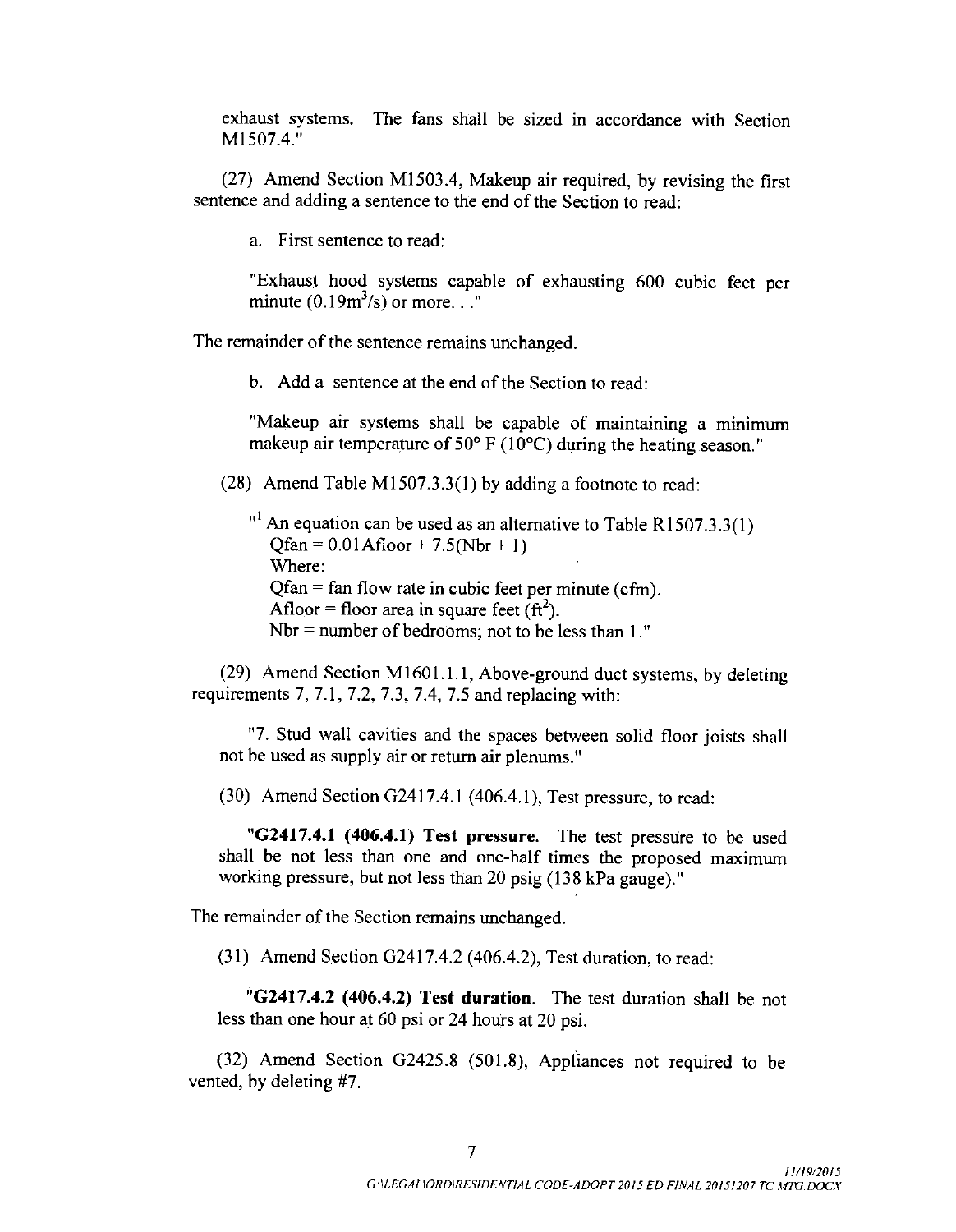33) Delete all Subsections of Section G2445 ( 621), Unvented room heaters, in their entirety and replace with:

"G2445.1 General. Unvented room heaters are prohibited from installation."

34) Amend the first sentence of Section P2503. 5. 1, Rough plumbing, to read:

**P2503.5.1 Rough plumbing.** DWV systems shall be tested on completion of the rough piping installation by water or air with no evidence of leakage."

The remainder of the Section remains unchanged.

35) Delete Chapters 34 through 43 and replace with:

"E3401 General. Electrical installations shall comply with the Parker Electrical Code."

Section 3. Section 11.02.060 of the Parker Municipal Code is amended to read as follows:

#### 11. 02.060 Violation; penalty.

In addition to the penalty provisions contained in the Parker Residential Code, any person who violates any of the provisions of this Chapter shall be guilty of <sup>a</sup> misdemeanor and, upon conviction thereof, shall be fined the sum of not more than four hundred ninety-nine dollars (\$499.00) for each such violation. Each day that a violation continues after due notice has been served shall be deemed a separate offense.

Section 4. Section 11.02.080 of the Parker Municipal Code is amended to read as follows:

### 11. 02. 080 Effective date.

The ordinance codified in this Chapter shall take effect on January 1, 2016.

Section 5. Safety Clause. The Town Council hereby finds, determines and declares that this Ordinance is promulgated under the general police power of the Town of Parker, that it is promulgated for the health, safety and welfare of the public, and that this Ordinance is necessary for the preservation of health and safety and for the protection of public convenience and welfare. The Town Council further determines that the Ordinance bears a rational relation to the proper legislative object sought to be obtained. The Town Council further finds that the title to this Ordinance was posted in two public places two days before the Town Council meeting, as provided by Section 7. 5e. of the Town of Parker Home Rule Charter.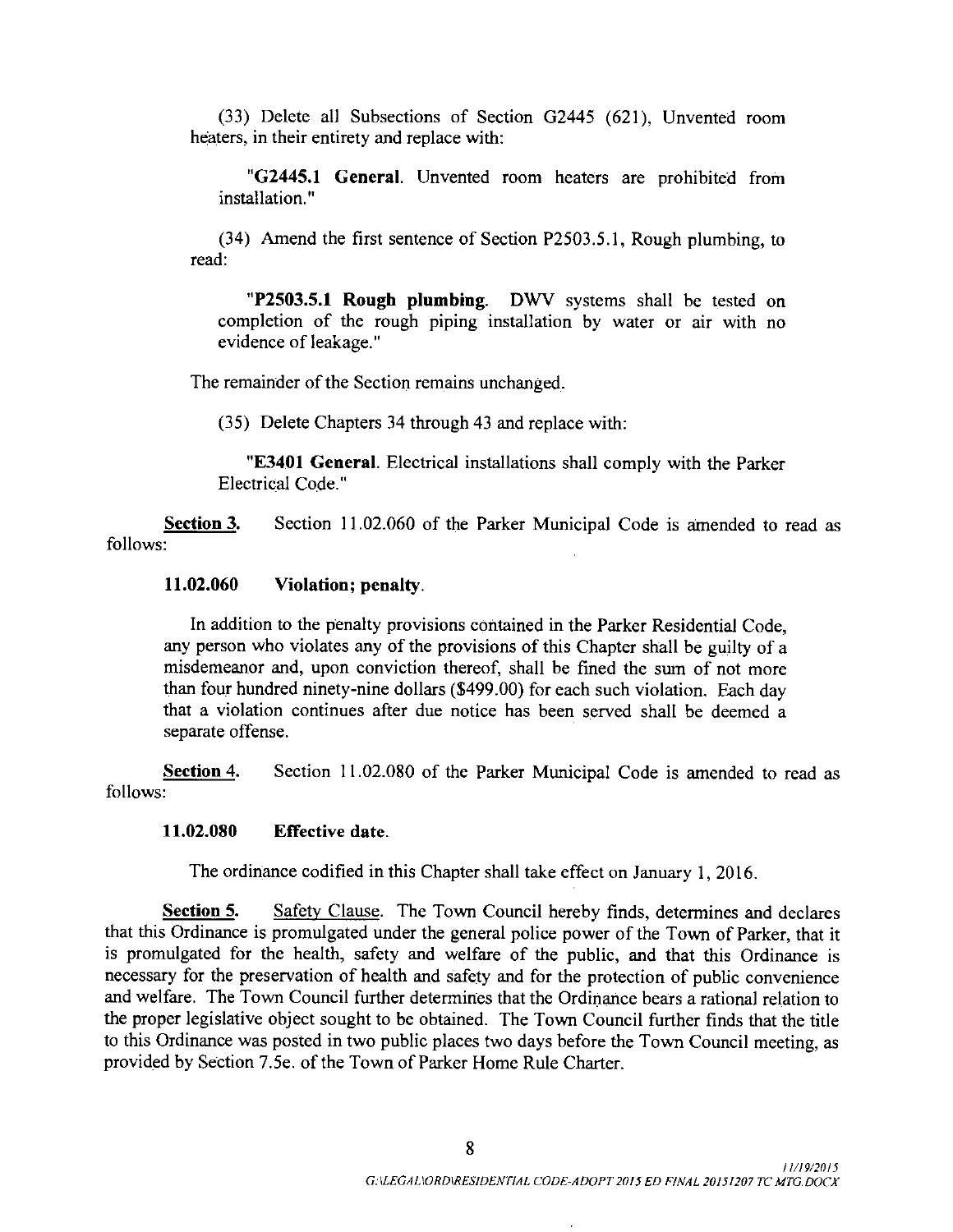Section 6. Severability. If any clause, sentence, paragraph or part of this Ordinance or the application thereof to any person or circumstances shall for any reason be adjudged by a court of competent jurisdiction invalid, such judgment shall not affect application to other persons or circumstances.

Section 7. This Ordinance shall become effective ten (10) days after final publication.

INTRODUCED AND PASSED ON FIRST READING this  $\sqrt{b^{1/4}}$  day of  $H$  of  $m$  begones 2015.

Mike Waid, Mayor Mike

ATTEST: Carol Baumgartner, Town Clerk

ADOPTED ON SECOND AND FINAL READING this  $\frac{7}{4}$  day of <u>Meether</u> 2015.

Mike Waid, Mayor

ATTEST: Carol Baumgartner, Town Clerk

APPROVED AS TO FORM: Jánies S. Malóney, Town Attorney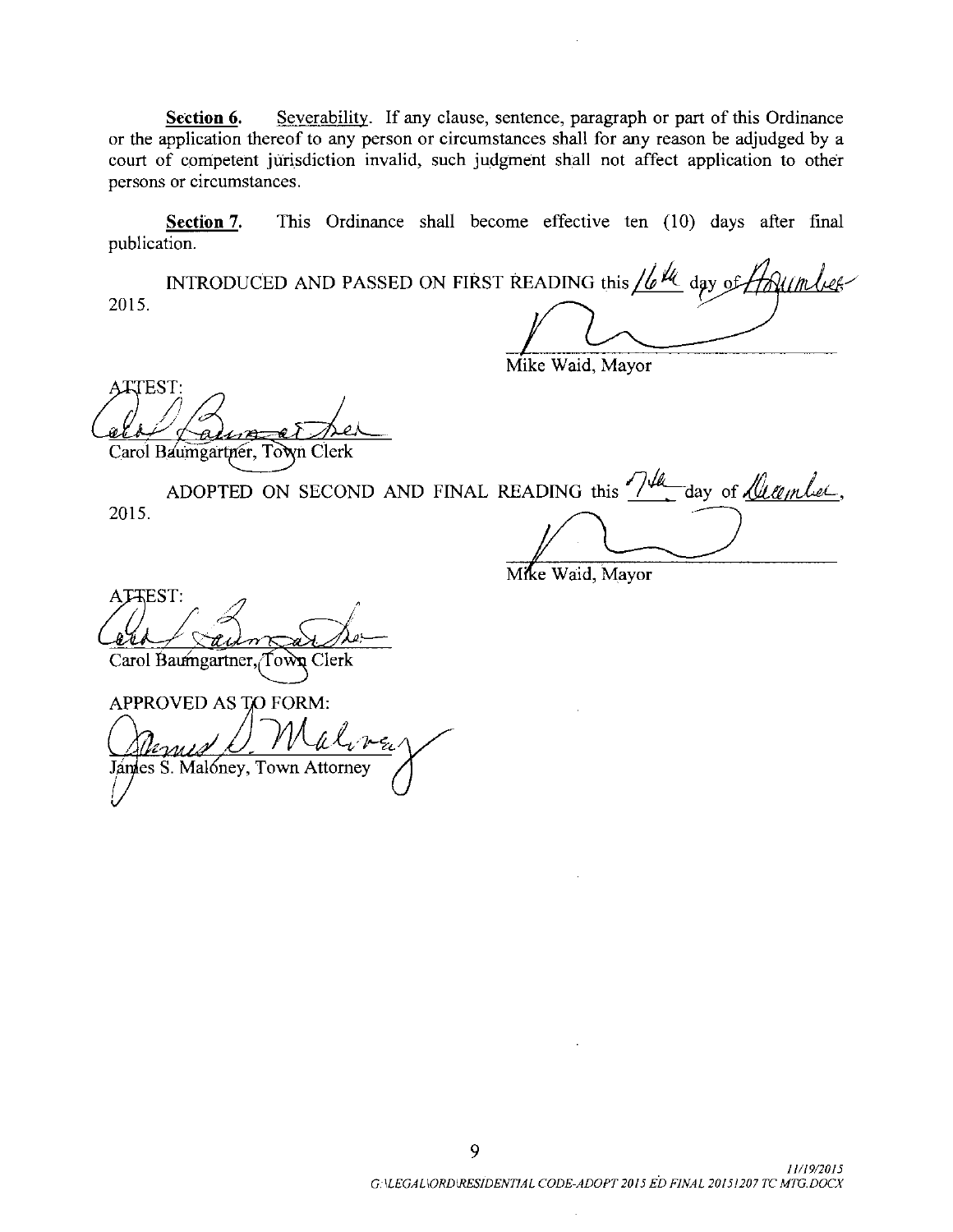### **ORDINANCE NO.** 4.93.4 , Series of 2015

# TITLE: A BILL FOR AN ORDINANCE TO AMEND SECTIONS 11. 04.020, 11. 04.050, 11. 04.060 AND 11. 04.080 OF THE PARKER MUNICIPAL CODE CONCERNING THE PARKER FIRE PROTECTION CODE

NOW, THEREFORE, THE TOWN COUNCIL OF THE TOWN OF PARKER, COLORADO, ORDAINS:

Section 1. Section 11.04.020 of the Parker Municipal Code is amended to read as follows:

### 11. 04.020 International Fire Code adopted.

Pursuant to Section 7.7 of the Parker Home Rule Charter, the International Fire Code, 2015 Edition, as published by the International Code Council (ICC), 500 New Jersey Avenue, NW,  $6<sup>th</sup>$  Floor, Washington, DC 20001 is adopted by reference and incorporated into this Chapter as though fully set forth herein. Except as otherwise provided hereafter, such code is adopted in full, including the outline of contents, index and appendices contained therein.

Section 2. Section 11.04.040 of the Parker Municipal Code is amended to read as follows:

### 11. 04.040 Definitions.

Fire Code Official, wherever used in the International Fire Code, shall mean the Chief Building Official of Parker, Colorado, except as otherwise provided herein. In the event there is <sup>a</sup> conflict in the information or application of the Fire Code, the Chief Building Official will resolve such conflicts.

Jurisdiction, wherever used in the International Fire Code, shall mean that area within the corporate limits of the Town or any area hereafter annexed to the Town.

Section 3. Section 11.04.050 of the Parker Municipal Code is repealed in its entirety and readopted to read as follows:

#### 11. 04.050 Amendments.

The International Fire Code, as adopted by this Chapter, is hereby amended as follows (article numbers correspond with those in the International Fire Code):

1) Delete Appendix Chapters A, D, E, F, G, H, I, J, K, L and M.

(2) Amend Section 101.1, Title, to read: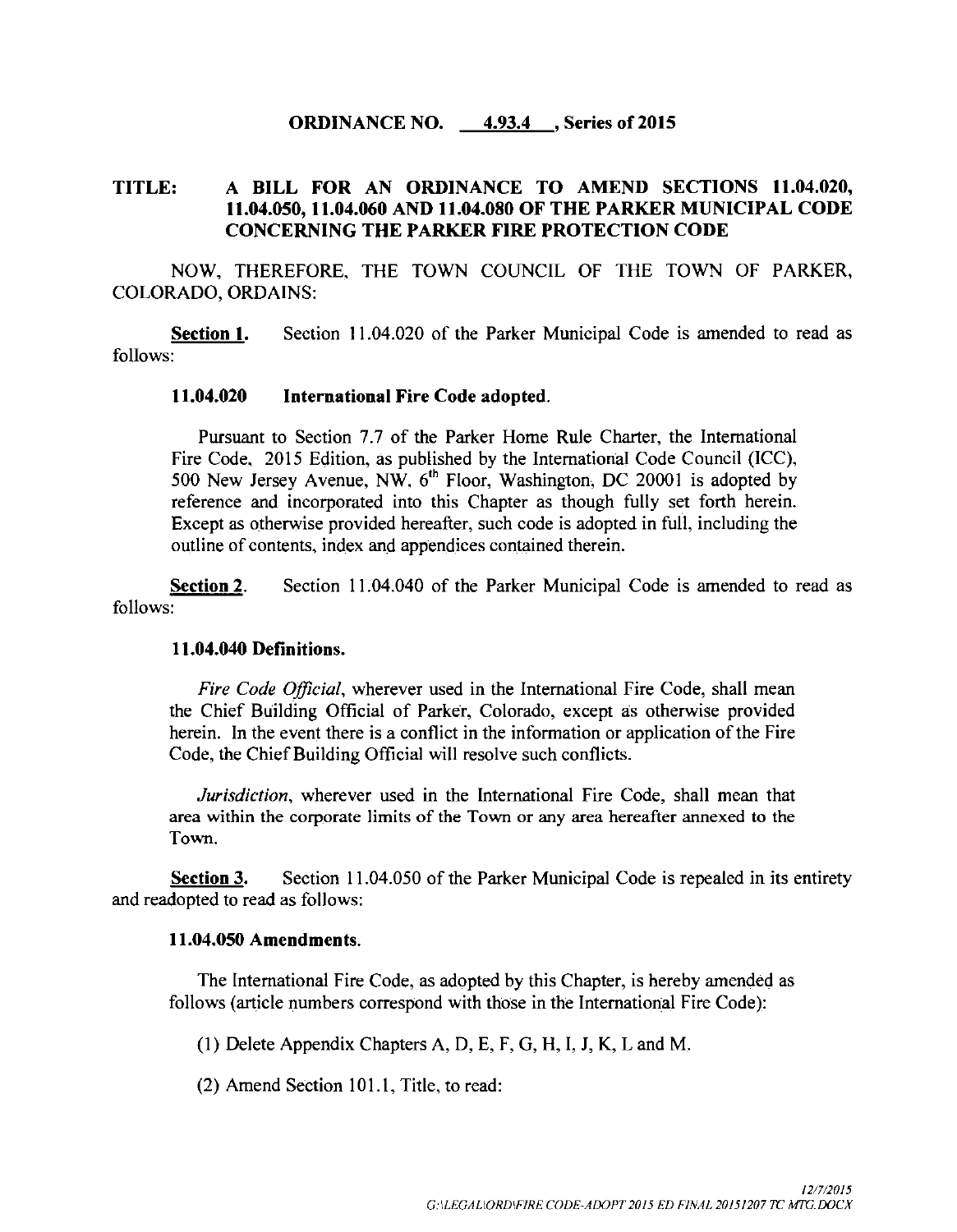"101.1 Title. These regulations shall be known as the Parker Fire Protection Code, hereinafter referred to as the 'code.'"

3) Amend Section 108. 1, Board of appeals established, to read:

108. <sup>1</sup> Board of appeals established. In order to hear and decide appeals of orders, decisions or determinations made by the fire code official relative to the application and interpretation of this code, there shall be <sup>a</sup> board of appeals. The board of appeals shall be the Regional Fire Code Board of Appeals and shall hold office at its pleasure."

4) Amend Section 109.4, Violation penalties, to read:

109.4 Violation penalties. Persons who violate <sup>a</sup> provision of this code or fail to comply with any of the requirements thereof or who erect, install, alter, repair or do work in violation of the approved construction documents or directive of the fire code official, or of <sup>a</sup> permit or certificate used under provisions of this code, shall be guilty of <sup>a</sup> misdemeanor, punishable by <sup>a</sup> fine of not more than four hundred ninety-nine dollars (\$499). Each day that a violation continues after due notice has been served shall be deemed a separate offense."

5) Amend Section 111. 4. Failure to comply, to read:

"111.4 Failure to comply. Any person who shall continue any work after having been served with a stop work order, except such work as that person is directed to perform to remove a violation or unsafe condition, shall be liable to <sup>a</sup> fine of not more than four hundred ninety- nine dollars (\$499)."

6) Amend Section 202, General Definitions, by the addition of <sup>a</sup> new definition, *approved side of the building*, and by amending the definition of *Fire* Code Official to read:

"Approved side of the building shall account for at least twenty-five percent ( 25%) of the building perimeter and will be determined by the fire code official.

"Fire Code Official shall mean the Chief Building Official of Parker, Colorado."

7) Add <sup>a</sup> new Section 401. 1. 1, Fire Code Official, to read:

**"401.1.1 Fire Code Official.** Wherever Fire Code official is referred to in this Chapter, it shall mean the Chief of the South Metro Fire Rescue Authority."

8) Delete the exceptions to Section 503. 1. 1. Buildings and facilities, and replace with: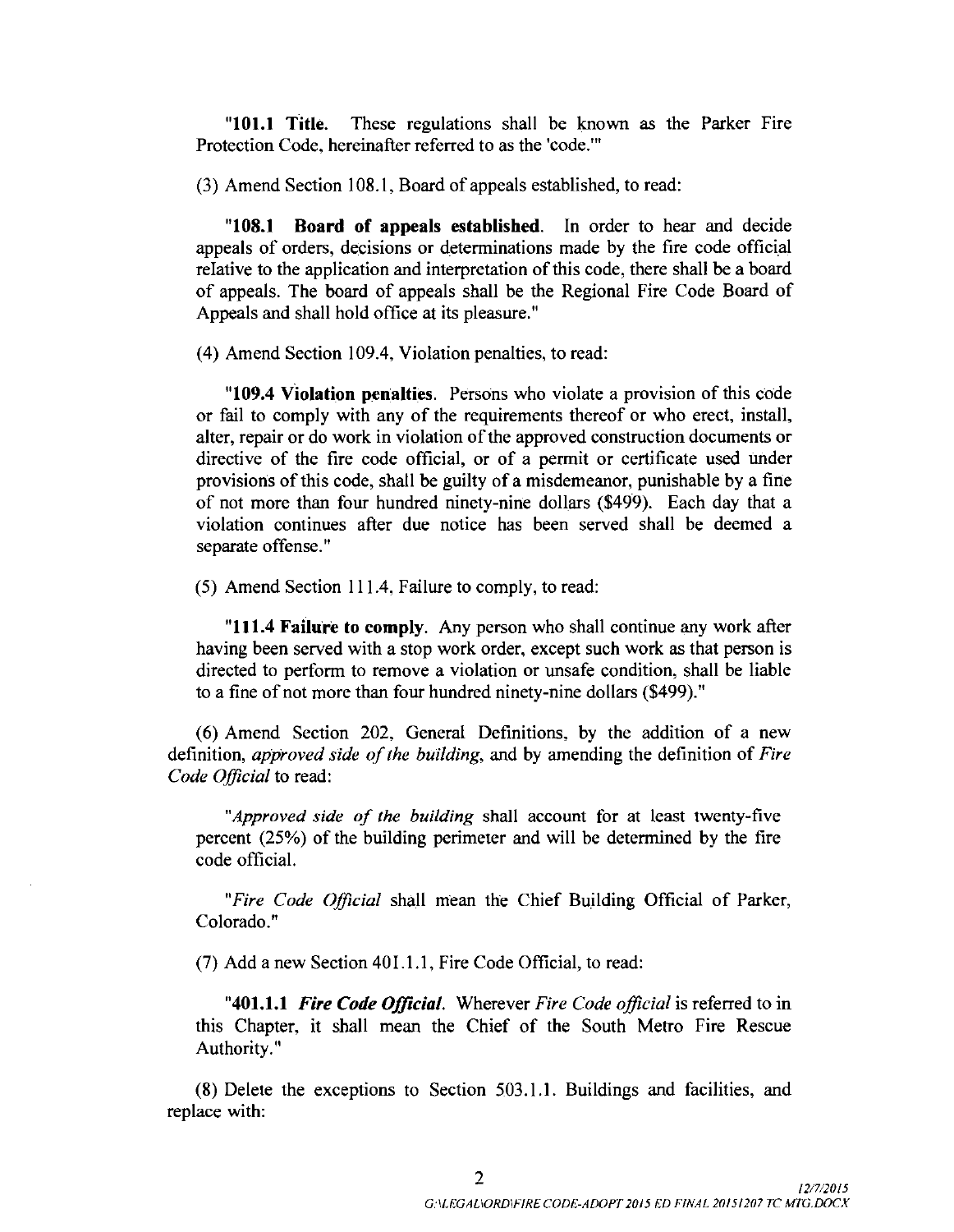"Exception: The dimension of 150 feet (45,720 mm) shall be increased as follows:

1. Where the building is equipped throughout with an approved automatic sprinkler system installed in accordance with Section 903.3.1.1 (NFPA 13), the dimension shall be unlimited; provided access roads are extended to within 150 feet (45,720 mm) of at least one ( 1) approved side of the building. Fire hydrant requirements of Section 508.5.1 may necessitate additional roads to serve hydrants near large buildings.

2. Where the building is equipped throughout with an approved automatic sprinkler system installed in accordance with Section 903.3.1.2 (NFPA 13R) or 903.3.1.3 (NFPA 13D), the dimension shall be increased to  $200$  feet  $(60,960 \text{ mm})$ .

"3. Where there are not more than two Group R-3 or Group U occupancies, the dimension shall be unlimited; provided access roads are extended to within  $150$  feet  $(45,720 \text{ mm})$  of at least one  $(1)$ approved side of the building. Fire hydrant requirements of Section 508. 5. <sup>1</sup> may necessitate additional roads to serve hydrants near large buildings."

9) Delete Section 503. 1. 2, Additional Access, in its entirety and replace with the following:

"503.1.2 Additional access. At least two (2) separate and approved fire apparatus access roads shall be provided to the following occupancies, buildings, and facilities:

"1. Where the designated and/or calculated occupant load is 300 or more occupants in the following occupancies:

"a. Assembly Group (A);

"b. Business Group (B);

"c. Educational Group  $(E)$ ; and

"d. Mercantile Group (M).

"2. Institutional Group (I) occupancies having an occupant load of 100 or more occupants.

"3. Storage Group  $(S)$  and Factory Group  $(F)$  occupancies where the total fire area exceeds 50,000 square feet.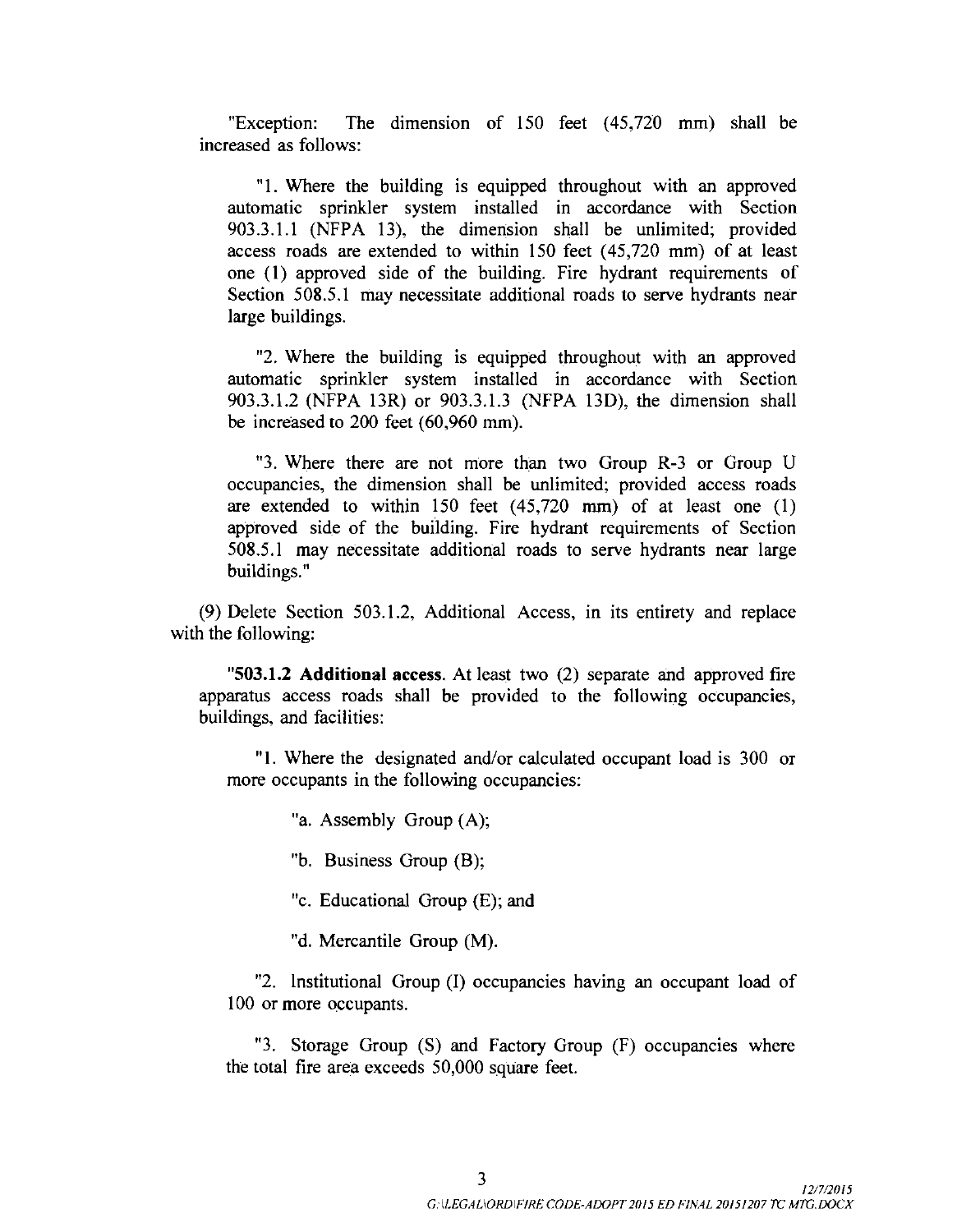"4. High-Hazard Group (H) occupancies will be evaluated independently by the fire code official.

"5. Residential Group (R) occupancies where the number of dwelling units exceeds 40."

 $(10)$  Amend Section 503.2, Specifications, to read:

503.2 Specifications. Fire apparatus access roads shall be designed in accordance with South Metro Fire Rescue Authority's Fire Access Road Specification Sheet for specific roadway design criteria. Site plans showing an auto turn or equivalent depiction of fire apparatus movements through designated fire lanes in order to verify proper turning radii are required for new fire apparatus access roads and in accordance with Sections 503.2.1 through 503.2.8.

Exception: South Metro Fire Rescue Authority shall default to the current edition of the Roadway Design and Construction Criteria Manual adopted by the Town of Parker."

 $(11)$  Amend Section 503.2.5, Dead ends, to read:

503.2.5 Dead ends. Dead-end fire apparatus access roads in excess of 150 feet ( 45, 720 mm) in length shall be provided with an approved area for turning around fire apparatus in accordance with Table 503.2.5. The length of the designated fire access road shall be measured from the curb cut to the end of the road surface.

| Length (feet) | Width (feet)              | <b>Turnarounds Required</b>                                                                 |  |  |
|---------------|---------------------------|---------------------------------------------------------------------------------------------|--|--|
| $0 - 150$     | 20                        | Not required                                                                                |  |  |
| 151-600       | 20                        | 120-foot Hammerhead<br>96-foot-diameter cul-de-<br>sac in accordance with<br>Figure 503.2.5 |  |  |
| Over $600$    | Special approval required |                                                                                             |  |  |

| "Table 503.2.5 |                                                              |  |  |  |  |  |  |
|----------------|--------------------------------------------------------------|--|--|--|--|--|--|
|                | <b>Requirements for Dead-End Fire Apparatus Access Roads</b> |  |  |  |  |  |  |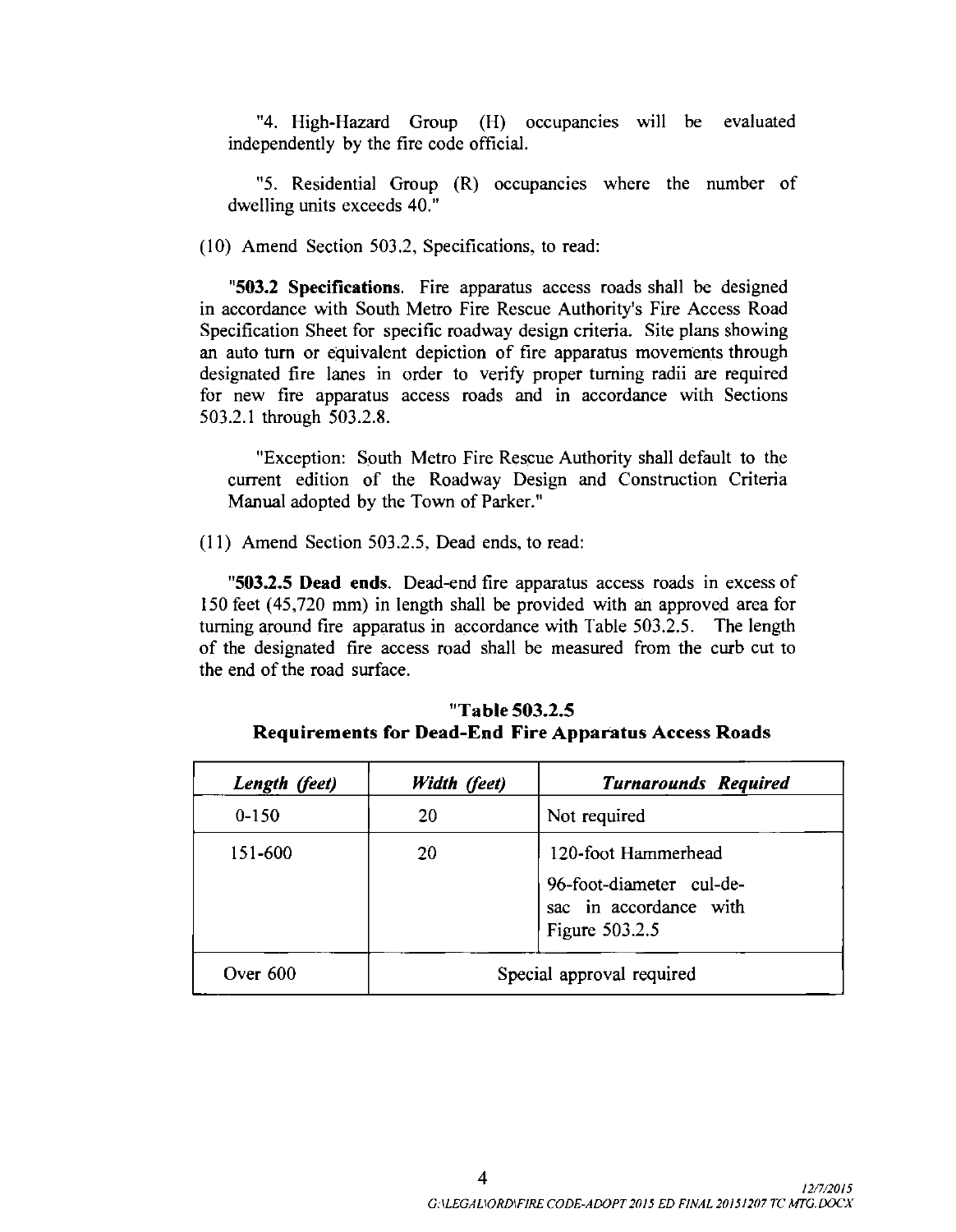Figure 503.2.5 Dead -End Fire Apparatus Access Road Turnaround



12) Amend Section 503. 4. 1, Traffic calming devices, to read:

"503.4.1 Traffic calming devices. Traffic calming devices on public streets shall be prohibited, unless approved by the Public Works Director. For all other fire apparatus access roads, traffic calming devices shall be permitted, subject to the approval of the fire code official and the Public Works Director."

13) Amend Section 507. 3, Fire flow, to read:

507.3 Fire flow. Fire flow requirements for buildings or portions of buildings and facilities shall be determined in accordance with Appendix B."

14) Amend Section 507.5, Fire hydrant systems, to read:

"507.5 Fire hydrant systems. Fire hydrant systems shall comply with Sections 507.5.1 through 507.5.6 and Appendix C."

15) Amend Exception #4 of Section 5601. 1. 3, Fireworks, to read:

"5601.1.3 Fireworks. The possession, manufacture, storage, sale, handling and use of fireworks are prohibited.

Exceptions:

1. Unchanged.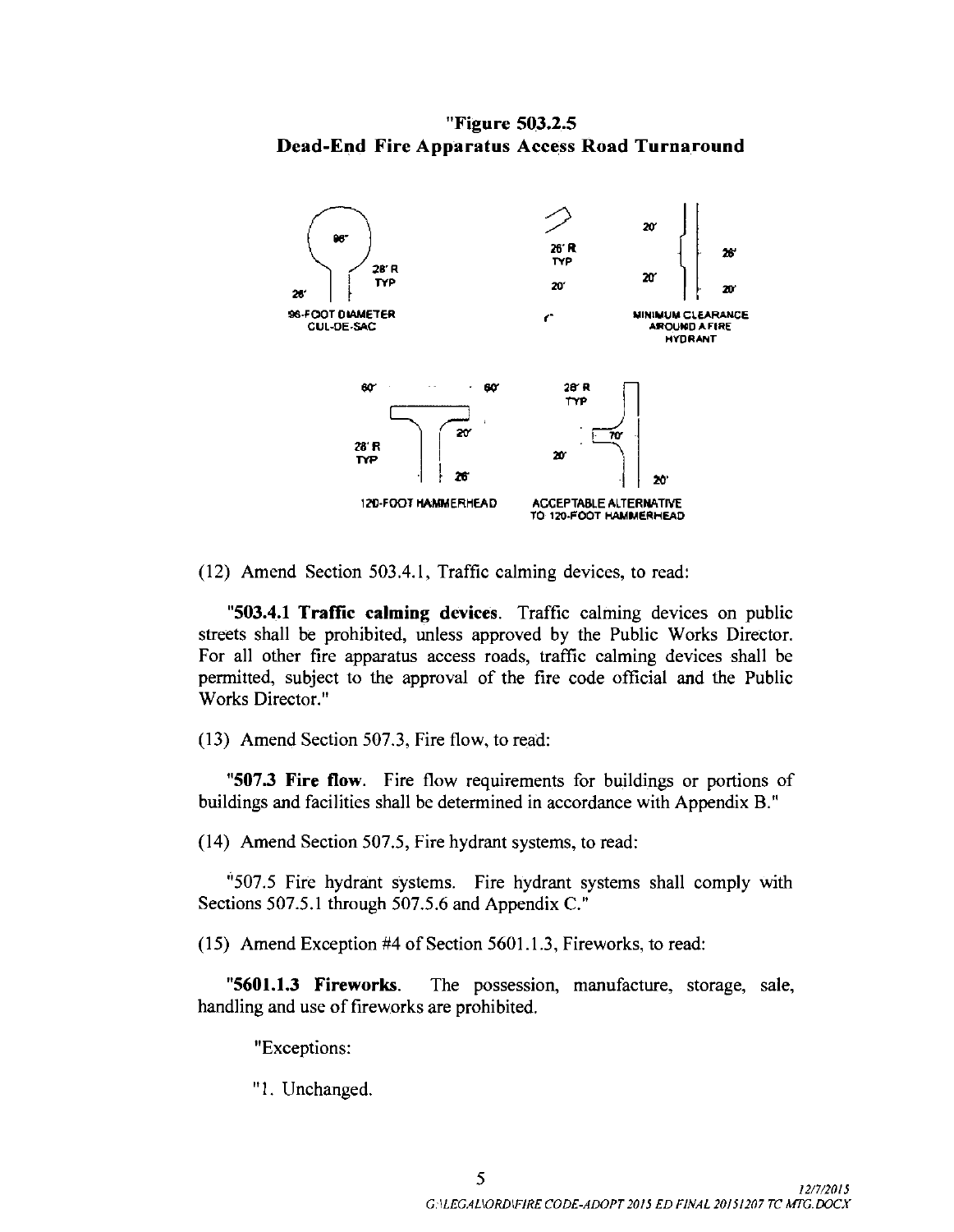2. Deleted.

3. The use of fireworks for fireworks displays as allowed in Section 5608.

4. The possession, storage, sale, handling and use of permissible fireworks, as defined by Section  $12-28-101(8)(a)$ , C.R.S., as amended, as follows:

"Permissible fireworks as defined by Section  $12-28-101(8)(a)$ , C.R.S. as amended, are permitted in the Town, except as provided by Chapter 6.04 of the Parker Municipal Code, as amended. Permissible fireworks include the following:

a. Cylindrical fountains, total pyrotechnic composition not to exceed seventy-five grams each for a single tube or, when more than one tube is mounted on a common base, a total pyrotechnic composition of no more than two hundred grams;

b. Cone fountains, total pyrotechnic composition not to exceed fifty grams each for a single cone or, when more than one cone is mounted on a common base, a total pyrotechnic composition of no more than two hundred grams;

"c. Wheels, total pyrotechnic composition not to exceed sixty grams for each driver unit or two hundred grams for each complete wheel:

"d. Ground spinner, a small device containing not more than twenty grams of pyrotechnic composition venting out of an orifice usually in the side of the tube, similar in operation to a wheel, but intended to be placed flat on the ground;

"e. Illuminating torches and colored fire in any form, total pyrotechnic composition not to exceed two hundred grams each;

f. Dipped sticks and sparklers, the total pyrotechnic composition of which does not exceed one hundred grams, of which the composition of any chlorate or perchlorate shall not exceed five grams;

g. Any of the following that do not contain more than fifty milligrams of explosive composition:

- "1. Explosive auto alarms;
- 2. Toy propellant devices;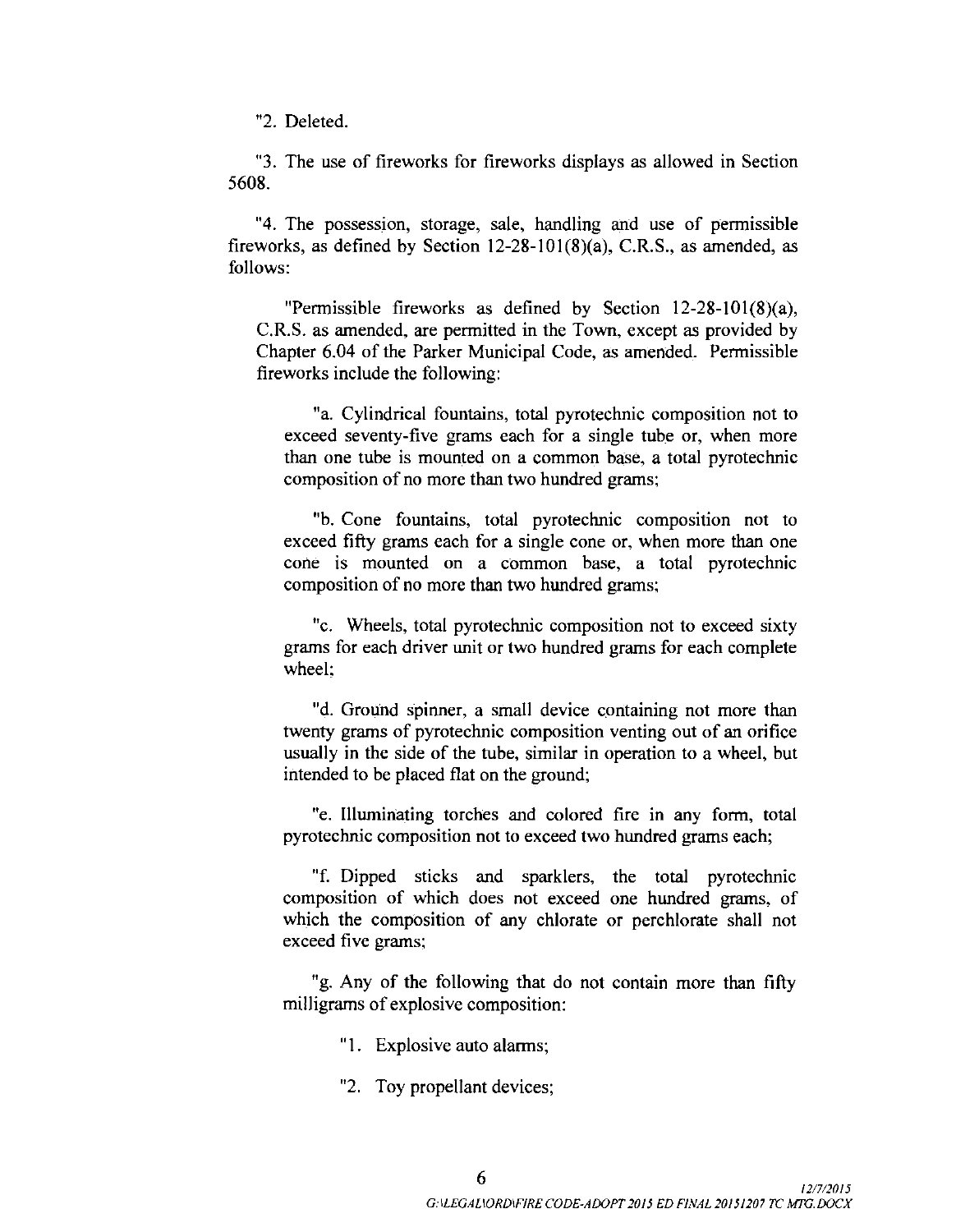3. Cigarette loads;

4. Strike -on -box matches; or

5. Other trick noise makers;

h. Snake or glow worm pressed pellets of not more than two grams of pyrotechnic composition and packaged in retail packages of not more than twenty-five units;

"i. Multiple tube devices with:

1. Each tube individually attached to a wood or plastic base;

2. The tubes separated from each other on the base by a distance of at least one-half of one inch;

3. The effect limited to a shower of sparks to <sup>a</sup> height of no more than fifteen feet above the ground;

4. Only one external fuse that causes all of the tubes to function in sequence; and

5. A total pyrotechnic composition of no more than five hundred grams.

j. 'Permissible fireworks' do not include aerial devices or audible ground devices, including, but not limited to, firecrackers. "

17) Amend Section 5704.2. 9.6, Above -ground tanks outside of buildings, geographic limits in which the storage of Class I and Class II liquids in aboveground tanks outside of buildings is prohibited), by the addition of the following:

The storage of Class I and Class II liquids in above -ground tanks outside of buildings shall conform to the provisions of the Town of Parker Zoning Ordinances."

18) Amend Section 5706.2. 4.4, Locations where above -ground tanks are prohibited ( geographic limits in which the storage of Class I and Class II liquids in above -ground tanks outside of buildings is prohibited), by the addition of the following:

The storage of Class I and Class II liquids in above -ground tanks outside of buildings shall conform to the provisions of the Town of Parker Zoning Ordinances."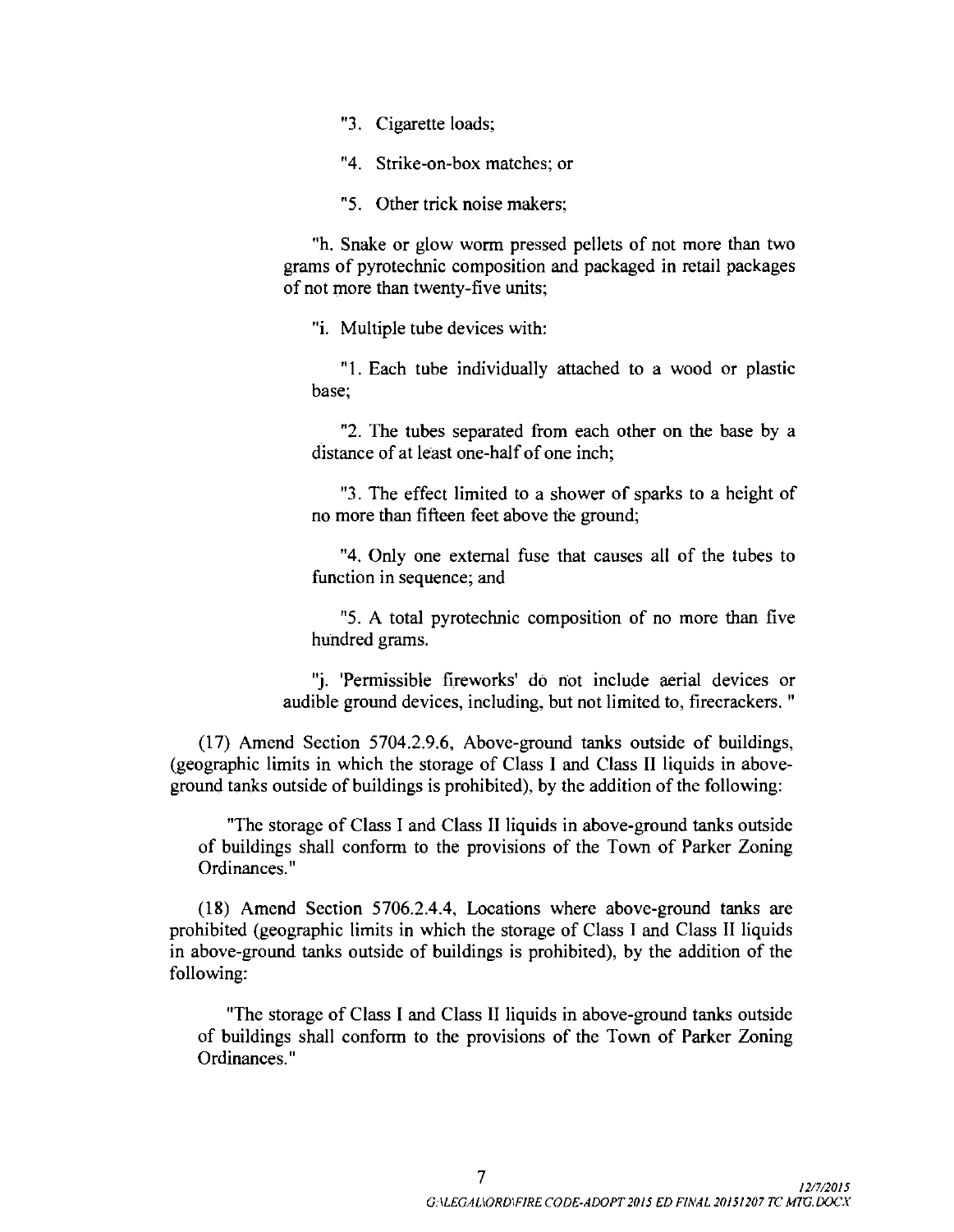19) Amend to Section 6104.2, Maximum capacity within established limits geographic limits in which the storage of liquefied petroleum gas is restricted for the protection of heavily populated or congested areas), by the addition of the following:

Restricted use. Bulk storage of liquefied petroleum gas within all business and commercial zones is restricted for the protection of heavily populated or congested commercial areas. The aggregate capacity of any one installation shall not exceed two thousand  $(2,000)$  gallons water capacity, except that in particular installations this capacity limit may be altered at the discretion of the Fire Code Official after consideration of any special features, such as topographical conditions, nature of occupancy and proximity of buildings, capacity of proposed tanks, degree of private fire protection to be provided and the facilities of the South Metro Fire Rescue Authority. Storage and use of propane in cylinders that are designed to hold more than forty (40) pounds is prohibited on any residential lot in the Town. Storage and use of propane in cylinders with an aggregate capacity of more than one hundred fifty (150) pounds is prohibited on any residential lot in the Town."

Section 4. Section 11.04.060 of the Parker Municipal Code is amended to read as follows:

### 11. 04.060 Violation; penalty.

In addition to the penalty provisions contained in the Parker Fire Protection Code, any person who violates any of the provisions of this Chapter shall be guilty of <sup>a</sup> misdemeanor and, upon conviction thereof, shall be fined the sum of not more than four hundred ninety-nine dollars (\$499.00) for each such violation. Each day that a violation continues after due notice has been served shall be deemed a separate offense.

Section 5. Section 11.04.080 of the Parker Municipal Code is amended to read as follows:

### 11. 04.080 Effective date.

The ordinance codified in this Chapter shall take effect on January 1, 2016.

Section 5. Safety Clause. The Town Council hereby finds, determines and declares that this Ordinance is promulgated under the general police power of the Town of Parker, that it is promulgated for the health, safety and welfare of the public, and that this Ordinance is necessary for the preservation of health and safety and for the protection of public convenience and welfare. The Town Council further determines that the Ordinance bears a rational relation to the proper legislative object sought to be obtained. The Town Council further finds that the title to this Ordinance was posted in two public places two days before the Town Council meeting, as provided by Section 7.5e. of the Town of Parker Home Rule Charter.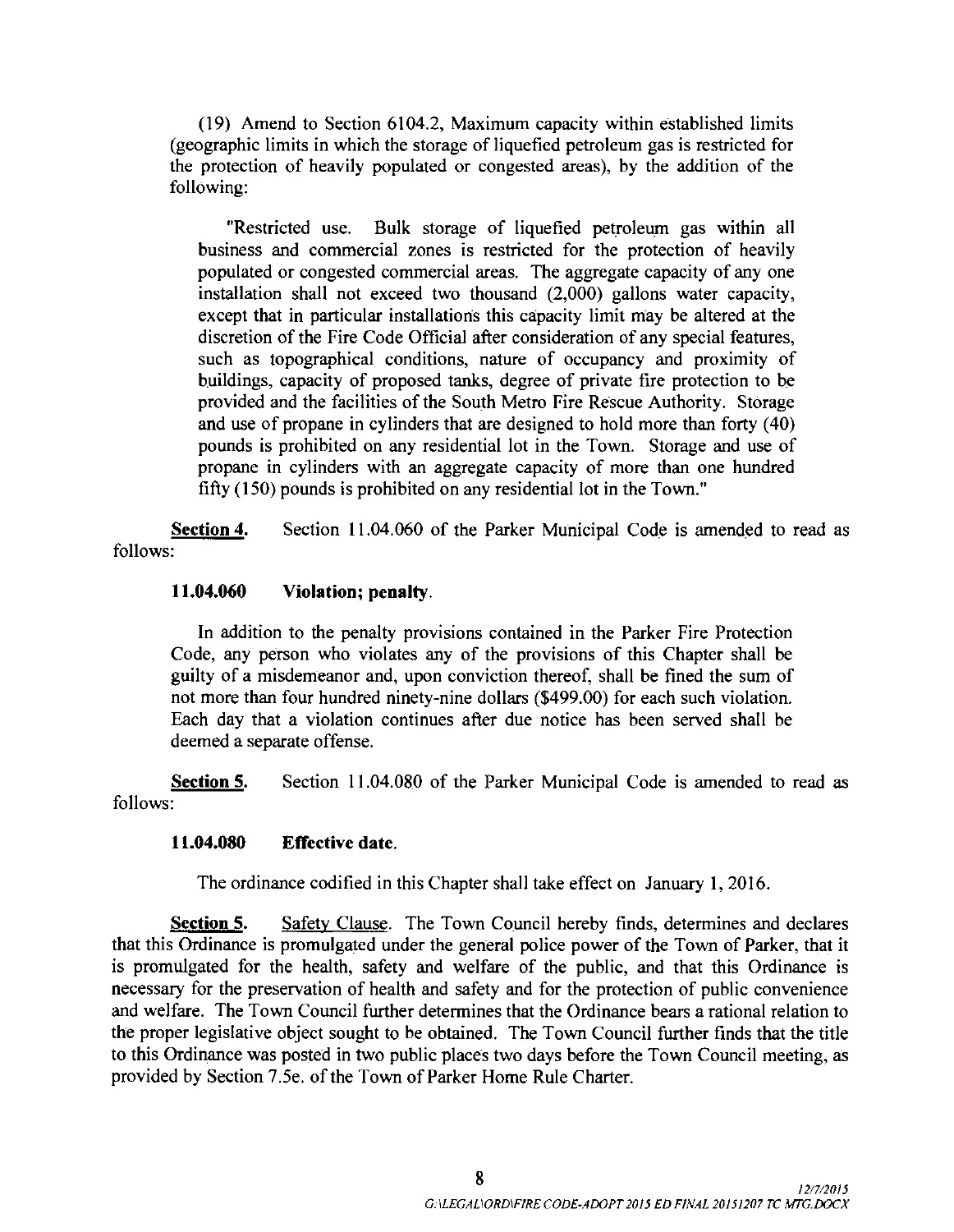Section 6. Severability. If any clause, sentence, paragraph or part of this Ordinance or the application thereof to any person or circumstances shall for any reason be adjudged by a court of competent jurisdiction invalid, such judgment shall not affect application to other persons or circumstances.

Section 7. This Ordinance shall become effective ten (10) days after final publication.

INTRODUCED AND PASSED ON FIRST READING this  $\sqrt{24}$  day of  $\gamma$   $\gamma$ 2015.

aid, Mavor

ATTEST:

Carol Baumgartner, Town Clerk

ADOPTED ON SECOND AND FINAL READING this  $\frac{7\mu}{4}$  day of *(lecember*). 2015.

Mike Waid, Mayor

ATTEST: Carol Baumgartner, Town Clerk

APPROVED AS TO FORM: Maline James S. Maloney, Town Attorney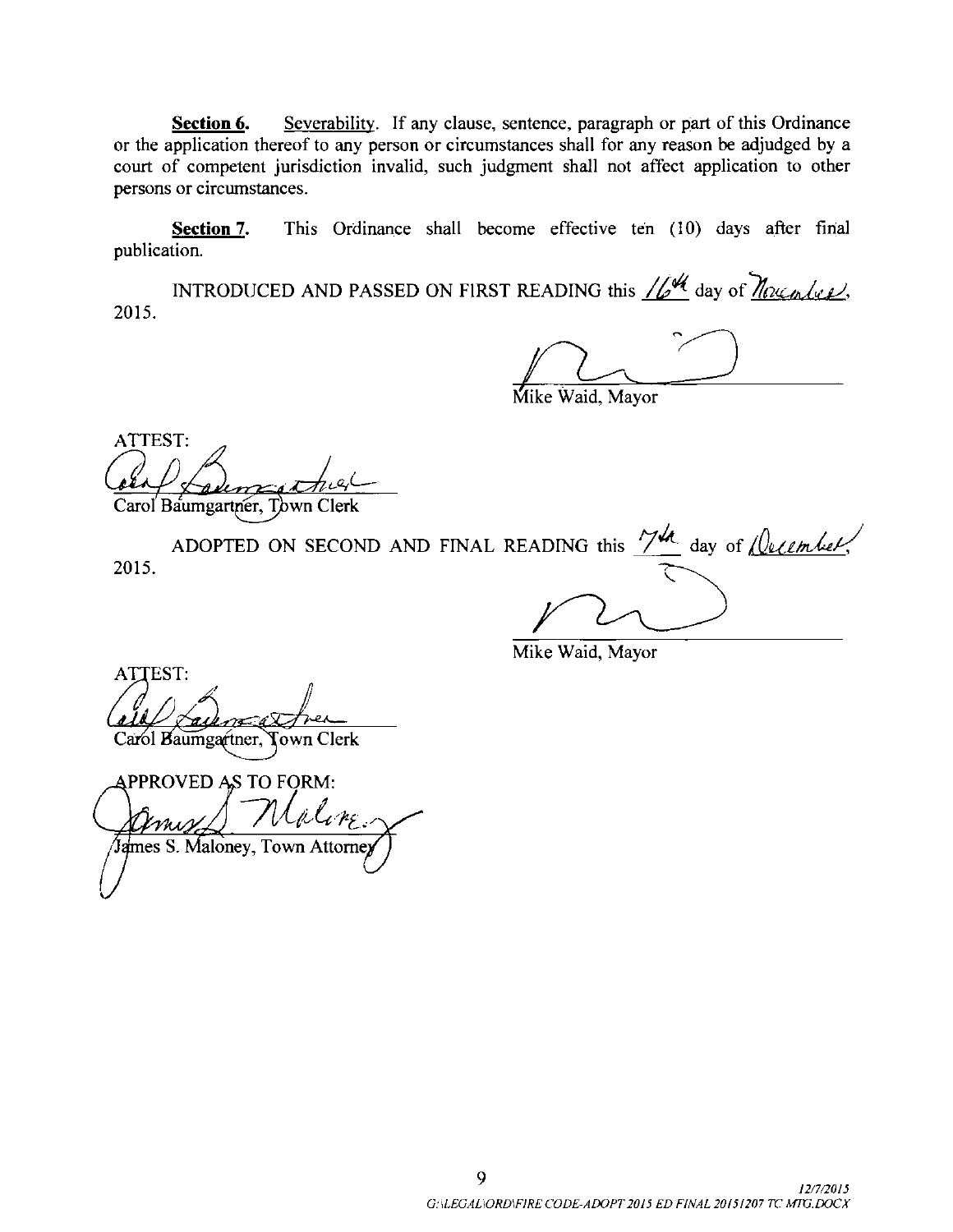# ORDINANCE NO. 4.94.3 , Series of 2015

# TITLE: <sup>A</sup> BILL FOR AN ORDINANCE TO AMEND SECTIONS 11. 06.020, 11. 06. 050, 11. 06. 060 AND 11. 06.080 OF THE PARKER MUNICIPAL CODE CONCERNING THE PARKER MECHANICAL CODE

NOW, THEREFORE, THE TOWN COUNCIL OF THE TOWN OF PARKER, COLORADO, ORDAINS:

Section 1. Section 11.06.020 of the Parker Municipal Code is amended to read as follows:

# 11. 06.020 International Mechanical Code adopted.

Pursuant to Section 7.7 of the Town of Parker Home Rule Charter, the International Mechanical Code, 2015 Edition, as published by the International Code Council (ICC), 500 New Jersey Avenue, NW, 6<sup>th</sup> Floor, Washington, DC 20001, is hereby adopted by reference and incorporated into this Chapter as though fully set forth herein. Except as otherwise provided hereafter, such code is adopted in full, including the outline of contents, index and appendices contained therein.

Section 2. Section 11.06.050 of the Parker Municipal Code is repealed in its entirety and readopted to read as follows:

### 11. 06.050 Amendments.

The International Mechanical Code, as adopted by this Chapter, is hereby amended as follows ( section numbers correspond with those in the International Mechanical Code):

1) Delete Appendix Chapters A and B.

 $(2)$  Amend Section 101.1, Title, to read:

"101.1 Title. These regulations shall be known as the Parker Mechanical Code, hereinafter referred to as the 'code.""

(3) Sections 101.2, 101.2.1 and 101.3 remain unchanged.

4) The remainder of Chapter <sup>1</sup> of the code, entitled " Administration," is deleted in its entirety (see Parker Administrative Code contained in Chapter 11. 01 of the Parker Municipal Code).

5) Amend Section 202, General definitions, to add new definitions to read:

"Certified Solid Fuel Burning Device shall mean a solid fuel burning device which is certified by the Air Pollution Control Division of the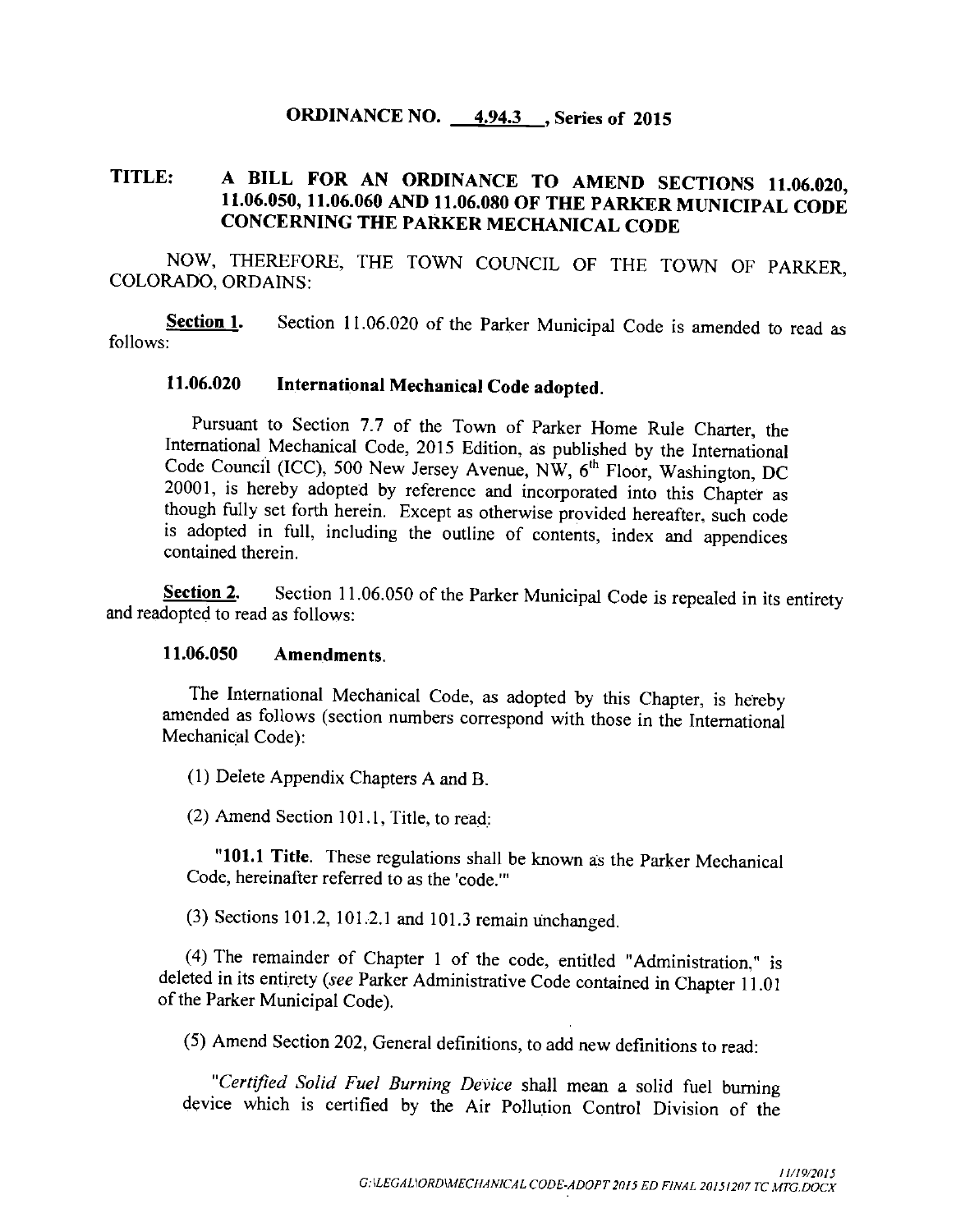Colorado Department of Public Health and Environment to meet the Emissions Standards set forth in Section IV of Regulation No. 4 of Volume I of the Colorado Air Quality Control Commission, hereinafter referred to as State Regulations.'

"Solid Fuel Burning Device shall mean any fireplace, stove, firebox or device intended and/or used for the purpose of burning wood, coal, pulp, paper or other nonliquid or nongaseous fuel.

"Wood Burning Fireplace shall mean an open hearth or fire chamber or similar prepared place in which a fire may be made and which is built in conjunction with a chimney."

(6) Amend Section 505.2, Makeup air required, to read:

505.<sup>2</sup> Makeup air required. Exhaust hood systems capable of exhausting in excess of 600 cfm (0.19 m<sup>3</sup>/s) shall be provided with makeup air at a rate approximately equal to the exhaust air rate. Such makeup air systems shall be equipped with a means of closure and shall be automatically controlled to start and operate simultaneously with the exhaust system.

Makeup air systems shall be capable of maintaining <sup>a</sup> minimum makeup air temperature of 50 $\degree$  F (10 $\degree$  C) during the heating season."

with: 7) Delete Section 602. 3, Stud cavity and joist space plenums, and replace

602.3 Stud cavity and joist space plenums. Stud wall cavities and the spaces between floor joists shall not be utilized as air plenums."

8) Amend Section 905. 1, General, to add a new second paragraph to read:

Installation of a certified solid fuel burning device will be permitted within the Town of Parker when such device meets the EPA Phase II or Colorado Phase III emissions testing as defined in the State Regulations."

Section 3. Section 11.06.060 of the Parker Municipal Code is amended to read as follows:

## 11. 06.060 Violation; penalty.

In addition to the penalty provisions contained in the Parker Mechanical Code, any person who violates any of the provisions of this Chapter shall be guilty of <sup>a</sup> misdemeanor and, upon conviction thereof, shall be fined the sum of not more than four hundred ninety-nine dollars (\$499.00) for each such violation. Each day that a violation continues after due notice has been served shall be deemed a separate offense.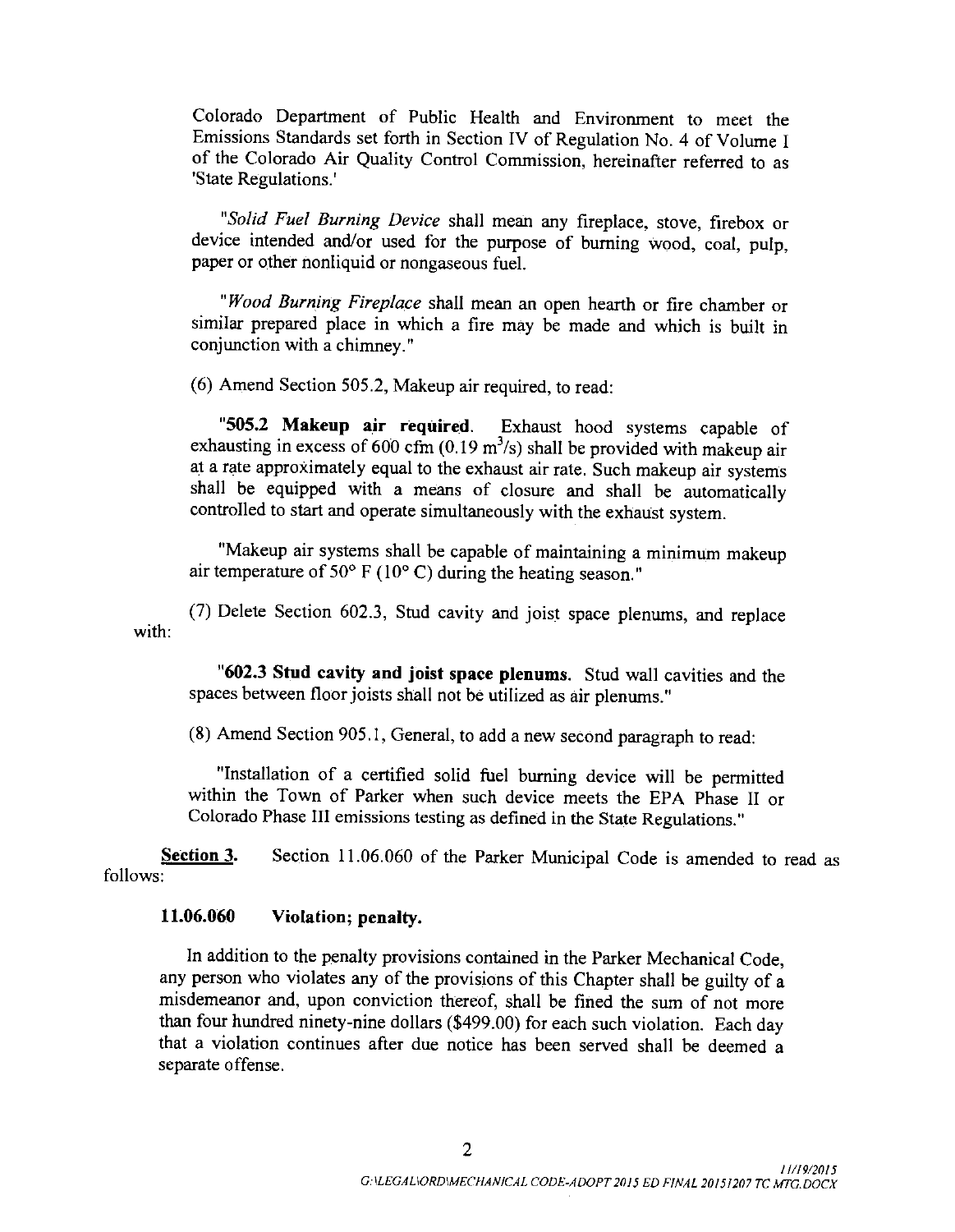Section 4. Section 11.06.080 of the Parker Municipal Code is amended to read as follows:

### 11. 06.080 Effective date.

The ordinance codified in this Chapter shall take effect on January 1, 2016.

Section 5. Safety Clause. The Town Council hereby finds, determines and declares that this Ordinance is promulgated under the general police power of the Town of Parker, that it is promulgated for the health, safety and welfare of the public, and that this Ordinance is necessary for the preservation of health and safety and for the protection of public convenience and welfare. The Town Council further determines that the Ordinance bears a rational relation to the proper legislative object sought to be obtained. The Town Council further finds that the title to this Ordinance was posted in two public places two days before the Town Council meeting, as provided by Section 7.5e. of the Town of Parker Home Rule Charter.

Section 6. Severability. If any clause, sentence, paragraph or part of this Ordinance or the application thereof to any person or circumstances shall for any reason be adjudged by a court of competent jurisdiction invalid, such judgment shall not affect application to other persons or circumstances.

Section 7. This Ordinance shall become effective ten (10) days after final publication.

INTRODUCED AND PASSED ON FIRST READING this  $\frac{1}{k}$  day of *following*. 2015.

Mike Waid, Mayor

**JEFEST:** 

Carol Baumgartner, Town Clerk

admgartner Town Clerk<br>ADOPTED ON SECOND AND FINAL READING this <u>17th</u> day of <u>Lleeemlee</u> 2015.

Mike Waid, Mayor

ATTEST: <u>(† 17</u> ATPEST:<br>Carol Baumgartner, Town Clerk

ARPROVED AS TO FORM:  $-\mu$ lames S. Maloney, Town Attorney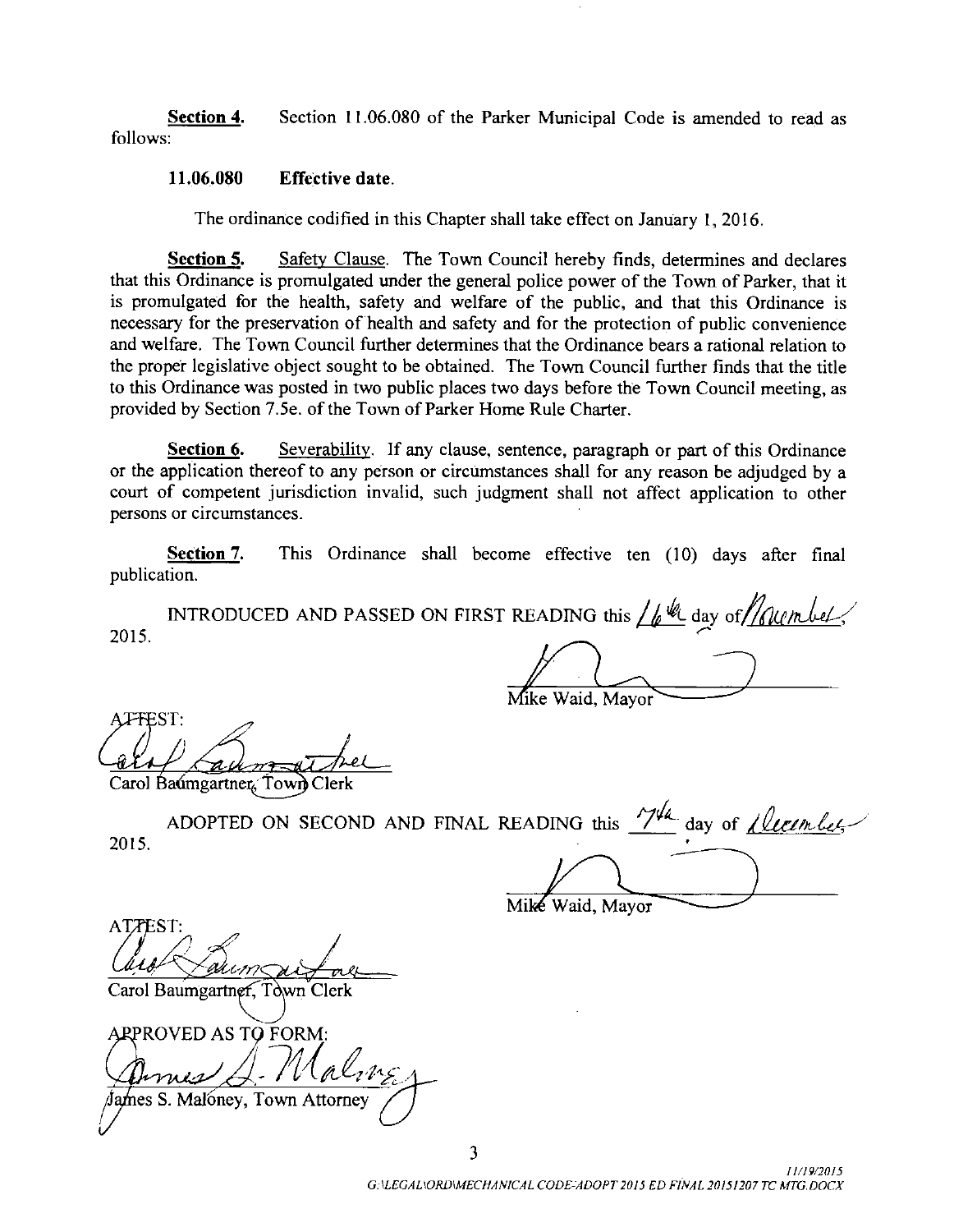### ORDINANCE NO. 4.95.3 , Series of 2015

## TITLE: A BILL FOR AN ORDINANCE TO AMEND SECTIONS 11.07.020, 11. 07.050, 11. 07.060 AND 11. 07.080 OF THE PARKER MUNICIPAL CODE CONCERNING THE PARKER PLUMBING CODE

NOW, THEREFORE, THE TOWN COUNCIL OF THE TOWN OF PARKER, COLORADO, ORDAINS:

Section 1. Section 11.07.020 of the Parker Municipal Code is amended to read as follows:

#### 11. 07.020 International Plumbing Code adopted.

Pursuant to Section 7.7 of the Town of Parker Home Rule Charter, the International Plumbing Code, 2015 Edition, as published by the International Code Council (ICC), 500 New Jersey Avenue, NW, 6<sup>th</sup> Floor, Washington, DC 20001, is hereby adopted by reference and incorporated into this Chapter as though fully set forth herein. Except as otherwise provided hereafter, such code is adopted in full, including the outline of contents, index and appendices contained therein.

Section 2. Section 11.07.050 of the Parker Municipal Code is repealed in its entirety and readopted to read as follows:

#### 11. 07.050 Amendments.

The International Plumbing Code, as adopted by this Chapter, is hereby amended as follows ( section numbers correspond with those in the International Plumbing Code):

1) Delete Appendix Chapters A, C, D and E.

 $(2)$  Amend Section 101.1, Title, to read:

"101.1 Title. These regulations shall be known as the Parker Plumbing Code, hereinafter referred to as the 'code.'"

 $(3)$  Sections 101.2 and 101.3 remain unchanged.

4) The remainder of Chapter <sup>1</sup> of the code, entitled " Scope and Administration," is deleted in its entirety (see Parker Administrative Code contained in Chapter 11. <sup>01</sup> of the Parker Municipal Code).

5) Amend Section 916. 3, Vent installation below the fixture flood level rim, by adding a new Exception to read: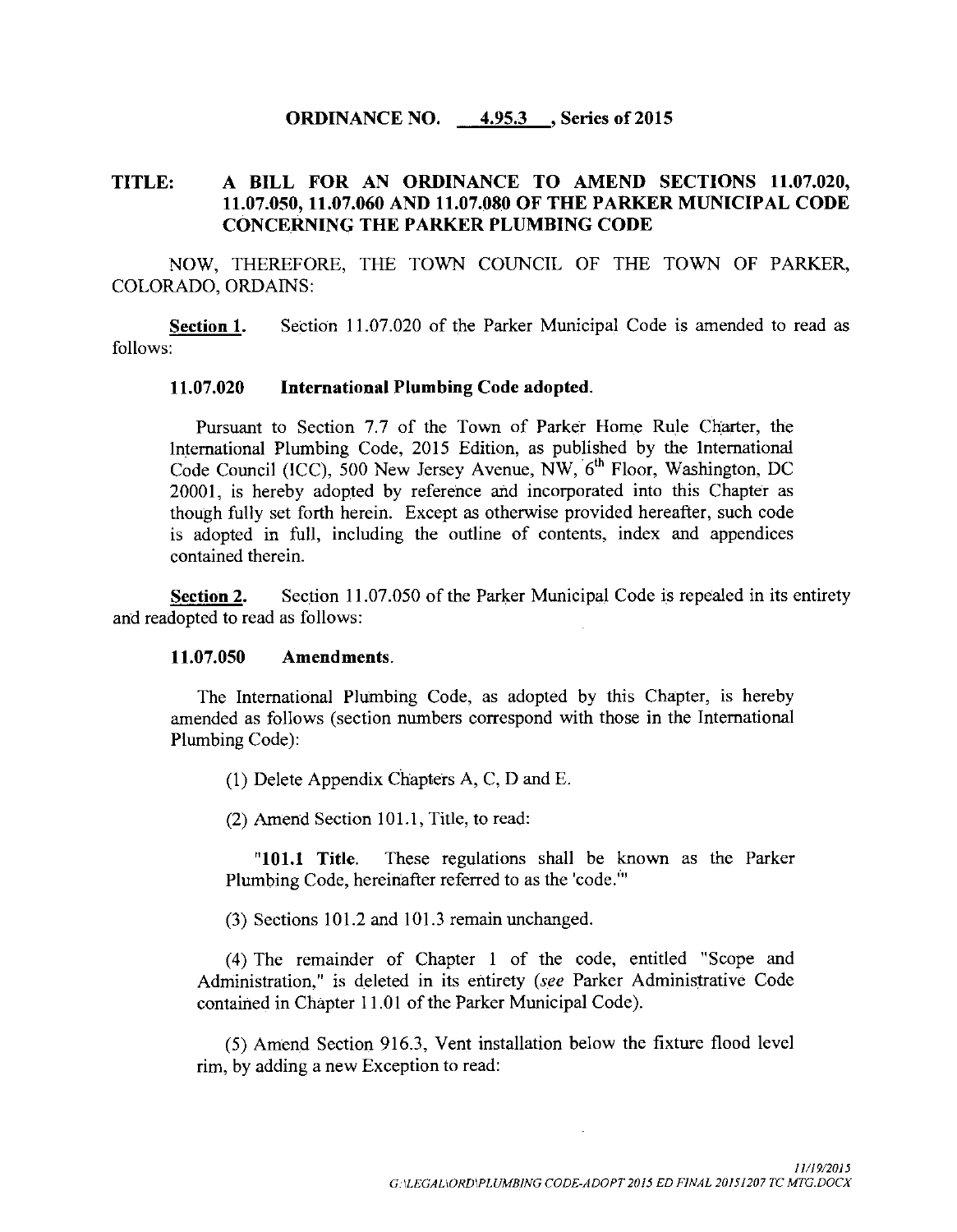Exception: A vent is not required if the island drain is the uppermost fixture on a 3" branch drain."

**Section 3.** Section 11.07.060 of the Parker Municipal Code is amended to read as follows:

### 11.07.060 Violation; penalty.

In addition to the penalty provisions contained in the Parker Plumbing Code, any person who violates any of the provisions of this Chapter shall be guilty of <sup>a</sup> misdemeanor and, upon conviction thereof, shall be fined the sum of not more than four hundred ninety-nine dollars (\$499.00) for each such violation. Each day that a violation continues after due notice has been served shall be deemed a separate offense.

Section 4. Section 11.07.080 of the Parker Municipal Code is amended to read as follows:

### 11. 07.080 Effective date.

The ordinance codified in this Chapter shall take effect on January 1, 2016.

Section 5. Safety Clause. The Town Council hereby finds, determines and declares that this Ordinance is promulgated under the general police power of the Town of Parker, that it is promulgated for the health, safety and welfare of the public, and that this Ordinance is necessary for the preservation of health and safety and for the protection of public convenience and welfare. The Town Council further determines that the Ordinance bears a rational relation to the proper legislative object sought to be obtained. The Town Council further finds that the title to this Ordinance was posted in two public places two days before the Town Council meeting, as provided by Section 7. 5e. of the Town of Parker Home Rule Charter.

Section 6. Severability. If any clause, sentence, paragraph or part of this Ordinance or the application thereof to any person or circumstances shall for any reason be adjudged by a court of competent jurisdiction invalid, such judgment shall not affect application to other persons or circumstances.

Section 7. This Ordinance shall become effective ten (10) days after final publication.

INTRODUCED AND PASSED ON FIRST READING this  $\sqrt{b^{d\ell}}$  day of  $\sqrt{h\nu}$  mbers 2015.

Mke Waid, Mayor

ATTEST: Carol Baumgartner, Town Clerk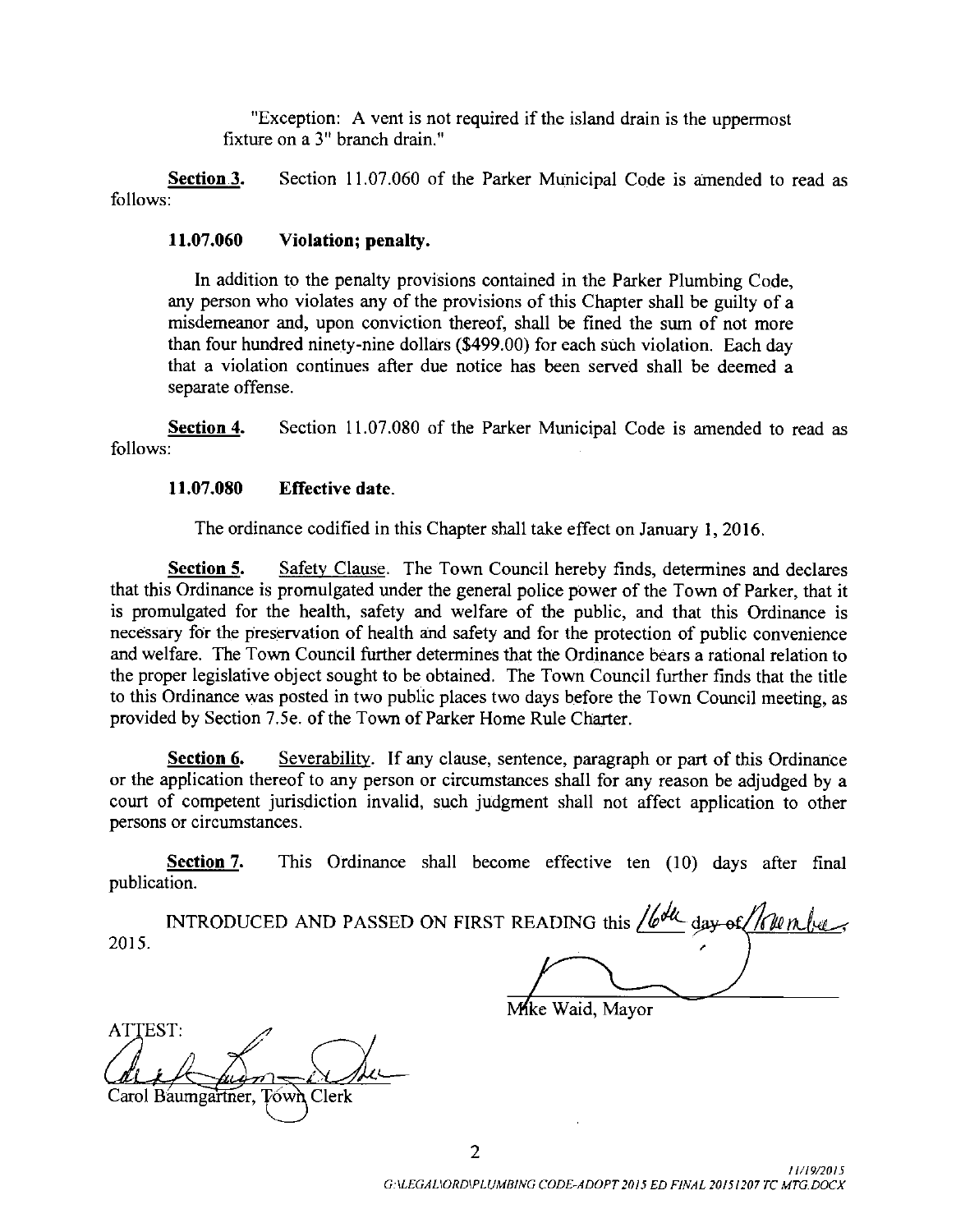ADOPTED ON SECOND AND FINAL READING this  $\frac{74}{4}$  day of least he 2015.

Mike Waid, Mayor

ATTEST: U Carol Baumgartner, Town Clerk

APPROVED AS TO FORM:

Uklenc James S. Maloney, Town Attorney

 $\sim$   $\omega$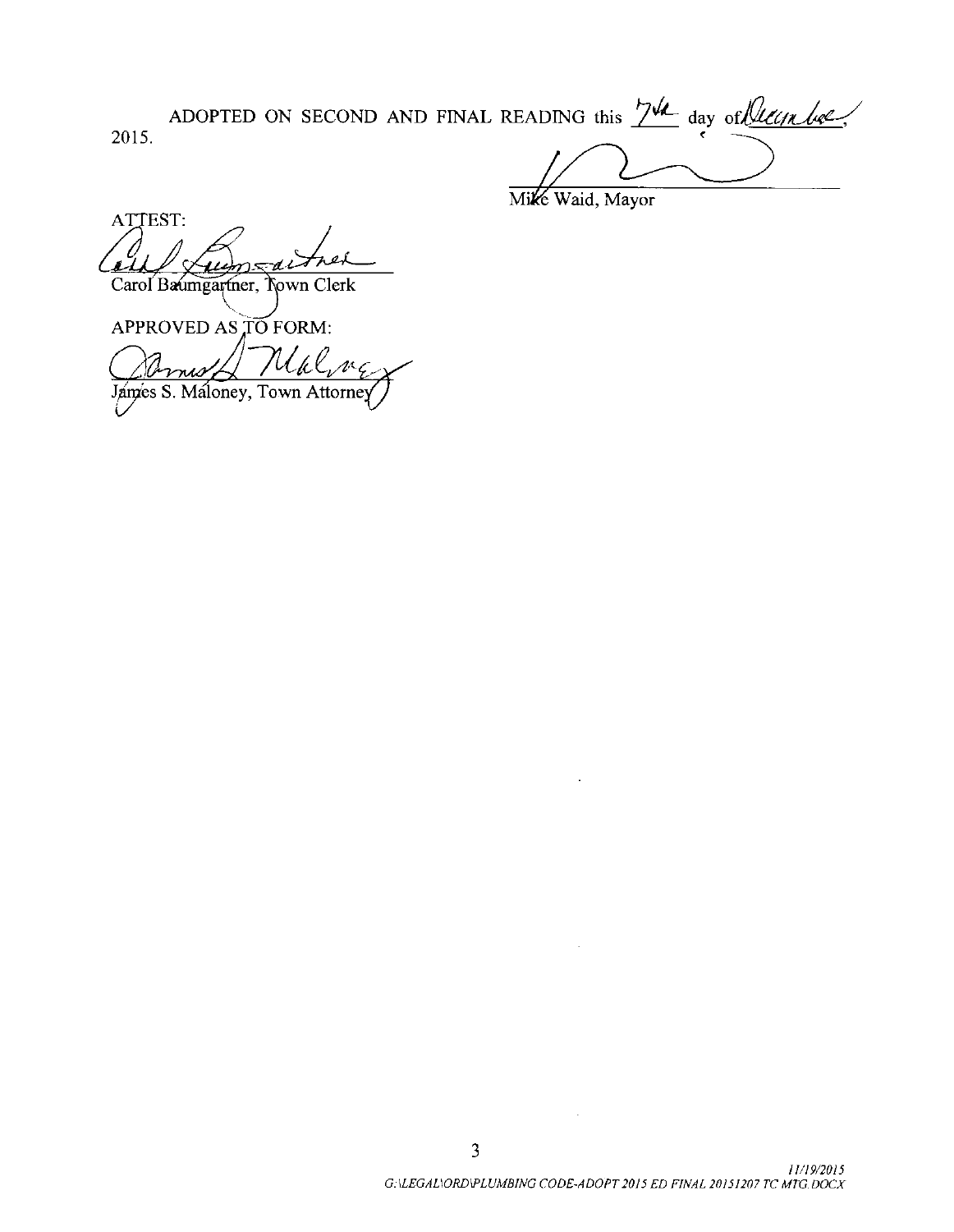## ORDINANCE NO. 4.97.3 , Series of 2015

# TITLE: A BILL FOR AN ORDINANCE TO AMEND SECTIONS 11. 15.020, 11. 15.050, 11. 15.060 AND 11. 15.080 OF THE PARKER MUNICIPAL CODE CONCERNING THE PARKER FUEL GAS CODE

NOW, THEREFORE, THE TOWN COUNCIL OF THE TOWN OF PARKER, COLORADO, ORDAINS:

Section 1. Section 11.15.020 of the Parker Municipal Code is amended to read as follows:

## 11. 15.020 International Fuel Gas Code adopted.

Pursuant to Section 7.7 of the Town of Parker Home Rule Charter, the International Fuel Gas Code, 2015 Edition, as published by the International Code International Fuel Gas Code, 2015 Edition, as published by the International Code Council (ICC), 500 New Jersey Avenue, NW,  $6<sup>th</sup>$  Floor, Washington, DC 20001, is hereby adopted by reference as though fully set forth herein. Except as otherwise provided hereafter, such code is adopted in full, including the outline of contents, index and appendices contained therein.

Section 2. Section 11.15.050 of the Parker Municipal Code is repealed in its entirety and readopted to read as follows:

### 11. 15.050 Amendments.

The International Fuel Gas Code, as adopted by this Chapter, is amended as follows ( section numbers correspond with those in the International Fuel Gas Code):

1) Delete Appendix Chapters A, B, C and D.

(2) Delete Section 101.1, Title, and replace with:

"101.1 Title. These regulations shall be known as the Parker Fuel Gas Code, hereinafter referred to as the 'code."'

 $(3)$  Sections 101.2 through 101.2.5 are unchanged.

4) The remainder of Chapter <sup>1</sup> of the code, entitled " Administration," is deleted in its entirety (see Parker Administrative Code contained in Chapter 11. <sup>01</sup> of the Parker Municipal Code).

5) Delete Sections 406.4. 1, Test pressure, and 406.4.2, Test duration, and replace with: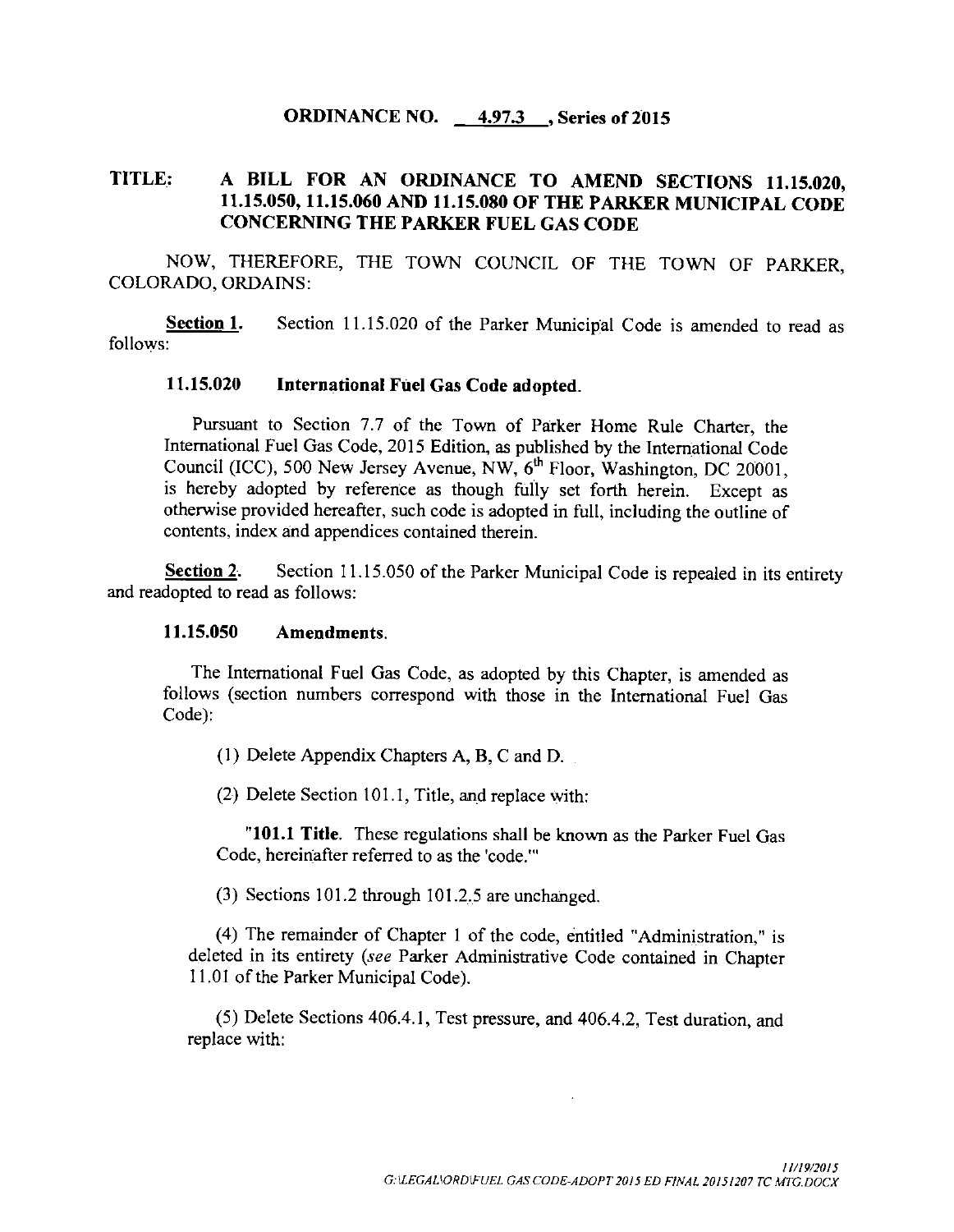"406.4.1 Test pressure and duration. Test pressure shall be 20 psig for 24 hours or 60 psig for <sup>1</sup> hour."

6) Amend Section 621 ( IFGC), Unvented room heaters, to read:

"621.1 General. Unvented room heaters are prohibited from installation."

The remainder of the Section is deleted in its entirety

Section 3. Section 11.15.060 of the Parker Municipal Code is amended to read as follows:

## 11. 15.<sup>060</sup> Violation; penalty.

In addition to the penalty provisions contained in the Parker Fuel Gas Code, any person who violates any of the provisions of this Chapter shall be guilty of <sup>a</sup> misdemeanor and, upon conviction thereof, shall be fined the sum of not more than four hundred ninety-nine dollars (\$499.00) for each such violation. Each day that a violation continues after due notice has been served shall be deemed a separate offense.

Section 4. Section 11.15.080 of the Parker Municipal Code is amended to read as follows:

### 11. 15.080 Effective date.

The ordinance codified in this Chapter shall take effect on January 1, 2016.

Section 5. Safety Clause. The Town Council hereby finds, determines and declares that this Ordinance is promulgated under the general police power of the Town of Parker, that it is promulgated for the health, safety and welfare of the public, and that this Ordinance is necessary for the preservation of health and safety and for the protection of public convenience and welfare. The Town Council further determines that the Ordinance bears a rational relation to the proper legislative object sought to be obtained. The Town Council further finds that the title to this Ordinance was posted in two public places two days before the Town Council meeting, as provided by Section 7.5e. of the Town of Parker Home Rule Charter.

Section 6. Severability. If any clause, sentence, paragraph or part of this Ordinance or the application thereof to any person or circumstances shall for any reason be adjudged by <sup>a</sup> court of competent jurisdiction invalid, such judgment shall not affect application to other persons or circumstances.

Section 7. This Ordinance shall become effective ten (10) days after final publication.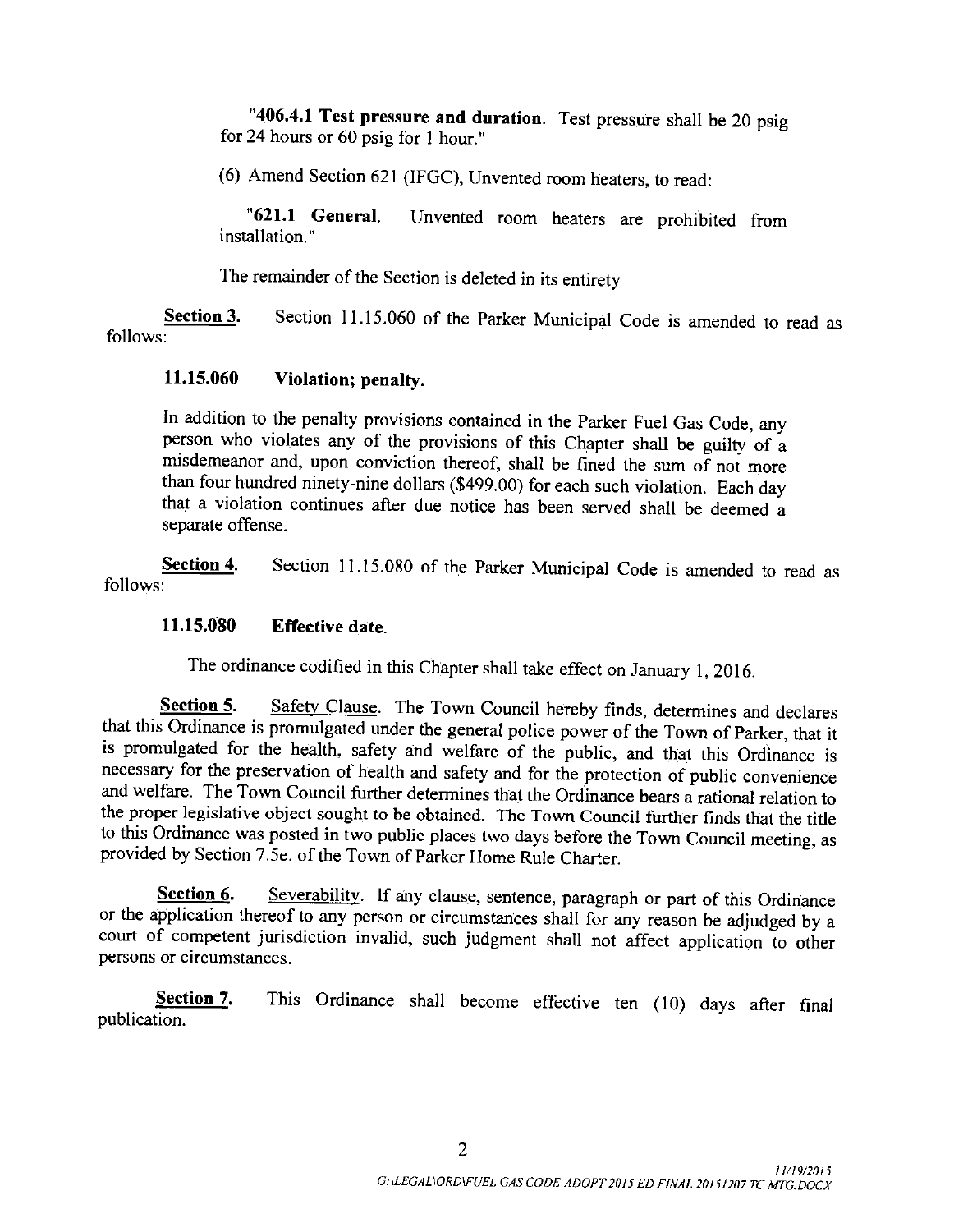2015. INTRODUCED AND PASSED ON FIRST READING this  $//$  day of  $//$   $\&$ 

Mike Waid, Mayor

AFFEST: i<br>Z

aumgartner, Town Clerk

2015. ADOPTED ON SECOND AND FINAL READING this  $2^{H\!\omega}$  day of *Leecin luts* 

Mike Waid, Mayor

ATTEST: Carol Baumgartner, Town Clerk

APPROVED AS TO FORM: aline Jarfies S. Maloney, Town Attorney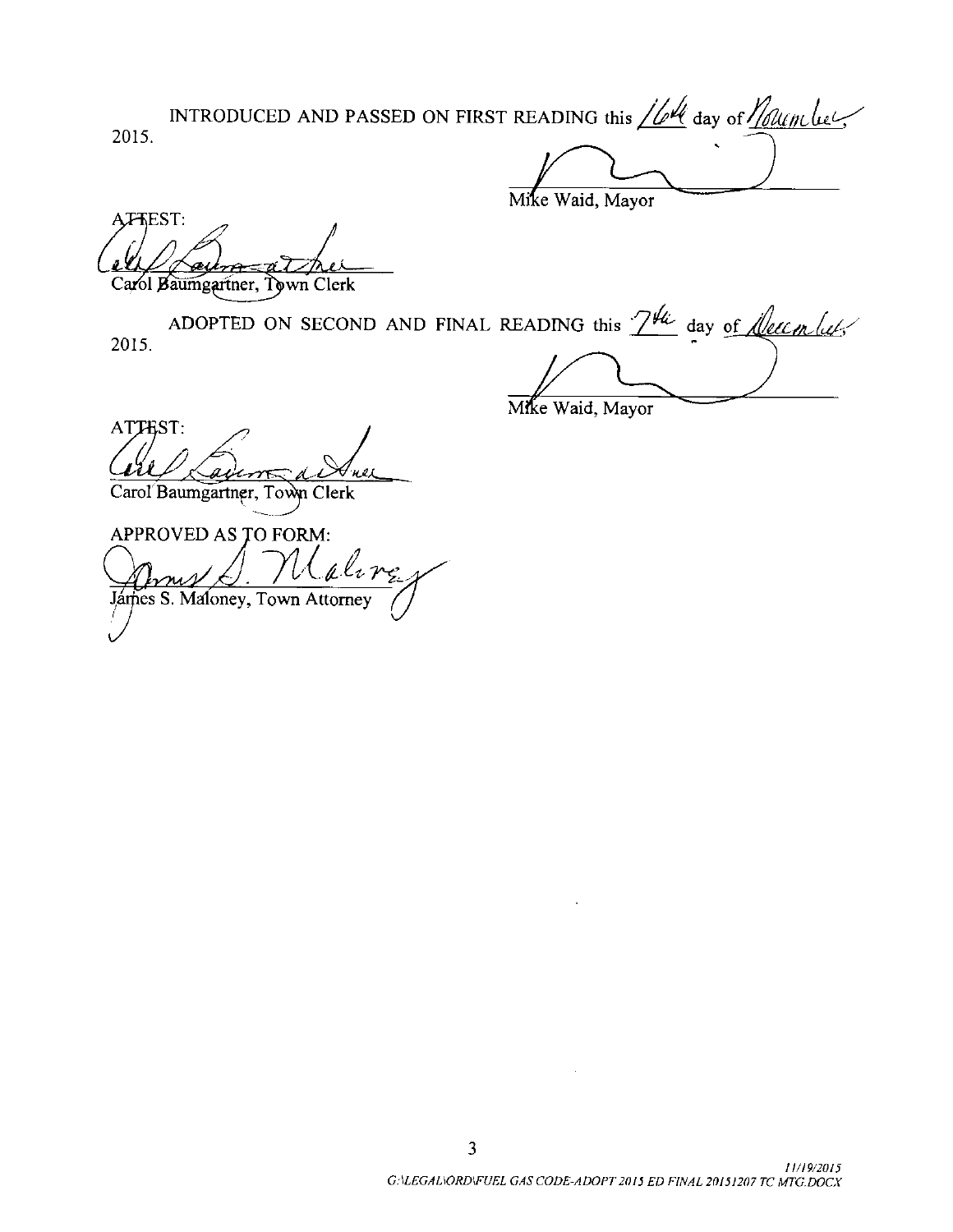## ORDINANCE NO. 4.105.1 , Series of 2015

## TITLE: A BILL FOR AN ORDINANCE TO AMEND SECTIONS 11.08.020, 11. 08.050, 11. 08.060 AND 11. 08.080 OF THE PARKER MUNICIPAL CODE CONCERNING THE PARKER EXISTING BUILDING CODE

NOW, THEREFORE, THE TOWN COUNCIL OF THE TOWN OF PARKER, COLORADO, ORDAINS:

Section 1. Section 11.08.020 of the Parker Municipal Code is amended to read as follows:

## 11. 08.020 International Existing Building Code adopted.

Pursuant to Section 7.7 of the Town of Parker Home Rule Charter, the International Existing Building Code, 2015 Edition, as published by the International Code Council (ICC), 500 New Jersey Avenue, NW, 6<sup>th</sup> Floor, Washington, DC 20001, is hereby adopted by reference and incorporated into this Chapter as though fully set forth herein. Except as otherwise provided hereafter, such code is adopted in full, including the outline of contents, index and appendices contained therein.

Section 2. Section 11.08.050 of the Parker Municipal Code is amended to read as follows:

#### 11. 08.050 Amendments.

The International Existing Building Code, as adopted by this Chapter, is hereby amended as follows ( section numbers correspond with those in the International Existing Building Code):

1) Delete Section 101. 6, Appendices, and Appendix Chapters A, B and C.

 $(2)$  Amend 101.1, Title, to read:

"101.1 Title. These regulations shall be known as the Parker Existing Building Code, hereinafter referred to as the 'code."'

(3) Sections 101.2, 101.3, 101.4, 101.5, and 101.7 remain unchanged.

(4) The remainder of Chapter 1 of the code is deleted in its entirety ( $see$ Parker Administrative Code contained in Chapter 11.01 of the Parker Municipal Code).

Section 3. Section 11.08.060 of the Parker Municipal Code is amended to read as follows: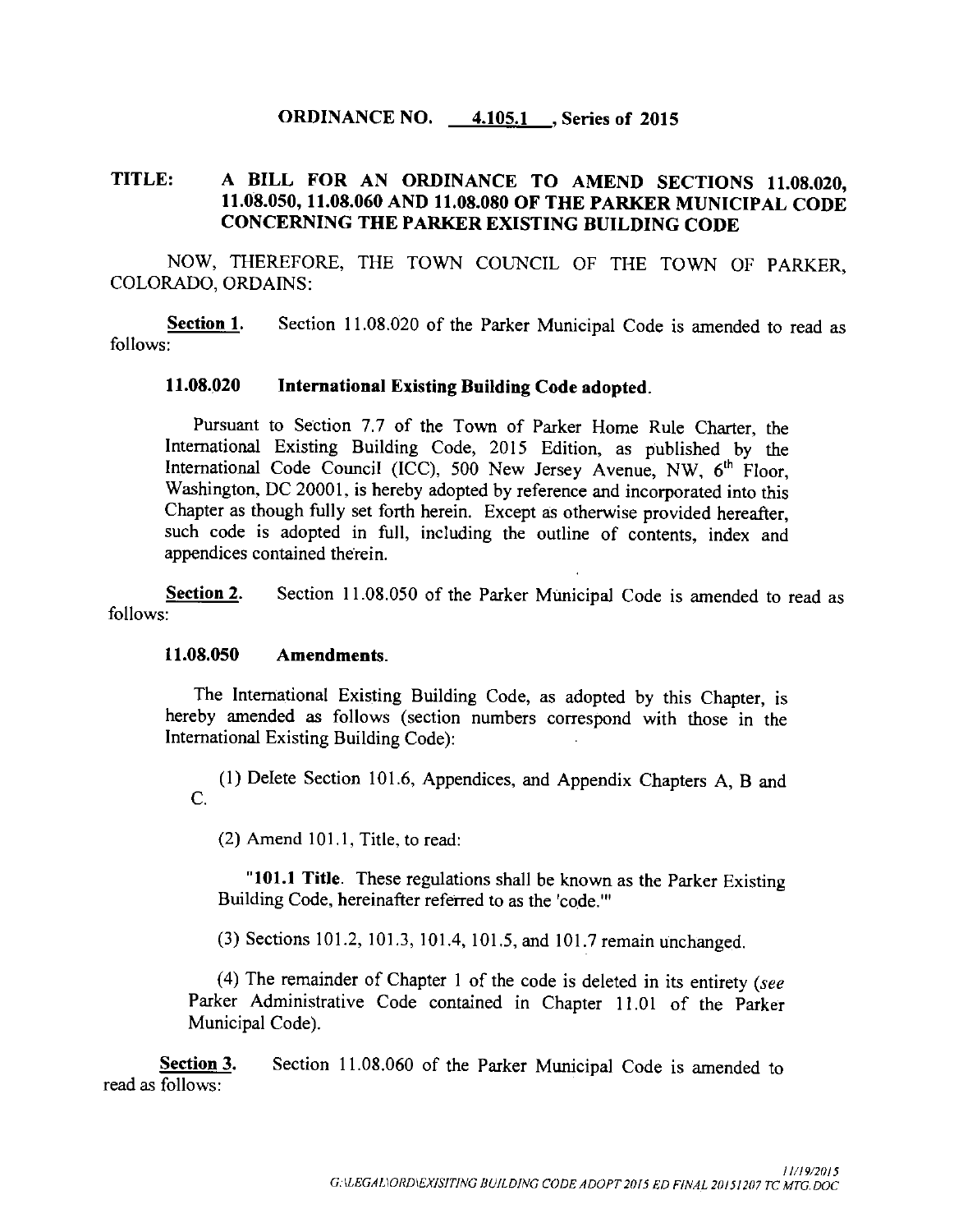### 11. 08.060 Violation; penalty.

In addition to the penalty provisions contained in the Parker Existing Building Code, any person who violates any of the provisions of this Chapter shall be guilty of <sup>a</sup> misdemeanor and, upon conviction thereof, shall be fined the sum of not more than four hundred ninety- nine dollars (\$499.00) for each such violation. Each day that a violation continues after due notice has been served shall be deemed <sup>a</sup> separate offense.

Section 4. Section 11.08.060 of the Parker Municipal Code is amended to read as follows:

#### 11. 08.080 Effective date.

The ordinance codified in this Chapter shall take effect on January 1, 2016.

Section 5. Safety Clause. The Town Council hereby finds, determines and declares that this Ordinance is promulgated under the general police power of the Town of Parker, that it is promulgated for the health, safety and welfare of the public, and that this Ordinance is necessary for the preservation of health and safety and for the protection of public convenience and welfare. The Town Council further determines that the Ordinance bears a rational relation to the proper legislative object sought to be obtained. The Town Council further finds that the title to this Ordinance was posted in two public places two days before the Town Council meeting, as provided by Section 7. 5e. of the Town of Parker Home Rule Charter.

Section 6. Severability. If any clause, sentence, paragraph or part of this Ordinance or the application thereof to any person or circumstances shall for any reason be adjudged by a court of competent jurisdiction invalid, such judgment shall not affect application to other persons or circumstances.

Section 7. This Ordinance shall become effective ten (10) days after final publication.

p INTRODUCED AND PASSED ON FIRST READING this  $\mu$   $\mu$  day of *founti* 2015.

Mike Waid, Mayor

ATTEST:

Carol Baumgartner, Town Clerk

2015. ADOPTED ON SECOND AND FINAL READING this  $74$  day of <u>Neenber</u>

Mike Waid, Mayor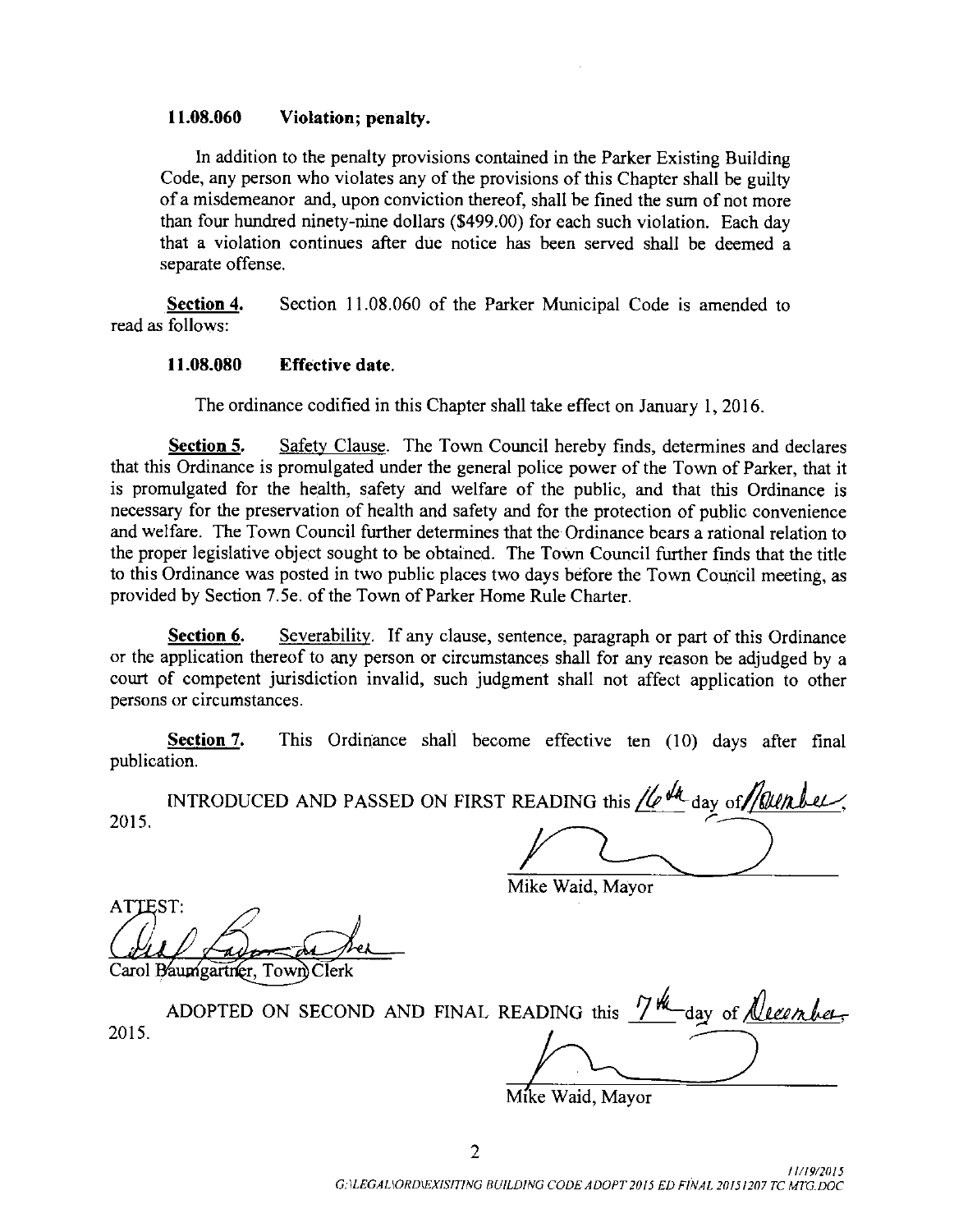ATTEST: al 1 La*de m - ad*<br>Carol Baumgartner, Jown Gler

APPROVED AS TO FORM: Nalire <u>Imis</u> James S. Malóney, Town Attorney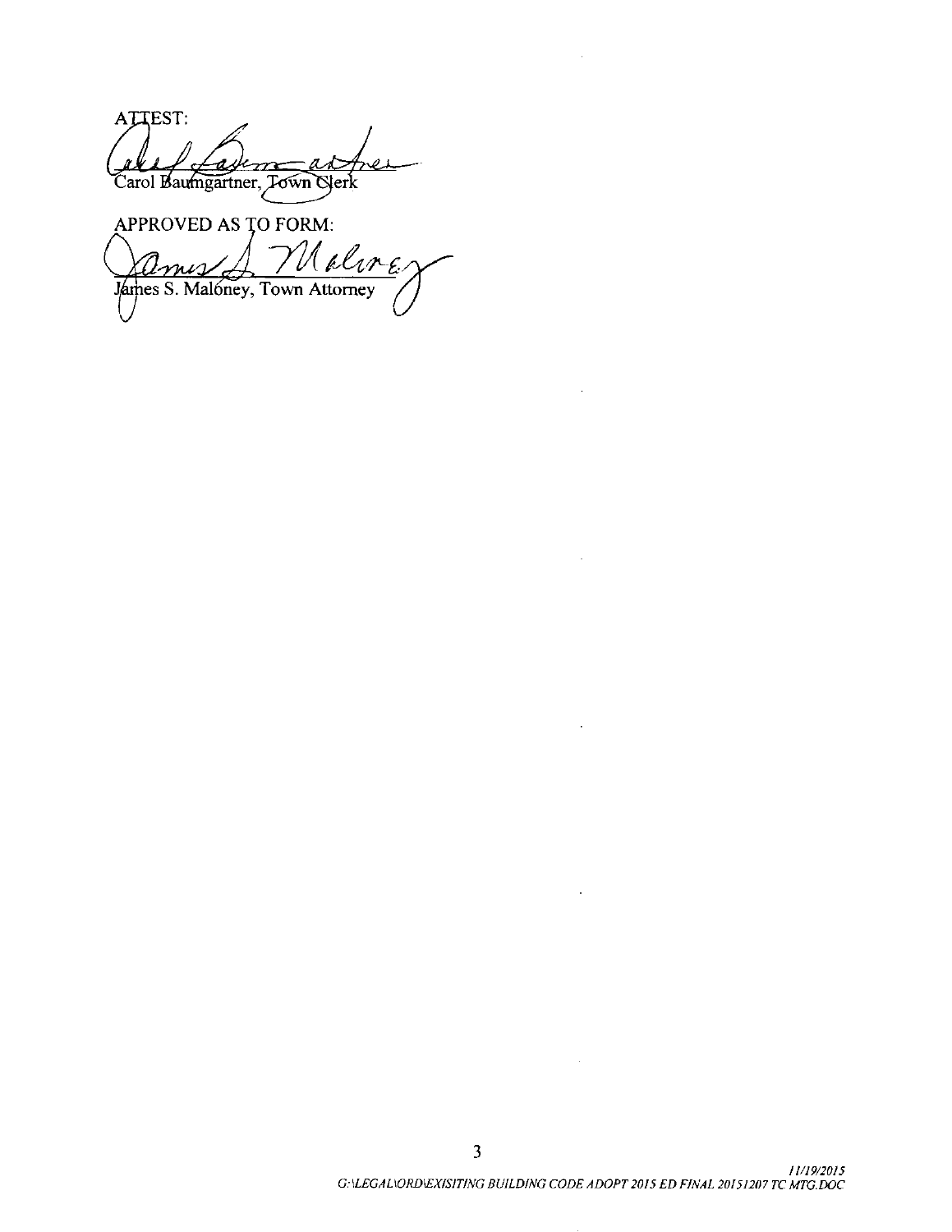### ORDINANCE NO.  $=$  4.96.3  $\overline{\phantom{0}}$ , Series of 2015

## TITLE: <sup>A</sup> BILL FOR AN ORDINANCE TO AMEND SECTIONS 11. 14.020, 11. 14.050, 11. 14.060 AND 11. 14.080 OF THE PARKER MUNICIPAL CODE CONCERNING THE PARKER ENERGY CODE

NOW, THEREFORE, THE TOWN COUNCIL OF THE TOWN OF PARKER, COLORADO, ORDAINS:

Section 1. Section 11.14.020 of the Parker Municipal Code is amended to read as follows:

## 11. 14.020 International Energy Conservation Code adopted.

Pursuant to Section 7.7 of the Town of Parker Home Rule Charter, the International Energy Conservation Code, 2015 Edition, as published by the International Code Council (ICC), 500 New Jersey Avenue, NW, 6<sup>th</sup> Floor, Washington, DC 20001, is adopted by reference and incorporated into this Chapter as though fully set forth herein. Except as otherwise provided hereafter, such code is adopted in full, including the outline of contents, index and appendices contained therein.

Section 2. Section 11.14.050 of the Parker Municipal Code is repealed in its entirety and readopted to read as follows:

### 11. 14.050 Amendments.

The International Energy Conservation Code, as adopted by this Chapter, is hereby amended as follows:

 $(1)$  Delete Section 101.1, Title, and replace with:

"101.1 Title. This code shall be known as the Parker Energy Code and shall be cited as such. It is referred to herein as the 'code."

2) Delete all sections after Part 2 — Administration and Enforcement refer to Parker Administrative Code contained in Chapter 11. <sup>01</sup> of the Parker Municipal Code).

(3) Amend Section C302.1, Interior design conditions, by replacing " $72^{\circ}F$  $(22^{\circ}C)^{n}$  with "70°F (21°C)."

4) Add a new Section C402. 5. 1. 1. 2, Air permeable insulation, to read:

"C402.5.1.1.2, Air permeable insulation. A rigid, air-impermeable barrier shall be installed in a continuous and contiguous manner on all six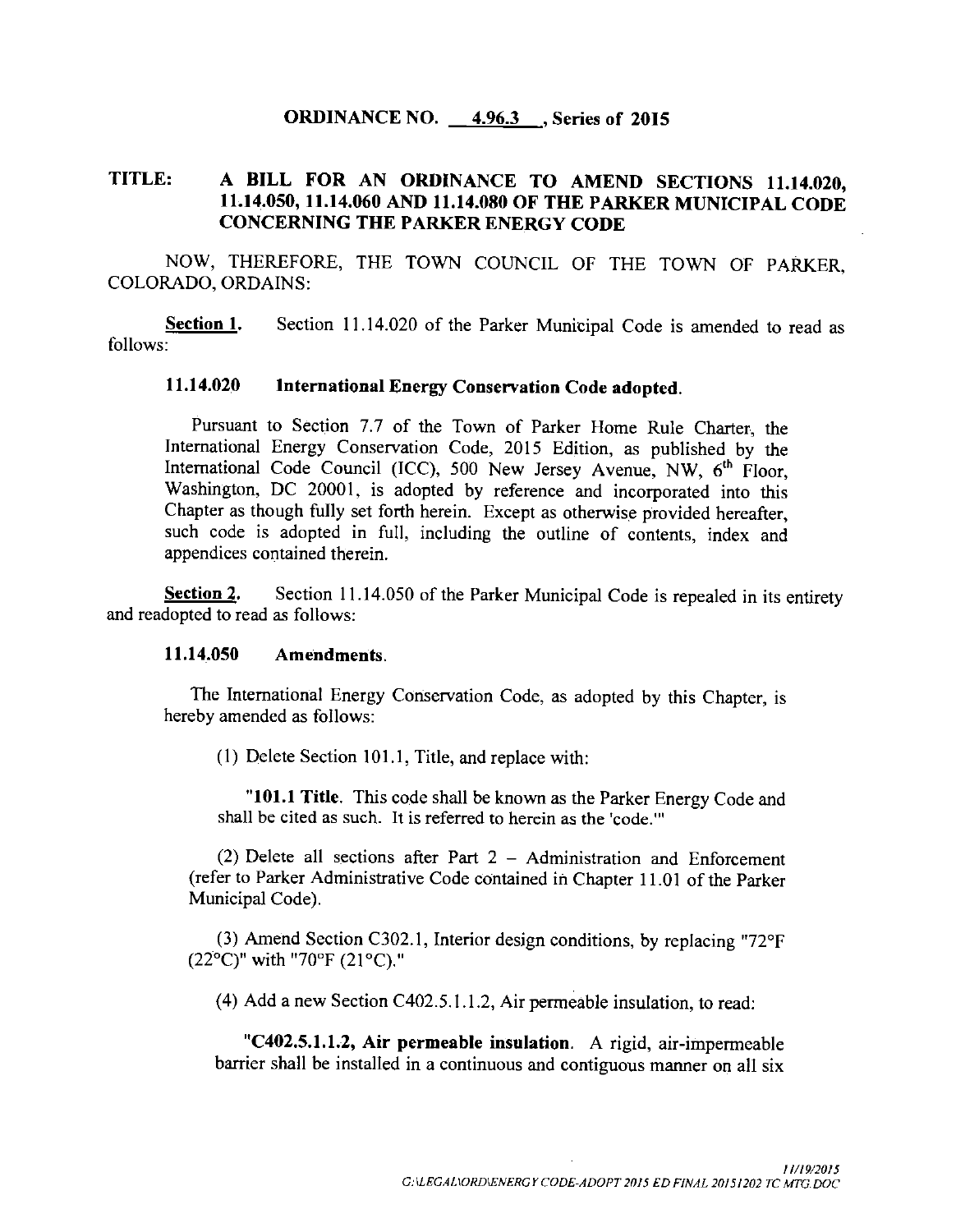sides of all air -permeable insulation that is part of the building's thermal envelope.

Exception: Air -permeable insulation used in the horizontal assembly of <sup>a</sup> ventilated attic and the insulation has <sup>a</sup> minimum depth of <sup>14</sup> inches."

4) Delete Section C406, Additional Efficiency Package Options, in its entirety.

Section 3. Section 11.14.060 of the Parker Municipal Code is amended to read as follows:

## 11. 14.060 Violation; penalty.

In addition to the penalty provisions contained in the Parker Energy Code, any person who violates any of the provisions of this Chapter shall be guilty of <sup>a</sup> misdemeanor and, upon conviction thereof, shall be fined the sum of not more than four hundred ninety-nine dollars (\$499.00) for each such violation. Each day that a violation continues after due notice has been served shall be deemed a separate offense.

Section 4. Section 11.14.080 of the Parker Municipal Code is amended to read as follows:

## 11. 14.080 Effective date.

The ordinance codified in this Chapter shall take effect on January 1, 2016.

Section 5. Safety Clause. The Town Council hereby finds, determines and declares that this Ordinance is promulgated under the general police power of the Town of Parker, that it is promulgated for the health, safety and welfare of the public, and that this Ordinance is necessary for the preservation of health and safety and for the protection of public convenience and welfare. The Town Council further determines that the Ordinance bears a rational relation to the proper legislative object sought to be obtained. The Town Council further finds that the title to this Ordinance was posted in two public places two days before the Town Council meeting, as provided by Section 7. 5e. of the Town of Parker Home Rule Charter.

Section 6. Severability. If any clause, sentence, paragraph or part of this Ordinance or the application thereof to any person or circumstances shall for any reason be adjudged by a court of competent jurisdiction invalid, such judgment shall not affect application to other persons or circumstances.

Section 7. This Ordinance shall become effective ten (10) days after final publication.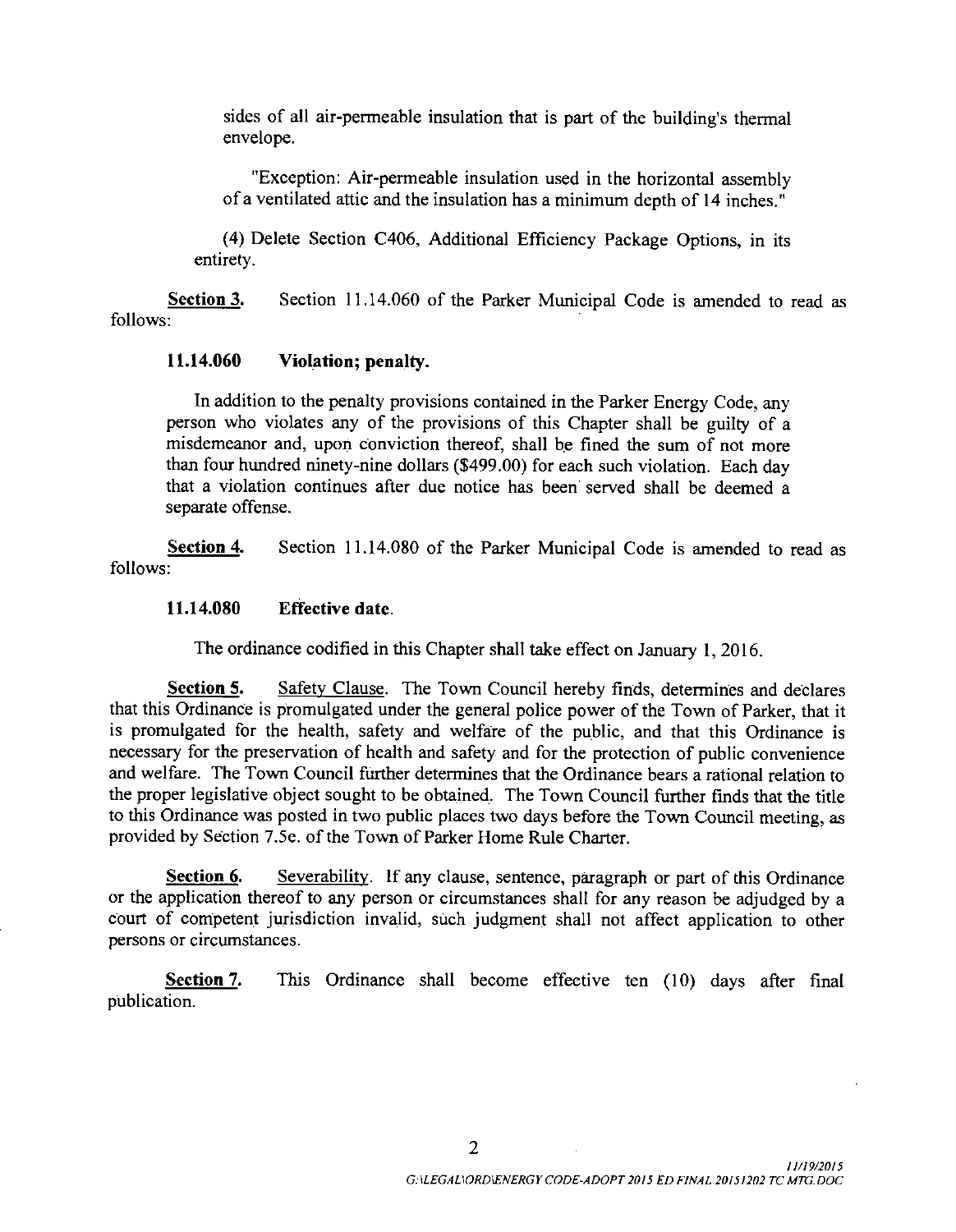2015. INTRODUCED AND PASSED ON FIRST READING this  $\mathbb{Z}^m$  day of  $\mathbb{Z}$  is under

Mike Waid, Mayor

ATTEST:

Carol Baumgartner, Town Clerk

2015. ADOPTED ON SECOND AND FINAL READING this  $\frac{7}{4}$  day of *<u>Oleenber</u>*;

Mike Waid, Mayor

ATTEST: <sup>e</sup> ae <sup>i</sup> w Carol Baumgartner, Down Clerk

APPROVED AS TO FORM:  $\mathcal{U}$ alm James S. Maloney, Town Attorney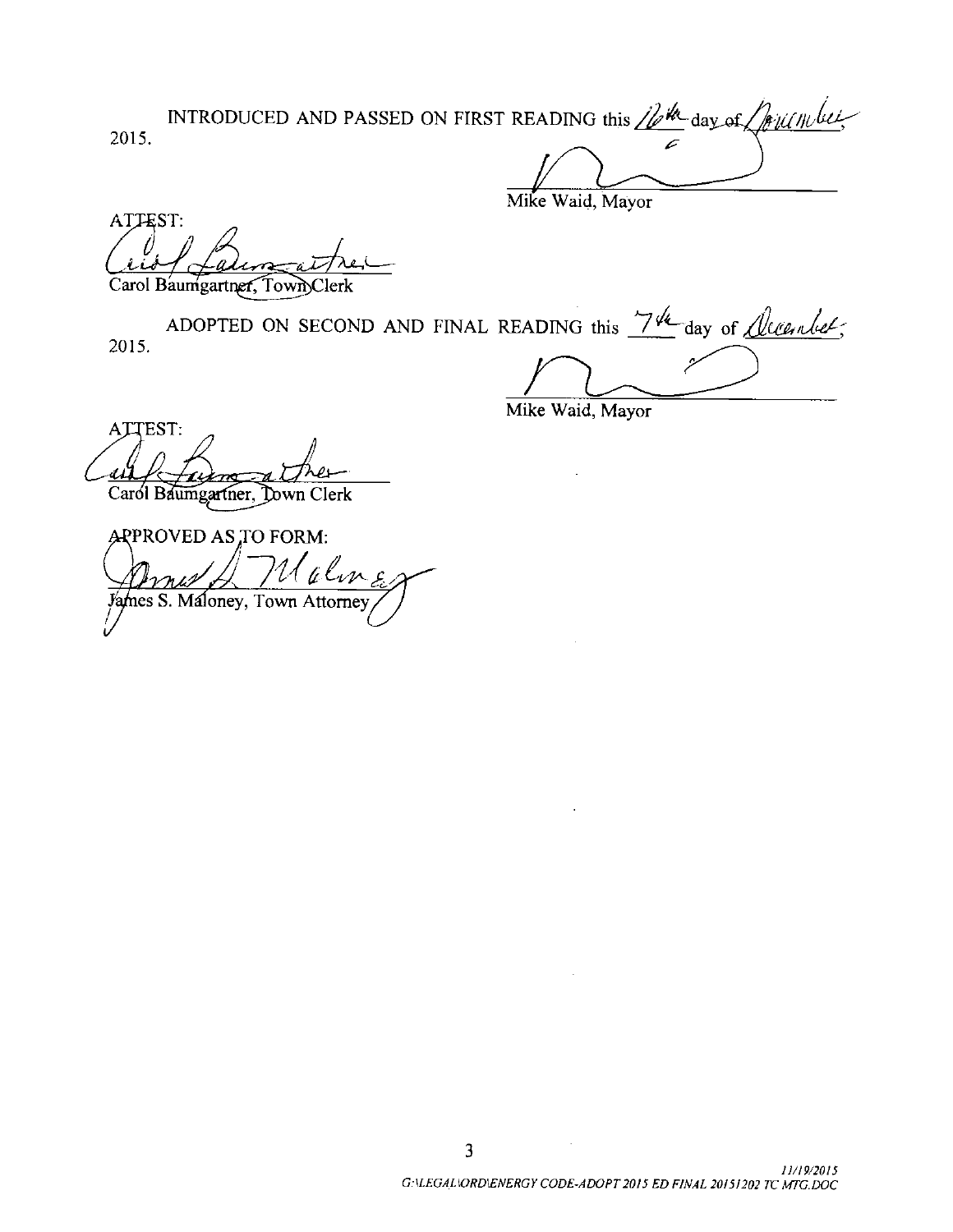## ORDINANCE NO. 4.106.1, Series of 2015

# TITLE: A BILL FOR AN ORDINANCE TO AMEND SECTIONS 11. 09.020, 11. 09.050, 11. 09.060 AND 11. 09. 080 OF THE PARKER MUNICIPAL CODE CONCERNING THE PARKER SWIMMING POOL AND SPA CODE

NOW, THEREFORE, THE TOWN COUNCIL OF THE TOWN OF PARKER, COLORADO, ORDAINS:

Section 1. Section 11.09.020 of the Parker Municipal Code is amended to read as follows:

## 11. 09.020 International Swimming Pool and Spa Code adopted.

Pursuant to Section 7.7 of the Town of Parker Home Rule Charter, the International Swimming Pool and Spa Code, 2015 Edition, as published by the International Code Council (ICC), 500 New Jersey Avenue, NW, 6<sup>th</sup> Floor, Washington, DC 20001, is hereby adopted by reference and incorporated into this Chapter as though fully set forth herein. Except as otherwise provided hereafter, such code is adopted in full, including the outline of contents, index and appendices contained therein.

Section 2. Section 11.09.050 of the Parker Municipal Code is amended to read as follows:

## 11. 09.050 Amendments.

The International Swimming Pool and Spa Code, as adopted by this Chapter, is hereby amended as follows ( section numbers correspond with those in the International Swimming Pool and Spa Code):

 $(1)$  Amend Section 101.1, Title, to read:

"101.1 Title. These regulations shall be known as the Parker Swimming Pool and Spa Code, hereinafter referred to as the 'code."'

 $(2)$  Sections 101.2, 101.3 and 101.4 remain unchanged.

 $(3)$  The remainder of Chapter 1 of the code is deleted in its entirety (see Parker Administrative Code contained in Chapter 11.01 of the Parker Municipal Code).

Section 3. Section 11.09.060 of the Parker Municipal Code is amended to read as follows:

### 11. 09.060 Violation; penalty.

In addition to the penalty provisions contained in the Parker Swimming Pool and Spa Code, any person who violates any of the provisions of this Chapter shall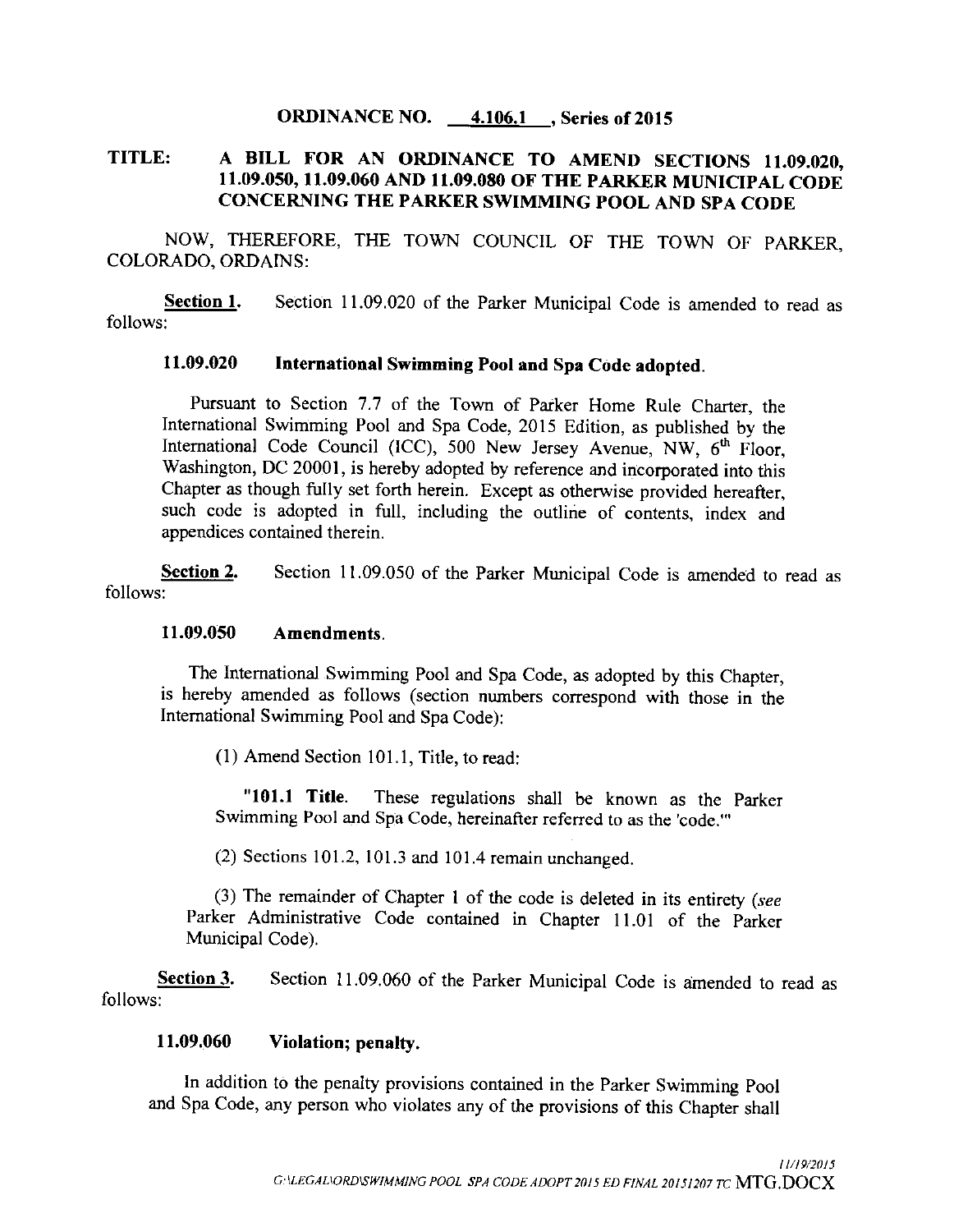be guilty of <sup>a</sup> misdemeanor and, upon conviction thereof, shall be fined the sum of not more than four hundred ninety-nine dollars (\$ 499. 00) for each such violation. Each day that a violation continues after due notice has been served shall be deemed a separate offense.

Section 4. Section 11.09.080 of the Parker Municipal Code is amended to read as follows:

### 11. 09.080 Effective date.

The ordinance codified in this Chapter shall take effect on January 1, 2016.

**Section 5.** Safety Clause. The Town Council hereby finds, determines and declares that this Ordinance is promulgated under the general police power of the Town of Parker, that it is promulgated for the health, safety and welfare of the public, and that this Ordinance is necessary for the preservation of health and safety and for the protection of public convenience and welfare. The Town Council further determines that the Ordinance bears a rational relation to the proper legislative object sought to be obtained. The Town Council further finds that the title to this Ordinance was posted in two public places two days before the Town Council meeting, as provided by Section 7.5e. of the Town of Parker Home Rule Charter.

Section 6. Severability. If any clause, sentence, paragraph or part of this Ordinance or the application thereof to any person or circumstances shall for any reason be adjudged by a court of competent jurisdiction invalid, such judgment shall not affect application to other persons or circumstances.

**Section 7.** This Ordinance shall become effective ten  $(10)$  days after final publication.

|      | INTRODUCED AND PASSED ON FIRST READING this $\frac{1}{6}$ $\mu_{\text{day of}}$<br>Lounhel |
|------|--------------------------------------------------------------------------------------------|
| 2015 |                                                                                            |
|      |                                                                                            |
| .    | Mike Waid, Mayor                                                                           |

Carol Baumgartner, Town Clerk

| 2015. | ADOPTED ON SECOND AND FINAL READING this $\frac{7}{4}$ day of <i>fluenting</i> |  |  |
|-------|--------------------------------------------------------------------------------|--|--|
|       |                                                                                |  |  |
|       |                                                                                |  |  |
|       |                                                                                |  |  |

Mike Waid, Mayor

 $\mathsf{ATTEST}\colon$ Carol Baumgartner, Town Cler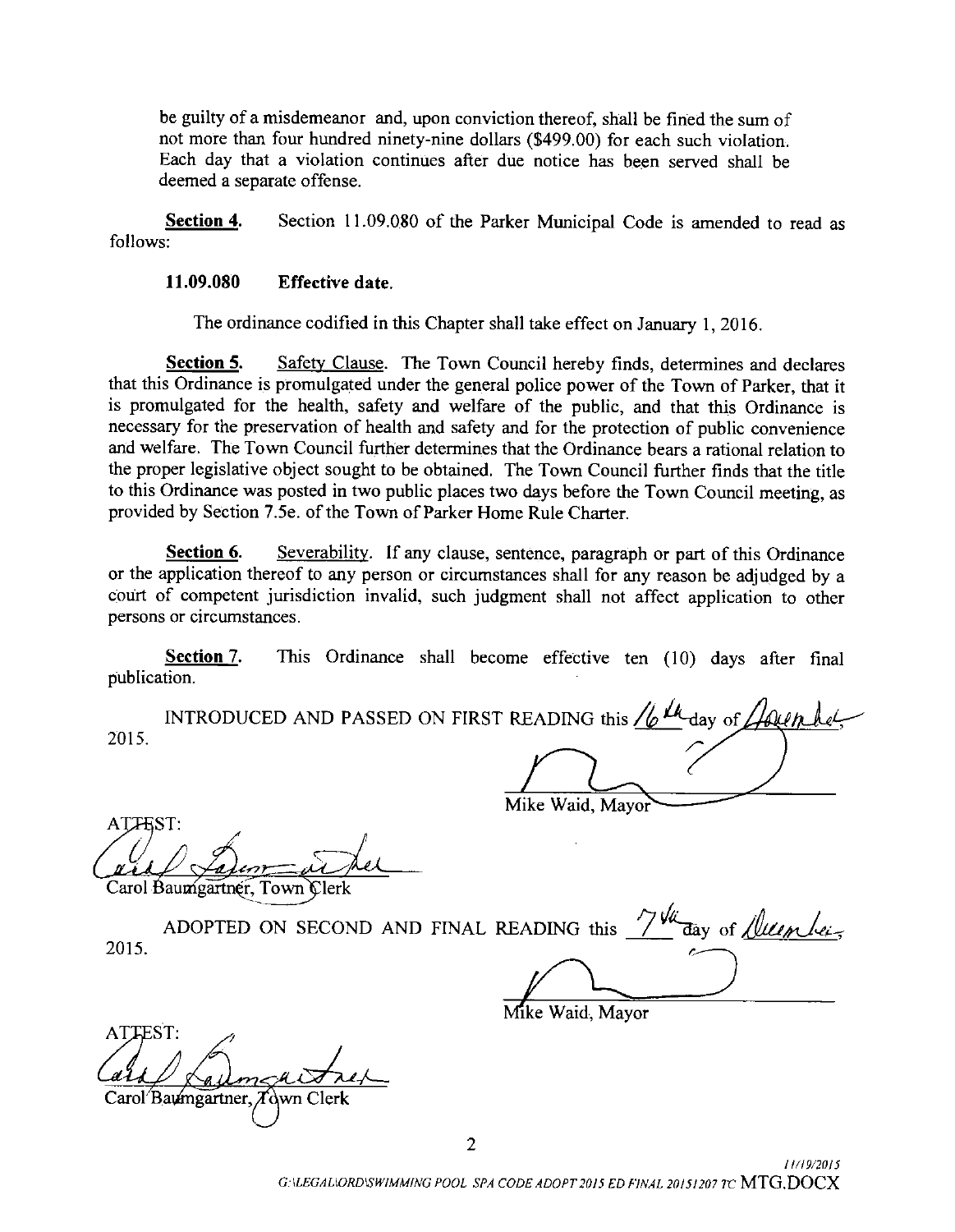APPROVED AS TO FORM: Pernie A Malorey

 $\hat{\boldsymbol{\beta}}$ 

 $\mathcal{A}^{\mathcal{A}}$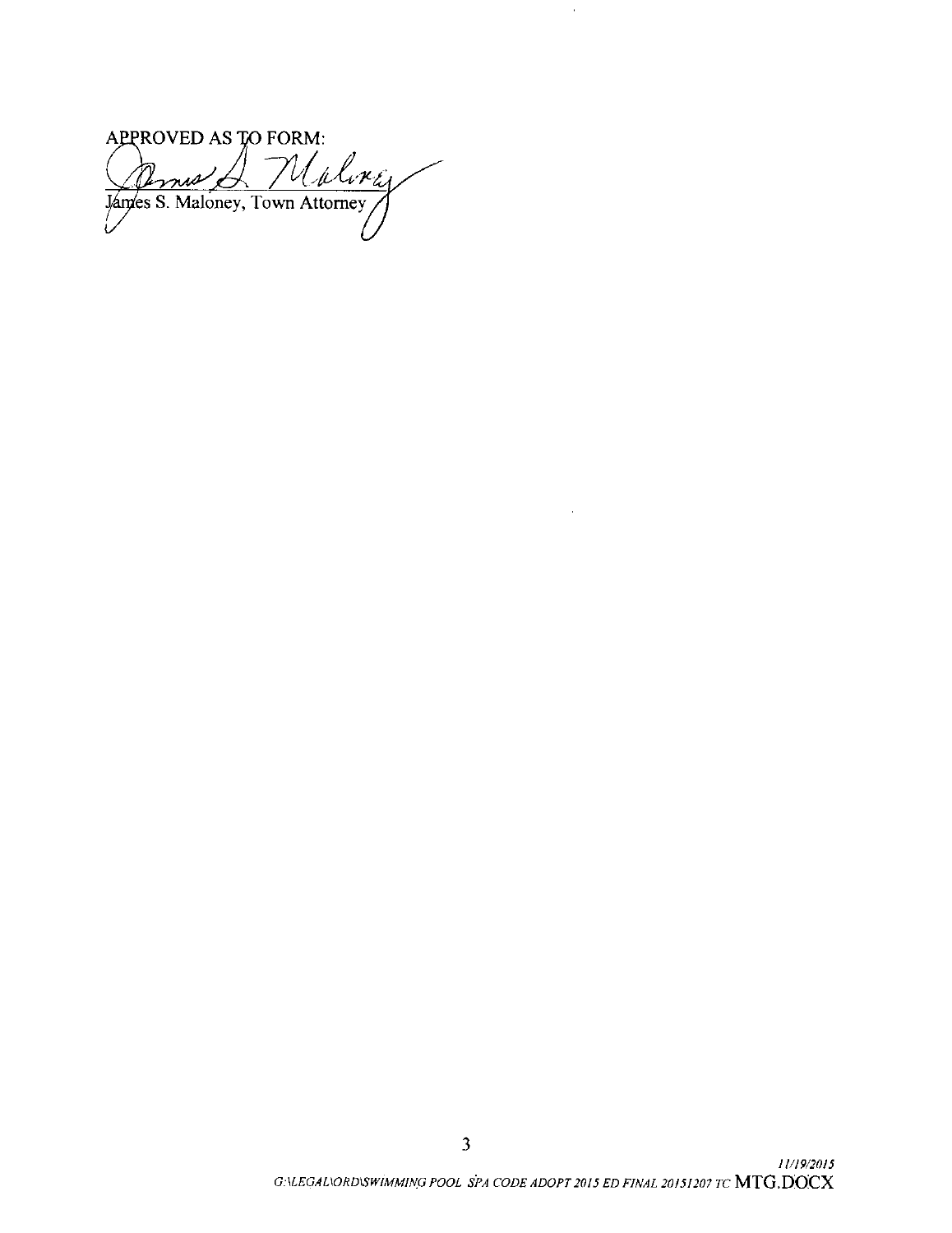## **ORDINANCE NO.** 4.101.3 , Series of 2015

## TITLE: A BILL FOR AN ORDINANCE TO AMEND SECTIONS 11. 16.020, 11.16.050, 11.16.060 AND 11.16.080 OF THE PARKER MUNICIPAL CODE<br>CONCERNING THE PARKER NONRESIDENTIAL PROPERTY THE PARKER NONRESIDENTIAL PROPERTY MAINTENANCE CODE

NOW, THEREFORE, THE TOWN COUNCIL OF THE TOWN OF PARKER, COLORADO, ORDAINS:

**Section 1.** Section 11.16.020 of the Parker Municipal Code is amended to read as follows:

#### 11. 16.020 International Property Maintenance Code.

Pursuant to Section 7.7 of the Town of Parker Home Rule Charter, the International Property Maintenance Code, 2015 Edition, as published by the International Code Council (ICC), 500 New Jersey Avenue, NW, 6th Floor, Washington, DC 20001, is adopted by reference and incorporated into this Chapter as though fully set forth herein. Except as otherwise provided hereafter, such code is adopted in full, including the outline of contents, index and appendices contained therein.

Section 2. Section 11.16.050 of the Parker Municipal Code is repealed in its entirety and readopted to read as follows:

### 11. 16.050 Amendments.

The International Property Maintenance Code is amended as follows ( section numbers correspond with those in the International Property Maintenance Code).

1) Delete Chapters 1, 4, 5, 6, 7 and Appendix A.

(2) Amend Section 301.2, Responsibility, to read:

"301.2 Responsibility. The owner of the premises shall maintain the structures and exterior property in compliance with these requirements, except as otherwise provided for in this code."

3) Delete Section 301. 3.

(4) Delete Sections 302.4, 302.5, 302.6, 302.7, 302.8 and 302.9.

5) Delete the remainder of Chapter <sup>3</sup> in its entirety

Section 3. Section 11.16.060 of the Parker Municipal Code is amended to read as follows: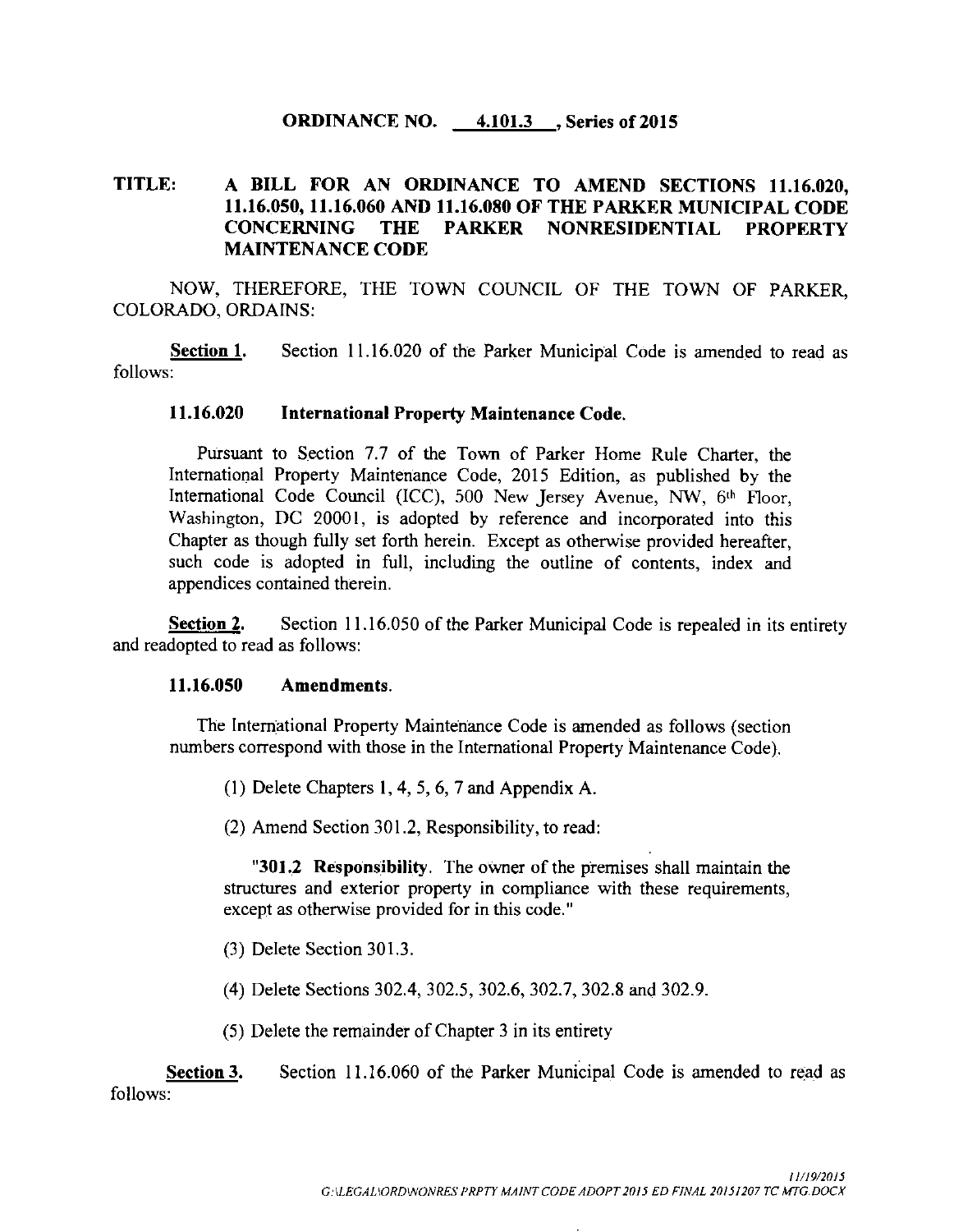#### 11. 16.060 Violation; penalty.

In addition to the penalty provisions contained in the Parker Nonresidential Property Maintenance Code, any person who violates any of the provisions of this Chapter shall be guilty of <sup>a</sup> misdemeanor and, upon conviction thereof, shall be fined the sum of not more than four hundred ninety-nine dollars (\$499.00) for each such violation. Each day that a violation continues after due notice has been served shall be deemed a separate offense.

Section 4. Section 11. 16.080 of the Parker Municipal Code is amended to read as follows:

### 11. 16.080 Effective date.

The ordinance codified in this Chapter shall take effect on January 1, 2016.

Section 5. Safety Clause. The Town Council hereby finds, determines and declares that this Ordinance is promulgated under the general police power of the Town of Parker, that it is promulgated for the health, safety and welfare of the public, and that this Ordinance is necessary for the preservation of health and safety and for the protection of public convenience and welfare. The Town Council further determines that the Ordinance bears a rational relation to the proper legislative object sought to be obtained. The Town Council further finds that the title to this Ordinance was posted in two public places two days before the Town Council meeting, as provided by Section 7.5e. of the Town of Parker Home Rule Charter.

Section 6. Severability. If any clause, sentence, paragraph or part of this Ordinance or the application thereof to any person or circumstances shall for any reason be adjudged by a court of competent jurisdiction invalid, such judgment shall not affect application to other persons or circumstances.

Section 7. This Ordinance shall become effective ten (10) days after final publication.

INTRODUCED AND PASSED ON FIRST READING this  $\frac{1}{k}$  day of *Kumber*, 2015.

Mike Waid, Mayor

ATTEST: Carol Baumgartner, Town Clerk

ADOPTED ON SECOND AND FINAL READING this  $\frac{7\mu}{4}$  day of *Neumbe* 2015.

Mike Waid, Mayor